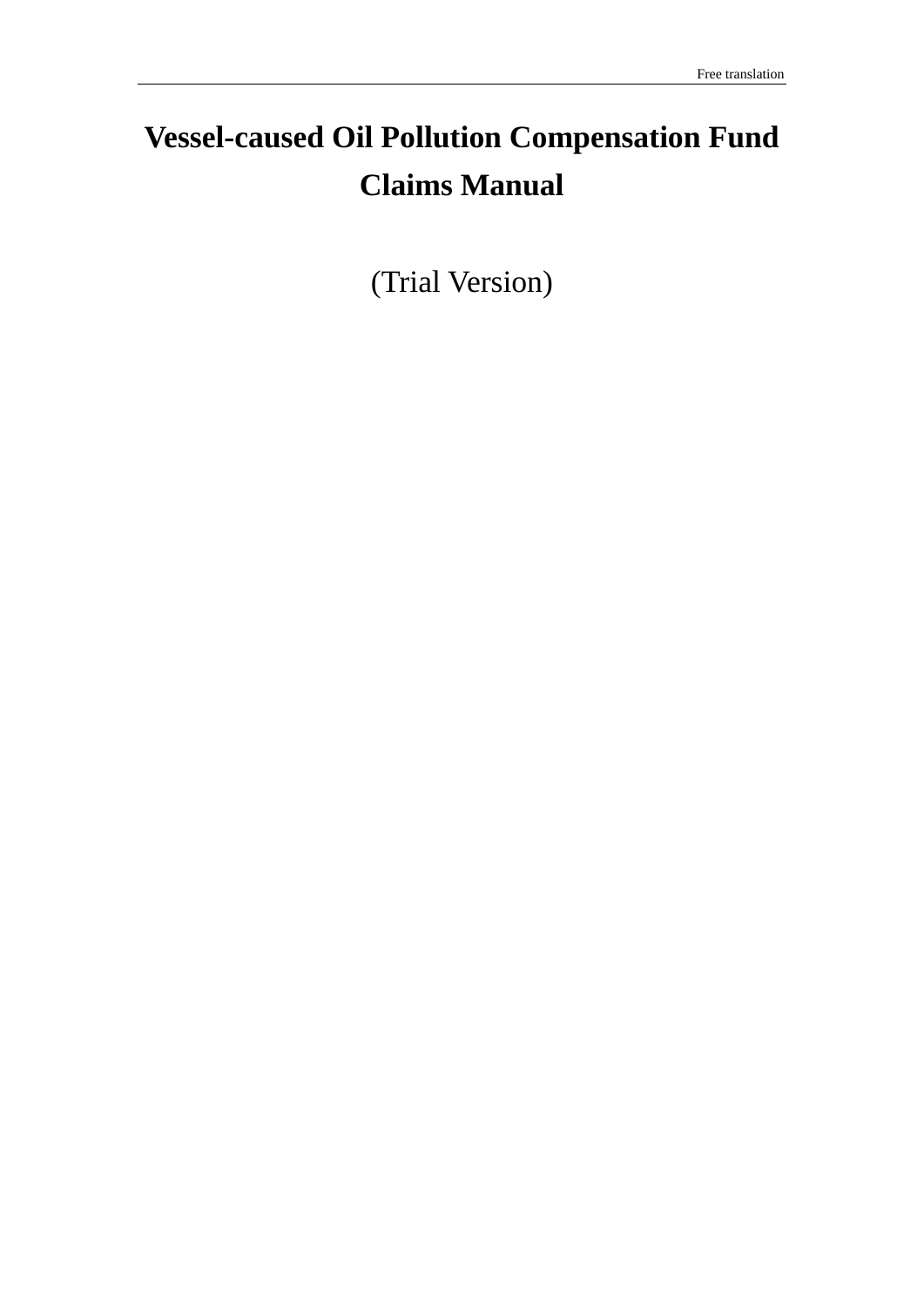#### <span id="page-1-0"></span>**Introduction**

In order to protect marine environment and promote the healthy development of marine transportation sector, resolve relevant issues regarding compensation to vessel-caused oil pollution damages and costs therefrom, China built vessel-caused oil pollution compensation liability system through the Marine Environment Protection Law of the People's Republic of China, the Regulations on Administration of the Prevention and Control of Environment Pollution Caused by Vessels as well as the Administrative Measures for the Collection and Use of Vessel-caused Oil Pollution Compensation Fund, under which shipowners and cargo owners undertaking risks jointly, and established the vessel-caused oil pollution insurance system and the vessel-caused oil pollution fund system.

On the basis of the above systems, in the event of a vessel-caused oil pollution accident, if the aggrieved party of oil pollution can find the polluting vessel, it shall first claim against the first layer of subject party liable for compensation, i.e. shipowners and oil pollution liability insurer or financial guarantor of the polluting vessel (hereinafter referred to as "shipowner and insurer of the vessel"), for oil pollution damage compensation and relevant costs. Generally, the aggrieved party of vessel-caused oil pollution shall first lodge lawsuit with domestic maritime court, or commence arbitration with arbitration institute, claiming against the shipowner and insurer of the vessel for liability of compensation for oil pollution damage, and it may only apply to the Vessel-caused Oil Compensation Fund (hereinafter referred to as "Fund") for the second layer of recompense in the circumstance that effective judicial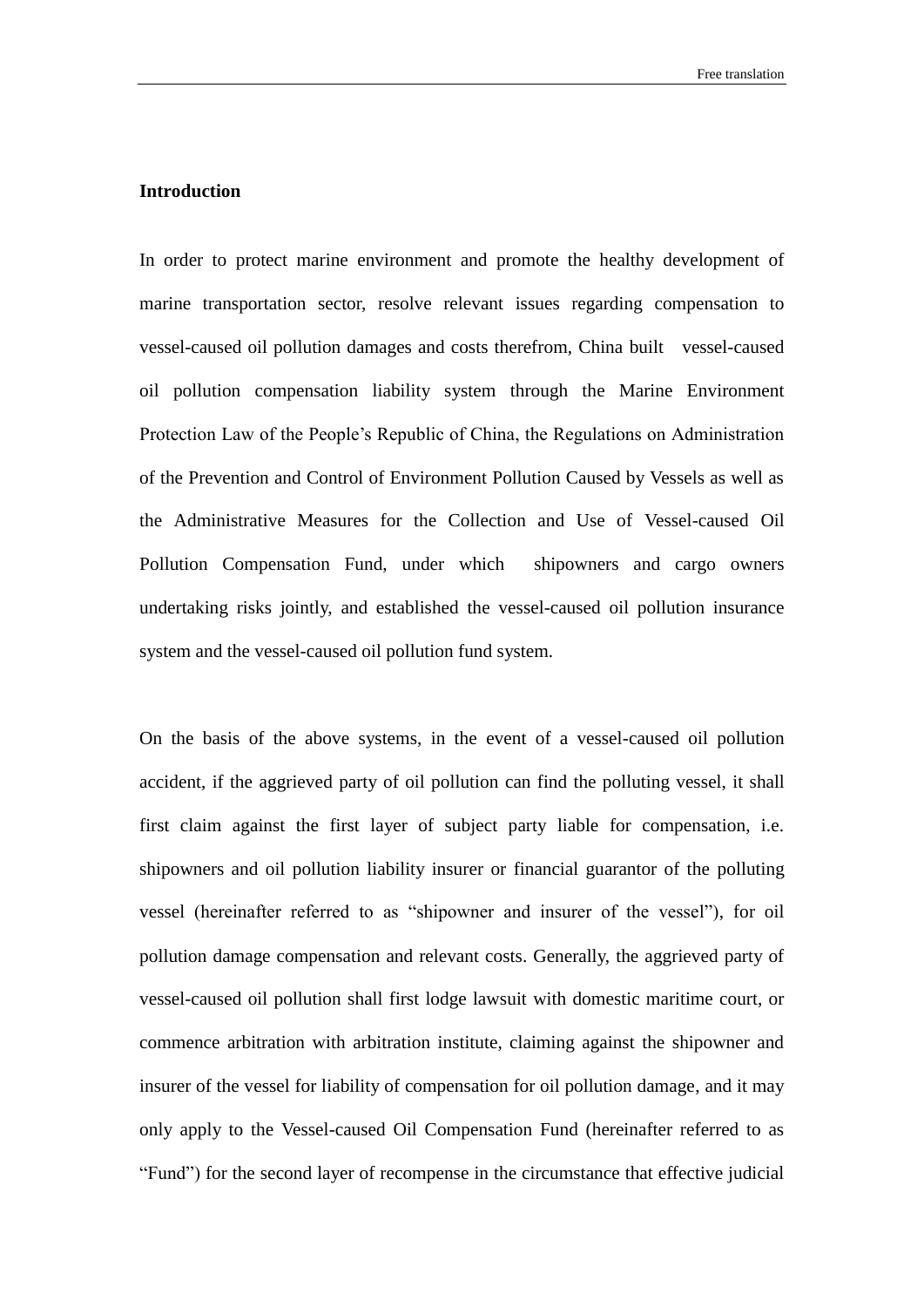document of the court or arbitration institute determines that the aggrieved party of vessel-caused oil pollution cannot obtain sufficient compensation from the shipowner and insurer of the vessel. Only in the circumstance that the first layer of subject party liable for compensation, i.e. the shipowner and insurer of the vessel, cannot be found, may aggrieved party of vessel-caused oil pollution apply directly to the Fund for compensation.

This Manual is an operating manual guiding the aggrieved party of vessel-caused oil pollution on how to apply compensation or recompense from the Fund. This Manual provides comprehensive information on the specific requirements for lodging application to the Fund for compensation or recompense, the evidential documents or other evidences that shall be submitted as well as details that shall be contained in documents supporting compensation or recompense application, etc.

This Claims Manual is divided into six chapters, respectively as "Scope of Application", "Basic Procedures for Submission and Payment of Claims", "Manual for Submission of Claims of Costs for Emergency Response", "Manual for Submission of Claims of Costs for Measures of Controlling and Eliminating Pollution", "Manual for Submission of Claims of Direct Economic Losses to Fishery and Tourism etc Sectors" as well as "Manual for Submission of Claims of Costs for Marine Ecosystem and Natural Fishery Resources Reinstatement Measures":

Chapter I "Scope of Application" explains the scope of vessels, accidents, regions and time period to which this Manual is applicable, situations and exceptions for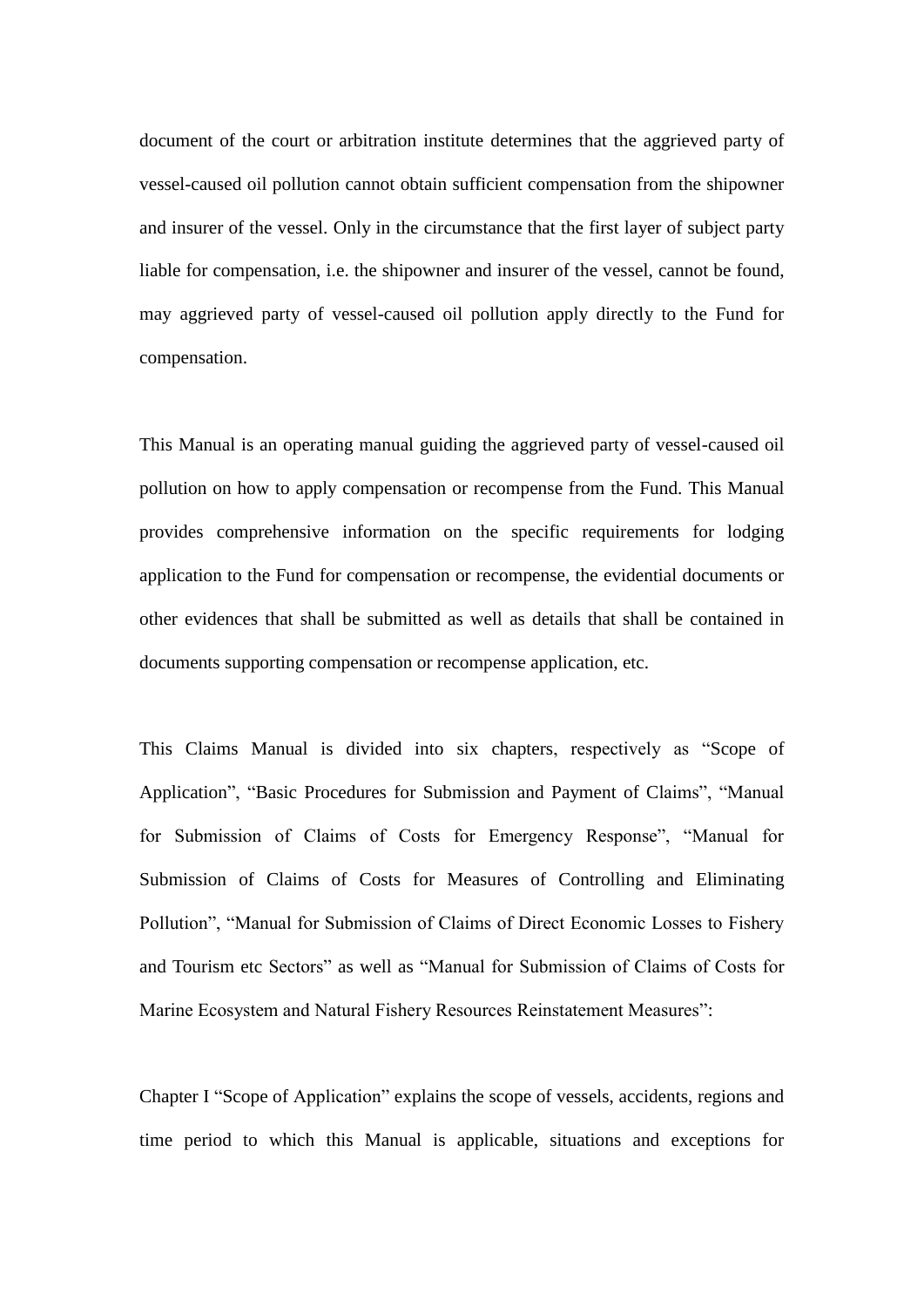application of the Fund, the scope, sequence and limitation of compensation or recompense, helping aggrieved parties of vessel-caused oil pollution to be aware of the pre-conditions to apply for compensation from the Fund

Chapter II "Basic Procedures for Submission and Payment of Claims" introduces basic procedures claiming against the Fund and requirements for evidential materials, guiding aggrieved parties of vessel-caused oil pollution on how to lodge claim applications to the Fund.

Chapter III to Chapter VI specifically introduces on four usual claim items and costs for which aggrieved parties of vessel-caused oil pollution may apply with the Fund for compensation or recompense, and guides the aggrieved parties of vessel-caused oil pollution to collect, sort out and submit corresponding evidential documents or other evidences as well as to fill in the claim application statements and forms

In the circumstance of satisfying the claim requirements mentioned in this Manual, the aggrieved party of vessel-caused oil pollution may lodge specific compensation or recompense application to the China Vessel-caused Oil Pollution Claims Settlement Center (hereinafter referred to as "Settlement Center") and submit corresponding evidential documents or other evidences.

This Manual does not constitute an interpretation for relevant laws and regulations concerning vessel-caused oil pollution damage, nor is it appropriate to serve as legal basis for courts or arbitration institutions in trying cases over disputes of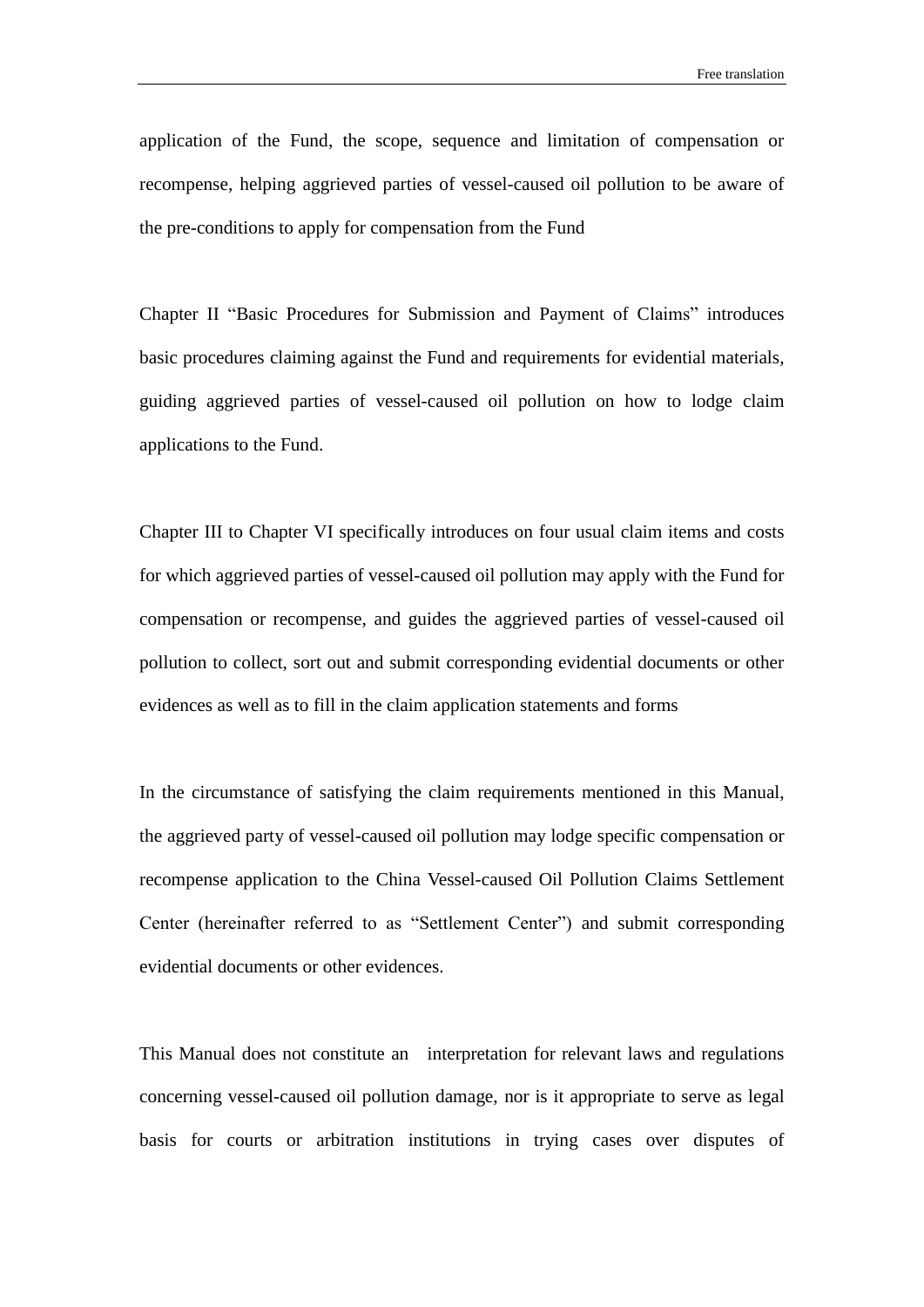vessel-caused oil pollution damage compensation. This Manual may serve as reference for relevant department in handling vessel-caused oil pollution damage compensation disputes.

This Manual will be revised in due course in accordance with variation of laws and claims settlement practice, with interval, in principle, not exceeding two years.

This Manual has been deliberated by the China Vessel-caused Oil Pollution Damage Compensation Fund Management Committee and handed over to the Maritime Safety Administration of the Ministry of Transport for promulgation, and the Maritime Safety Administration of the Ministry of Transport shall be responsible for interpreting the same.

The aggrieved party of vessel-caused oil pollution and other relevant persons may seek advice for relevant legal issues involved in the Manual and obtain relevant technical guidance service from the Settlement Center. Contact details of the Settlement Center are as follows:

Address: No.190 Siping Road, Hongkou District, Shanghai, China

Tel: 021- 66073564, 66076652(office hours)

Fax: 021-66073563

Email: [copc@shmsa.gov.cn](mailto:copc@shmsa.gov.cn)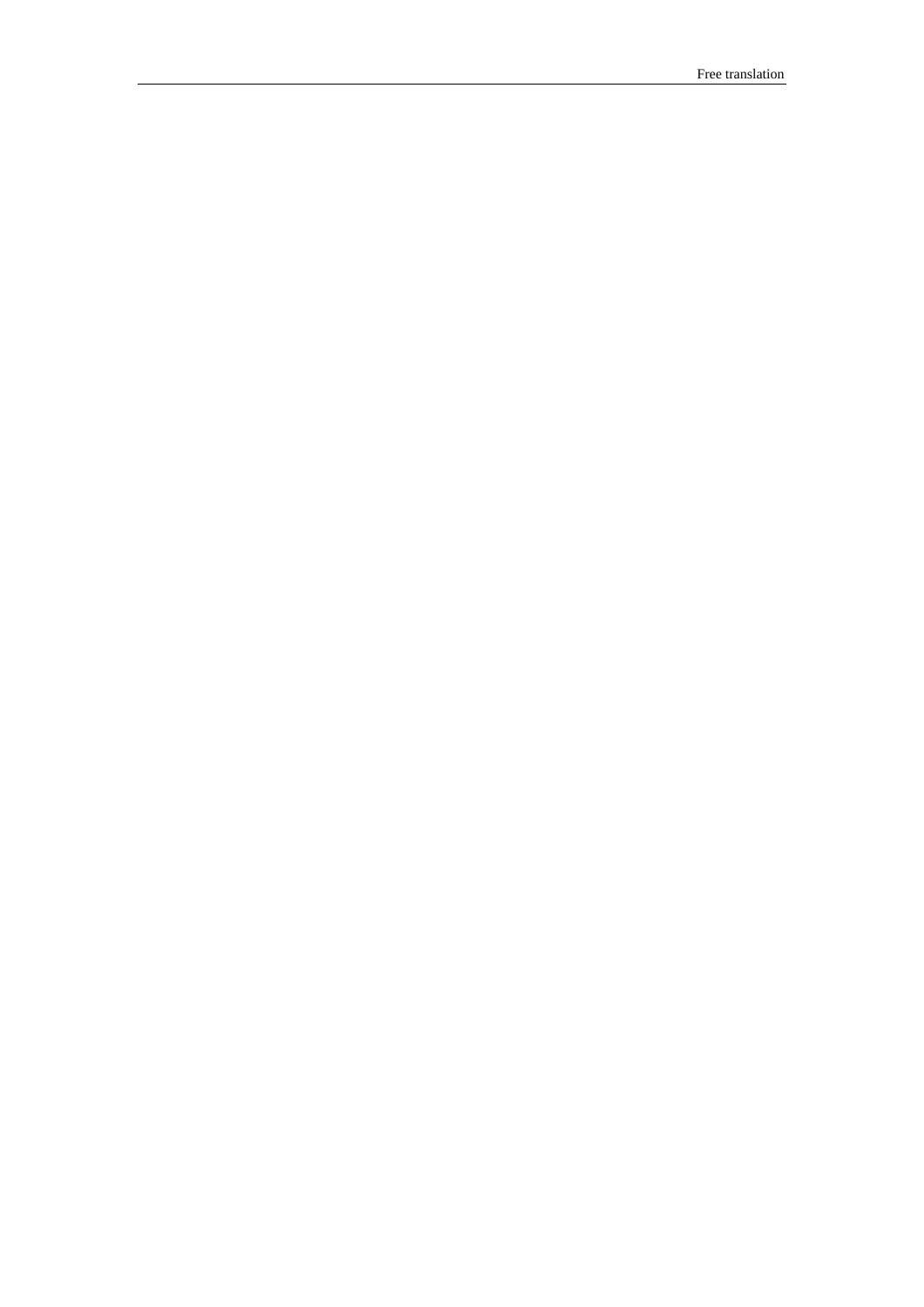### **Content**

|                                                                          | I.    |                                                                                      |  |  |
|--------------------------------------------------------------------------|-------|--------------------------------------------------------------------------------------|--|--|
|                                                                          | II.   |                                                                                      |  |  |
|                                                                          | Ш.    |                                                                                      |  |  |
|                                                                          | IV.   |                                                                                      |  |  |
|                                                                          | V.    |                                                                                      |  |  |
|                                                                          | VI.   |                                                                                      |  |  |
|                                                                          | VII.  |                                                                                      |  |  |
|                                                                          | VIII. |                                                                                      |  |  |
| Chapter II Basic procedures for submission and payment of claims  - 14 - |       |                                                                                      |  |  |
|                                                                          | I.    |                                                                                      |  |  |
|                                                                          | II.   |                                                                                      |  |  |
|                                                                          | III.  |                                                                                      |  |  |
|                                                                          | IV.   |                                                                                      |  |  |
|                                                                          | V.    |                                                                                      |  |  |
|                                                                          | VIII. |                                                                                      |  |  |
|                                                                          | IX.   |                                                                                      |  |  |
|                                                                          |       | <b>Chapter III Manual for Submission of Claims of Costs for Emergency Response -</b> |  |  |
| $28 -$                                                                   |       |                                                                                      |  |  |
|                                                                          | I.    |                                                                                      |  |  |
|                                                                          | II.   |                                                                                      |  |  |
|                                                                          | Ш.    |                                                                                      |  |  |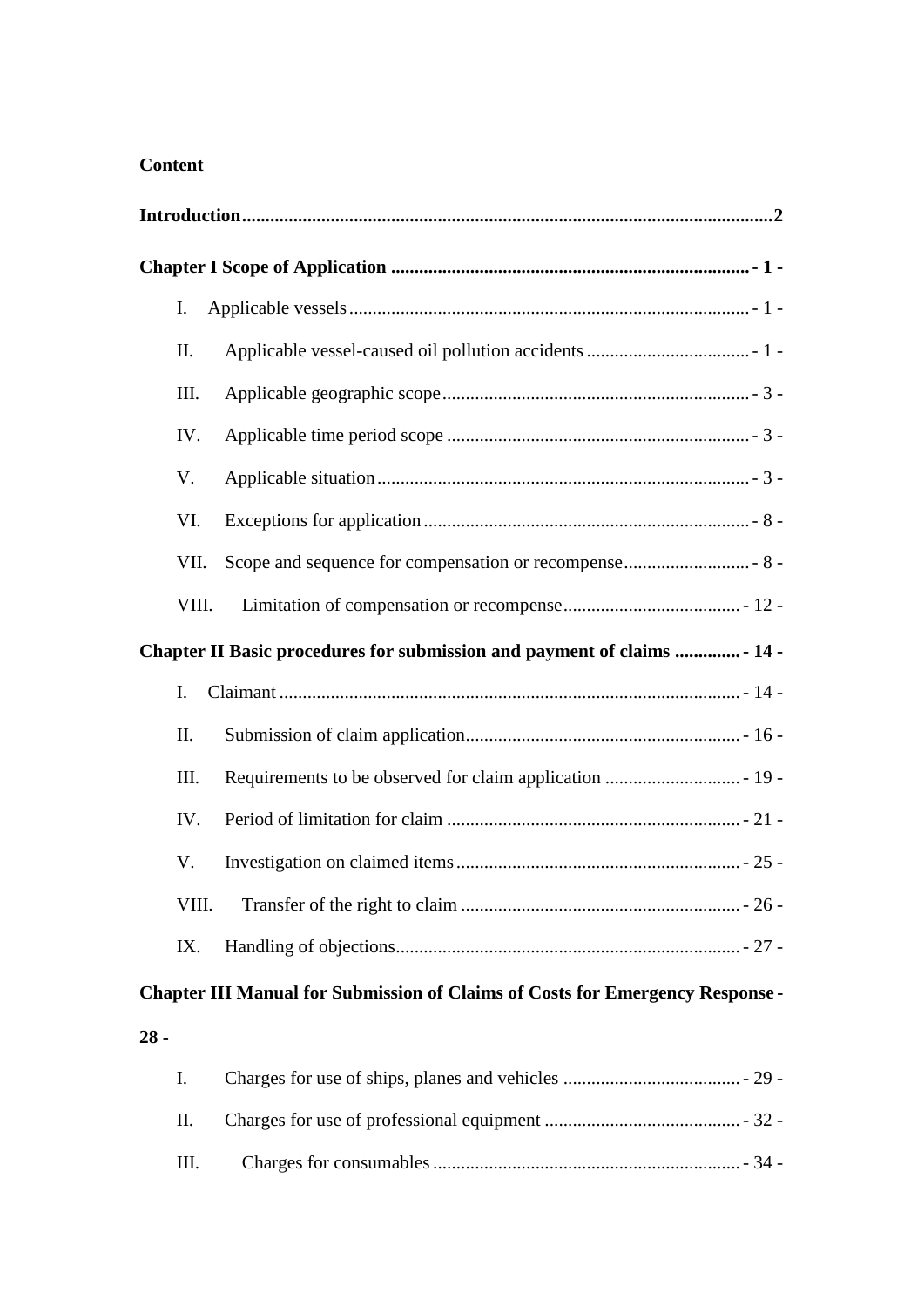| IV.                                                                    |                                                                                |  |  |  |
|------------------------------------------------------------------------|--------------------------------------------------------------------------------|--|--|--|
| V.                                                                     |                                                                                |  |  |  |
| VI.                                                                    |                                                                                |  |  |  |
| VII.                                                                   |                                                                                |  |  |  |
| VIII.                                                                  |                                                                                |  |  |  |
| IX.                                                                    |                                                                                |  |  |  |
| Chapter IV Manual for submission of claims of costs for controlling or |                                                                                |  |  |  |
|                                                                        |                                                                                |  |  |  |
|                                                                        |                                                                                |  |  |  |
|                                                                        | Chapter V Manual for submission of claims of direct economic losses to fishery |  |  |  |
|                                                                        |                                                                                |  |  |  |
| I.                                                                     | Damages to and losses of facilities and equipments for living and              |  |  |  |
| production - 46 -                                                      |                                                                                |  |  |  |
| П.                                                                     | Reduction of actual value of properties such as aquatic products  47 -         |  |  |  |
| III.                                                                   |                                                                                |  |  |  |
|                                                                        | Chapter VI Manual for submission of claims of costs for marine ecosystem and   |  |  |  |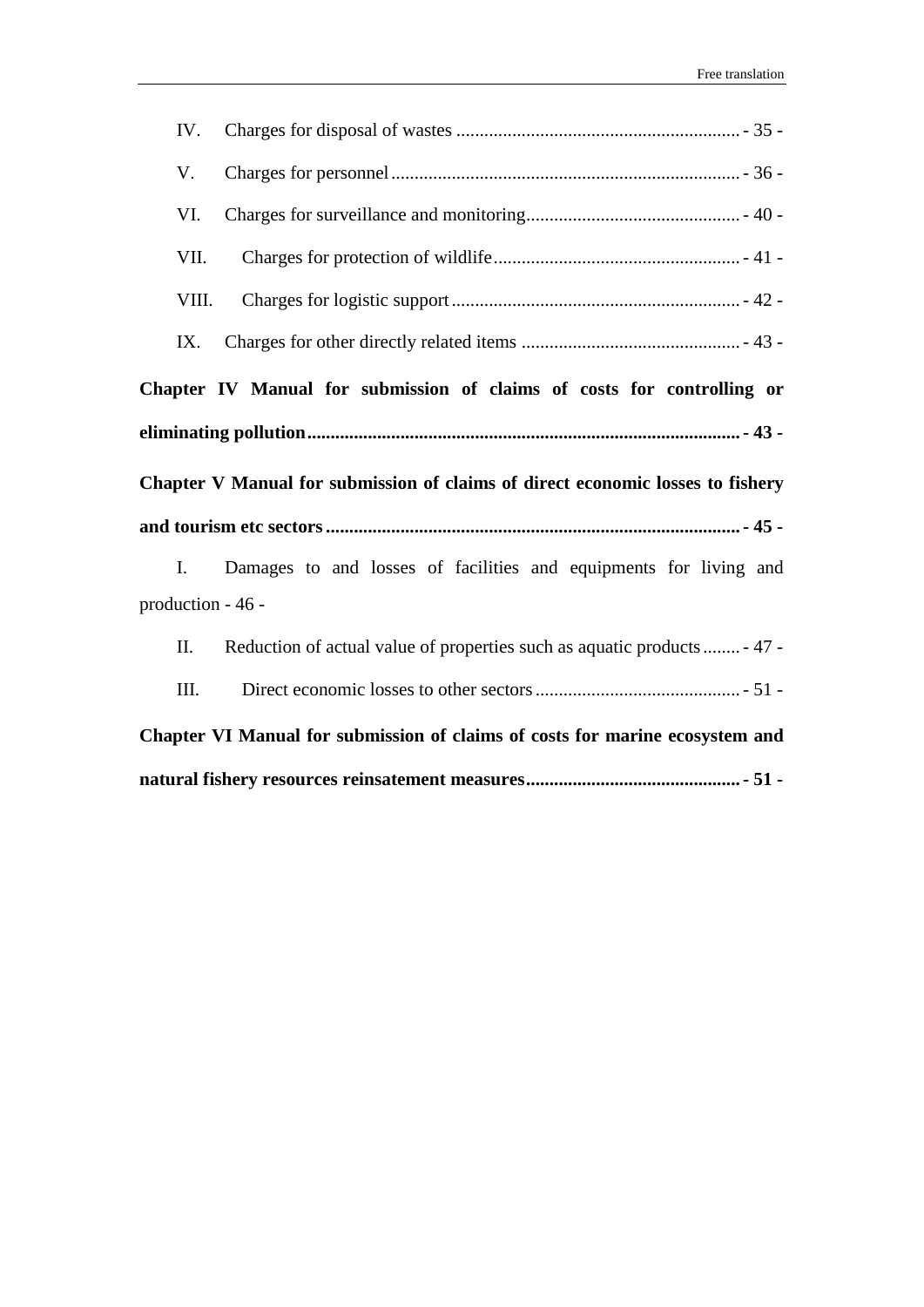#### <span id="page-8-0"></span>**Chapter I Scope of Application**

#### <span id="page-8-1"></span>**I. Applicable vessels**

The Fund is applicable to application of compensation or recompense from the Vessel-caused Oil Pollution Compensation Fund (hereinafter referred to as "Fund") for oil pollution damages caused by vessel of any type other than government's vessels engaging in non-commercial purposes (such as vessels used by sea-involved governmental departments, such as maritime department and maritime police department, for public affair purpose), military vessels, fishing vessels, offshore oil platforms and floating storages. Any type of vessel referred herein shall be irrespective of nationality, shipping line, type of vessel and tonnage, etc.

It shall be pointed out that oil pollution damage caused by oil substance leaked from fixed or movable offshore drilling platform, submarine oil pipeline and oil storage equipment, near-shore oil pipeline and oil storage equipment, as well as by land-source oil fall out of the scope of compensation or recompense from the Fund.

#### <span id="page-8-2"></span>**II. Applicable vessel-caused oil pollution accidents**

The Fund is applicable to application of compensation or recompense from the Fund for oil pollution damages to marine environment caused or might be caused due to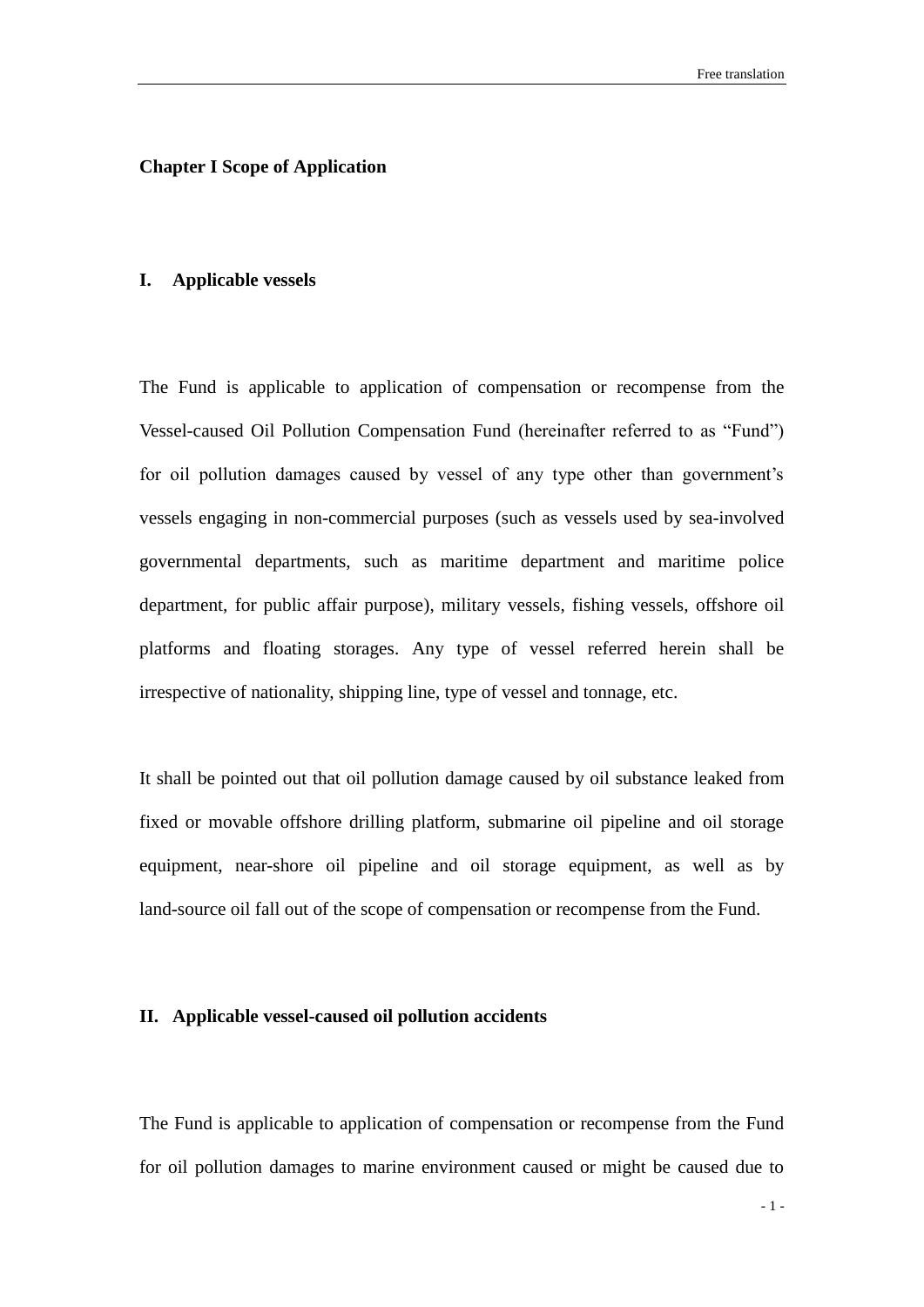vessel-caused oil pollution accident resulted from a vessel's navigational, berthing operations or relevant operations (including sea trials).

The "vessel-caused oil pollution accident" in this Claims Manual means one or a series of events in which the vessel leaks persistent cargo oil, non-persistent cargo oil or fuel oil and their residuals (such as sludge, oil mixture, oily water, etc) and causes oil pollution damage, or the vessel constitutes serious and urgent oil pollution damage threat although it does not leak oil. If the series of events occur due to one same reason, such series of events shall be deemed as one same accident.

Persistent cargo oil means any persistent hydrocarbon mineral oil that is relatively difficult to volatize or degrades under natural condition, such as crude oil, heavy diesel oil and lubricating oil, etc., carried onboard as cargo.

Non-persistent cargo oil means petroleum or petroleum product that is relatively easy to volatize or degrades under natural condition, such as gasoline, light diesel oil, naphtha and kerosene oil, etc., carried onboard as cargo.

In practices, oil pollution damage caused by spill of oil substance, such as cargo oil or fuel oil, spilled from vessels in common vessel-caused accident, ship collisions, stranding, sinking, ageing of vessel hull and other operational accidents etc., falls within the scope of compensation or recompense from the Fund.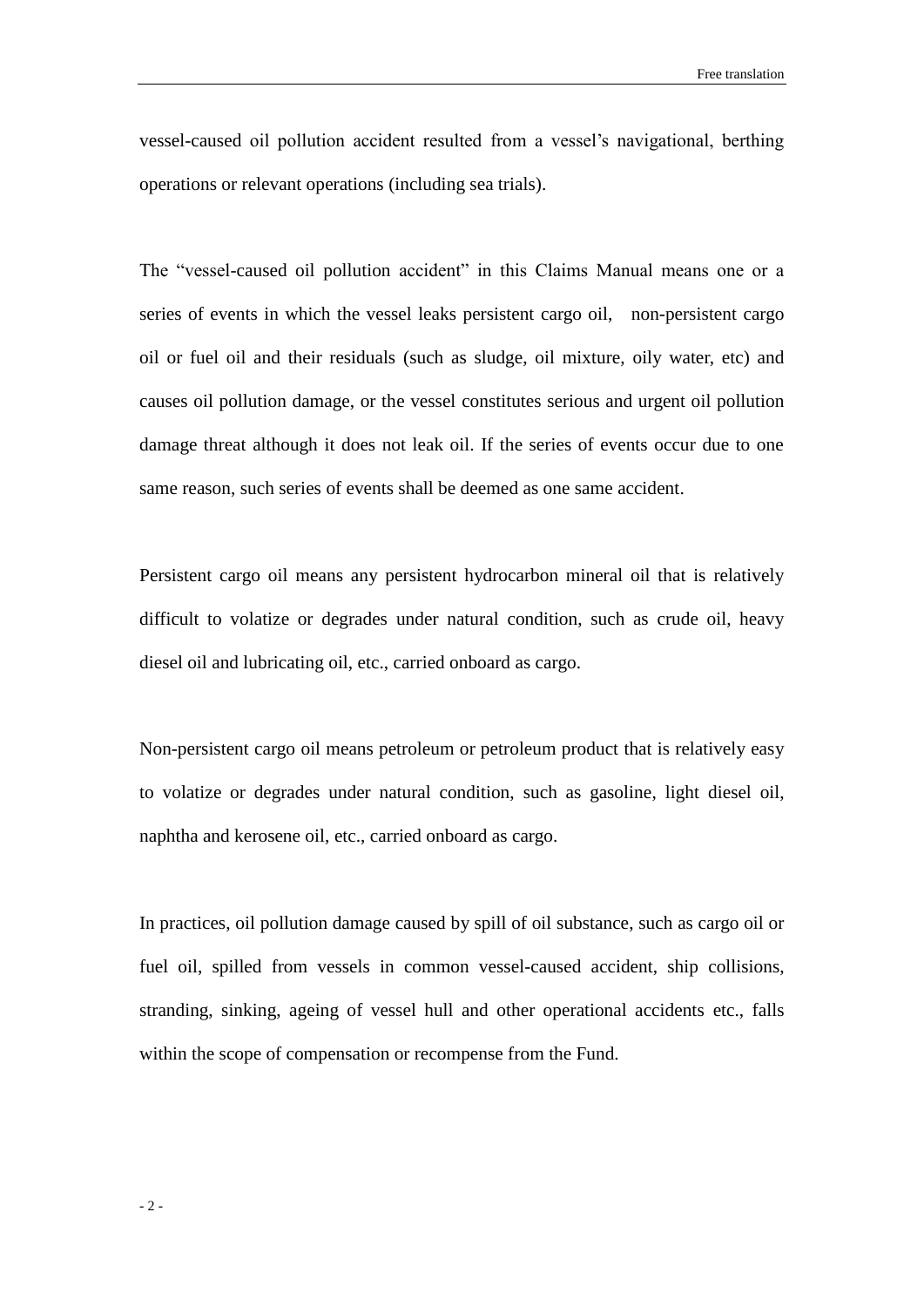#### <span id="page-10-0"></span>**III. Applicable geographic scope**

This Manual is applicable to application of compensation or recompense from the Fund for oil pollution damages to marine environment in internal waters, territorial seas, contiguous zones, exclusive economic zones and continental shelves of the People's Republic of China and all other sea areas under the jurisdiction of the People's Republic of China caused or might be caused due to vessel-caused oil pollution accident, as well as for relevant costs thereon. Amongst which, "internal waters" means all sea areas on the land-ward side of the baseline of the territorial seas of the People's Republic of China, and it shall include coastal port waters.

Oil pollution damage caused by vessel and relevant costs occurred in inland rivers would fall out of the scope of compensation or recompense from the Fund.

#### <span id="page-10-1"></span>**IV. Applicable time period scope**

This Manual is applicable to application of compensation or recompense from the Fund for oil pollution damages caused by vessel-caused oil pollution accidents **which occurred after 0000hrs on July 1, 2012 Beijing time.**

#### <span id="page-10-2"></span>**V. Applicable situation**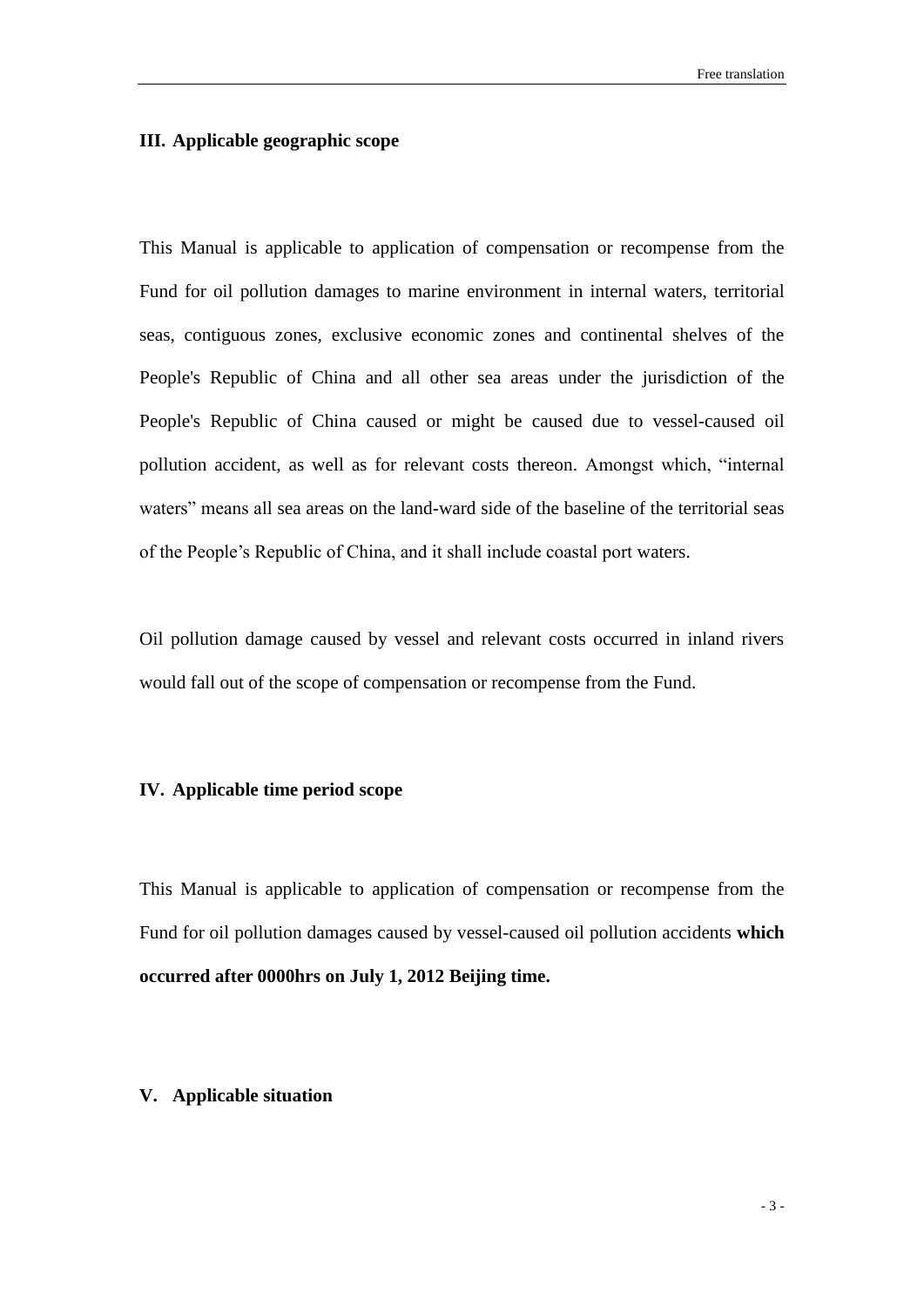An aggrieved party may apply compensation or recompense from the Fund under one of the following situations:

(I) upon decision in effective judicial documents by the people's court or arbitration institute: as to an oil pollution accident caused by an oil tanker leaking persistent oils (persistent cargo oil or persistent fuel oil), the total amount of oil pollution damages so caused exceeds limit of compensation by shipowners as provided for in Art.52 of the Regulations on Administration of the Prevention and Control of Marine Environment Pollution Caused by Vessels (promulgated under State Council Decree No.561 in 2009) and Art.5 of the Protocol of 1992 to amend the International Convention on Civil Liability for Oil Pollution Damage (become effective in China as of January 5, 2000); or, as to an oil pollution accident caused by an oil tanker leaking non-persistent oil (fuel oil or cargo oil) or by a vessel , other than oil tanker, leaking fuel oil (persistent fuel oil or non-persistent fuel oil), the total amount of oil pollution damages so caused exceeds amount of corresponding part out of the liability limitation fund for maritime claims as provided for in the Maritime Code of the People's Republic of China and the Provisions of MOT Concerning Limitation of Liability for Maritime Claims for Ships with a Gross Tonnage not Exceeding 300 Tons and Those for Coastal Transport Services or for Other Coastal Operations used to compensated for oil pollution damages;

For example, it is decided in an effective judgment of a Chinese maritime court that: a vessel carrying persistent cargo oil in bulk committed leakage, resulting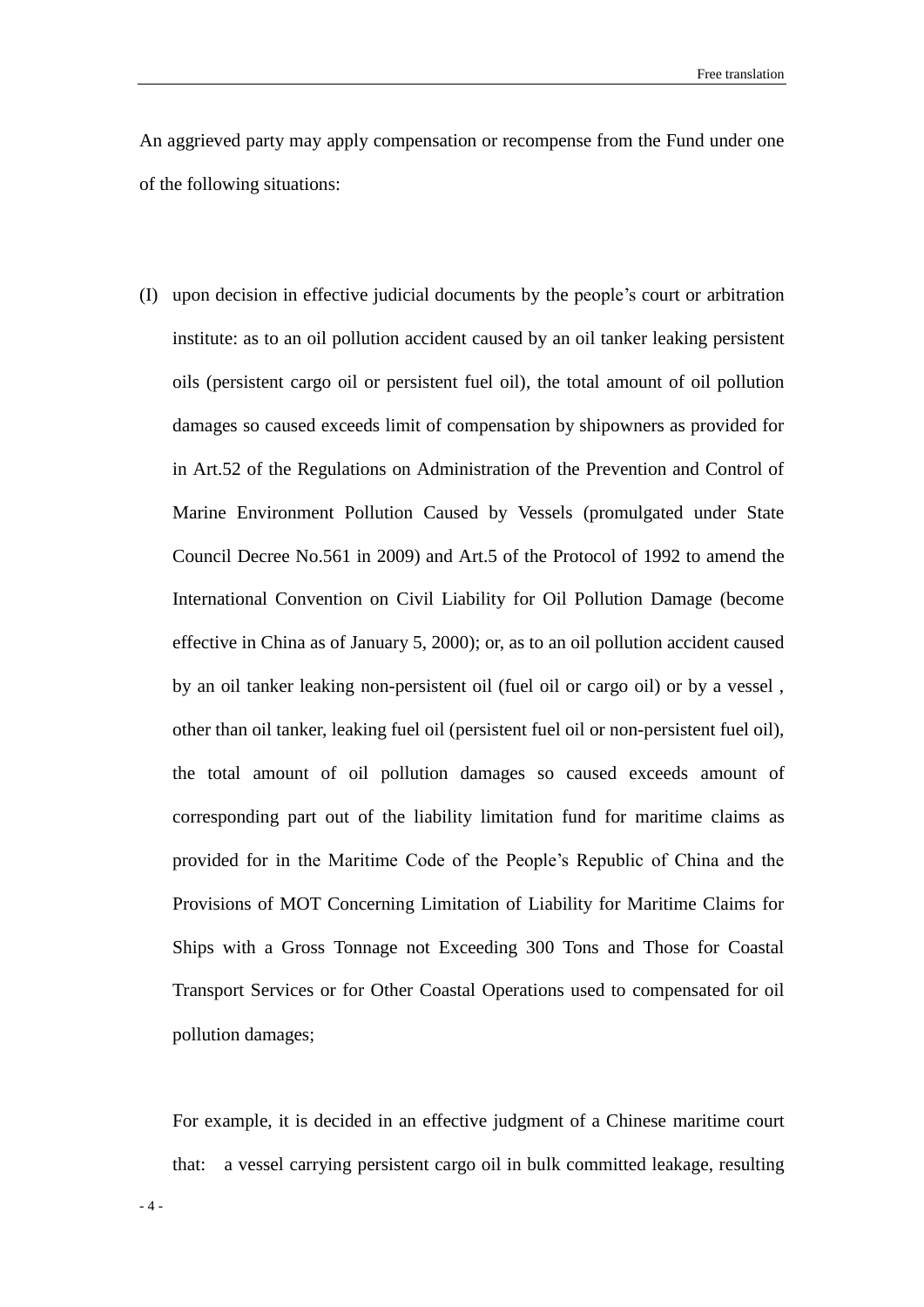in vessel-caused oil pollution damages in total of RMB50,000,000. Pursuant to Art.5 of the the Protocol of 1992 to amend the International Convention on Civil Liability for Oil Pollution Damage limitation of liability for compensation to oil pollution damage by the shipowner and insurer of such vessel is RMB45,000,000, then, the aggrieved parties of such vessel-cause oil pollution accident may lodge compensation or recompense application to the Fund for the RMB5,000,000 that they cannot obtain from the shipowner and insurer of the vessel. If the Settlement Center finds, during examination and verification, that some claimed items fall out of the scope of compensation from the Fund, amount of recompense to the claimant might be less than its claimed amount.

(II) upon decision in effective judicial document by the people's court or the arbitration institute: the shipowner and insurer of the vessel is exempted from liability of compensation in accordance with Art.92 and 97 of the Marine Environment Protection Law of the People's Republic of China (promulgated through Decree No.26 of the President of the People's Republic of China in 1999), Art.3 of the Protocol of 1992 to amend the International Convention on Civil Liability for Oil Pollution Damage, 1969 as well as Art.50 and Art.51 of the Regulations on Administration of the Prevention and Control of Marine Environment Pollution Caused by Vessels, which shall not fall within the scenarios of exemptions as provided for in Art.16 of Administrative Measures for the Collection and Use of Vessel-caused Oil Pollution Compensation Fund (promulgated jointly by Ministry of Transportation and Ministry of Finance as CZ[2012] No.33, coming into effect as of  $1<sup>st</sup>$  July 2012, hereinafter referred to as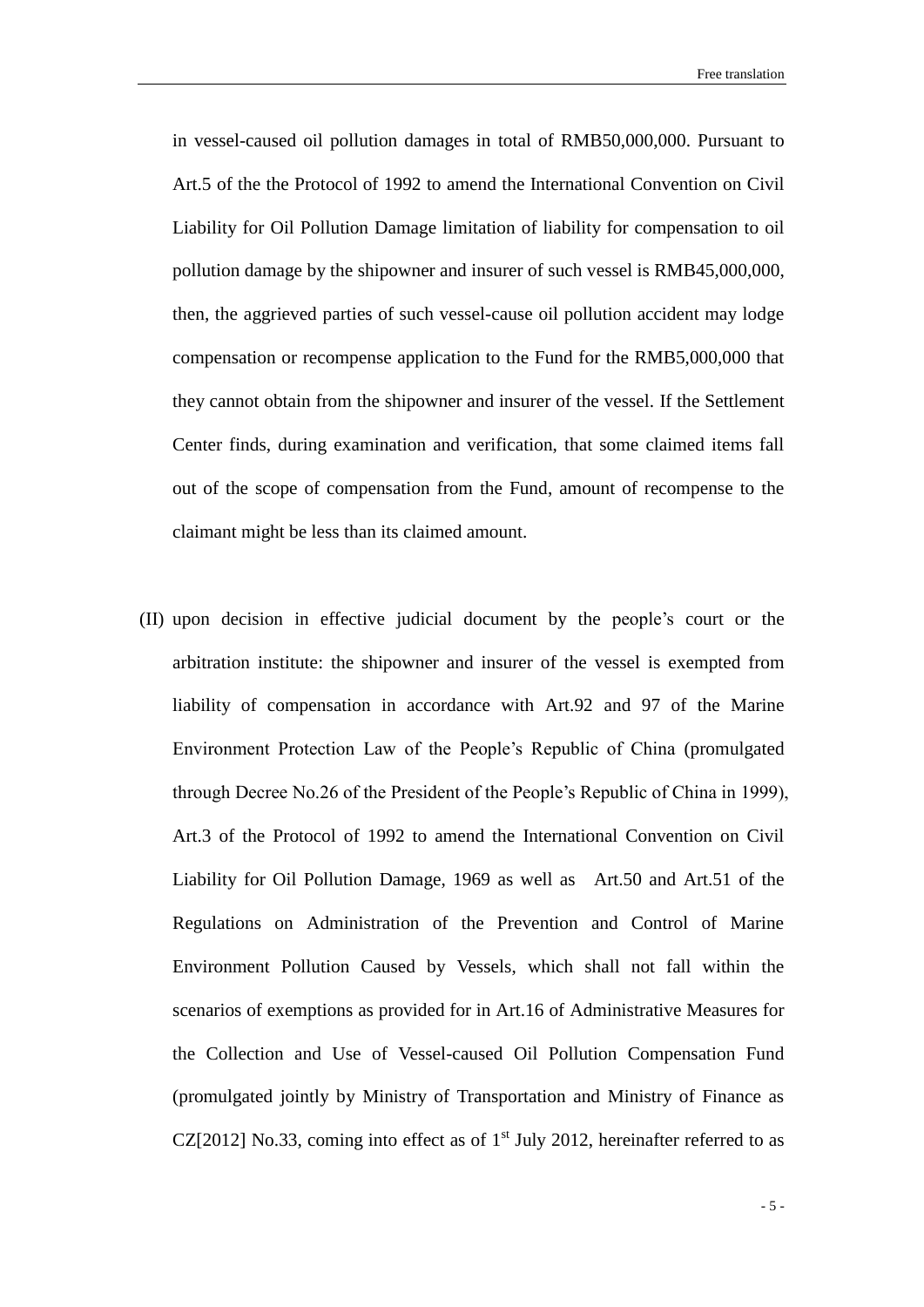"Administrative Measures"). Where any of the above laws or regulations is revised, the revised version shall prevail.

For example, it is decided in an effective legal document of a maritime court that: a vessel-caused oil pollution accident is caused by irresistible natural disaster, or by negligence or other faulty acts of competent department in charge of lighthouses or other navigational acids when exercising its duties, and the aggrieved parties of such vessel-caused oil pollution did not commit any fault for such oil pollution damage. In such circumstance, the shipowner and insurer of the vessel shall be exempted from compensation liability for the aggrieved parties of such vessel-caused oil pollution in accordance with law, such aggrieved parties of such vessel-caused oil pollution may lodge recompense application against the Fund for the vessel-caused oil pollution damages and relevant costs thereon sustained by them.

(III) upon decision in effective legal document by the people's court, the shipowner and insurer of the vessel is unable, in financial capability, to fulfill its obligations in part or in whole, or, the shipowner and insurer of the vessel is deemed as unable to fulfill its obligations in part or in whole;

For example, it is decided in an effective legal document of a Chinese maritime court that: total amount of vessel-caused oil pollution damages in a vessel-caused oil pollution accident is RMB10,000,000. Upon investigation, the court finds that the shipowner of the polluting vessel did not buy civil liability insurance for oil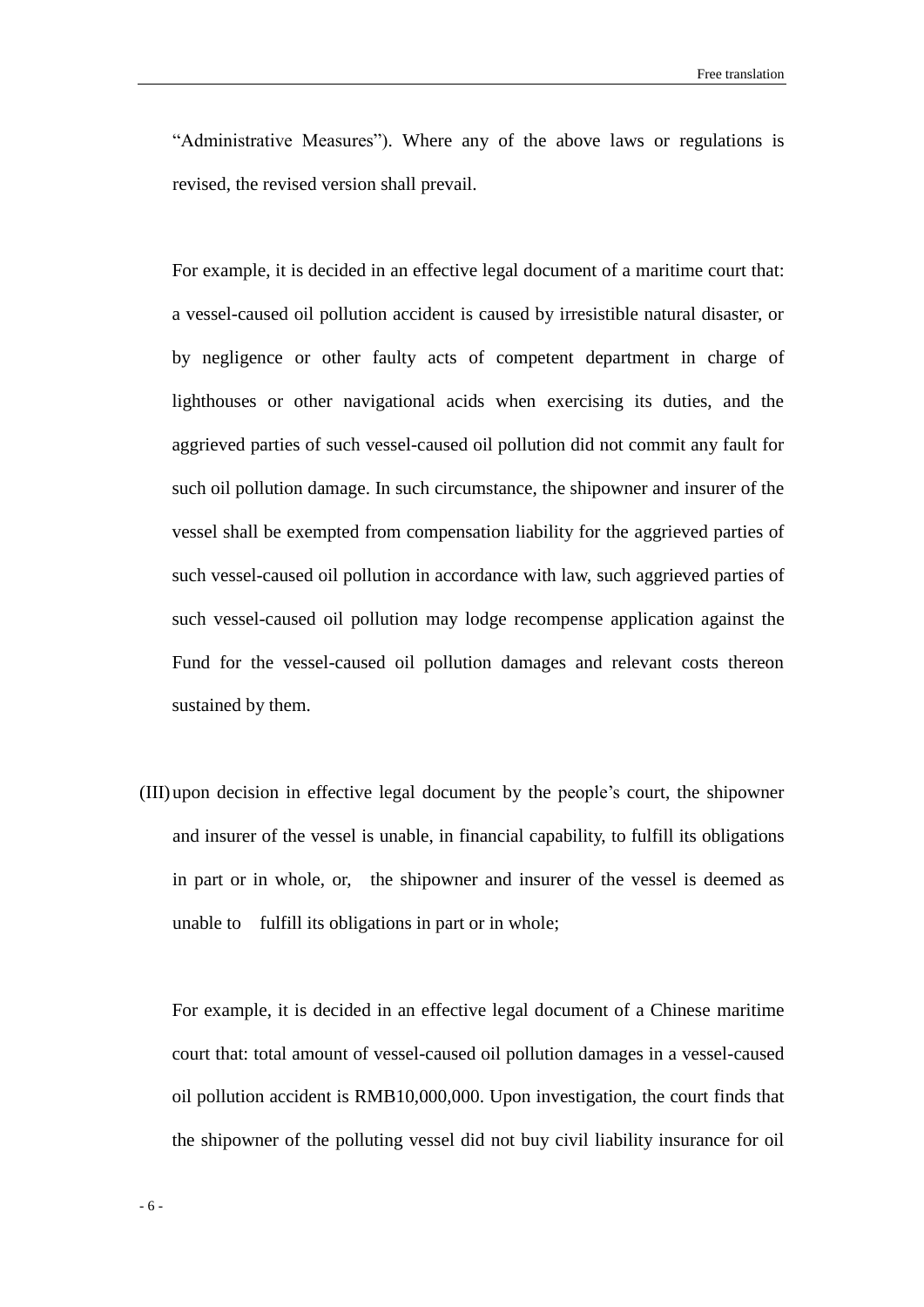pollution, and the total enforceable assets of the shiponwer of the polluting vessel worth only RMB9,000,000. After the shipowner of the vessel pays the compensation in amount of RMB9,000,000, the aggrieved parties of such vessel-caused oil pollution may lodge recompense application to the Fund for the balance amount of compensation that they did not obtain, i.e. RMB1,000,000. If the Settlement Center finds, during examination and verification, that some claimed items fall out of the scope of compensation from the Fund, amount of recompense to the claimant might be less than its claimed amount.

(IV)Upon decision in document or proof document by the maritime administration agency directly under the China MSA or the ship pollution investigation and handling agency above the level of province (specific list of names can be found in the box "organizational institutes" on website of China MSA [www.msa.gov.cn\)](http://www.msa.gov.cn/), it is confirmed that oil pollution damages were caused by vessel but the very vessel that caused such pollution cannot be identified.

If an aggrieved party of vessel-caused oil pollution wants to apply with the Fund for compensation, such aggrieved party of vessel-caused oil pollution shall provide the Settlement Center with document or proof document issued by the above administration departments, proving that the oil pollution damage claimed by it was caused by vessel and that the polluting vessel could not be identified.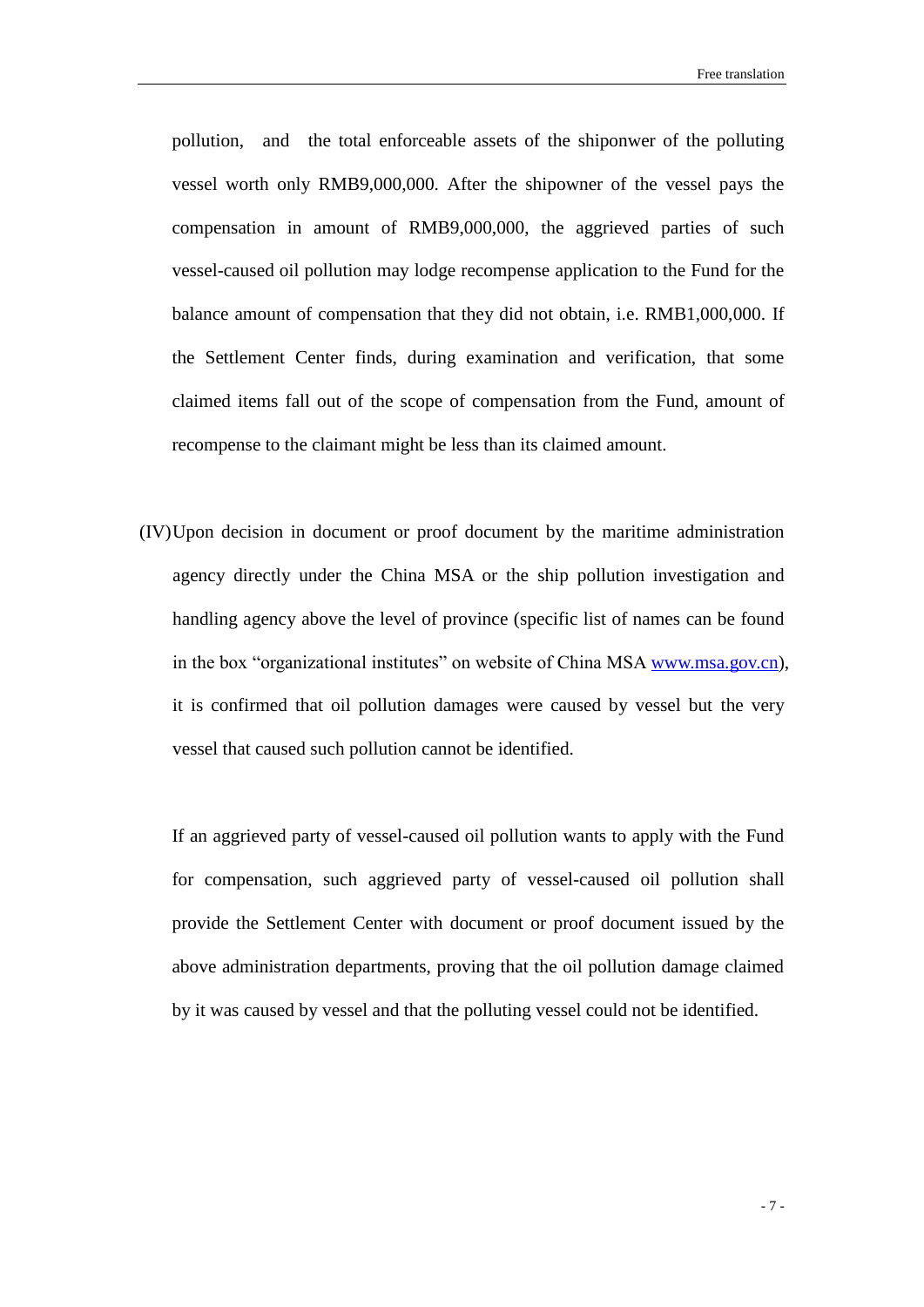#### <span id="page-15-0"></span>**VI. Exceptions for application**

An aggrieved party of vessel-caused oil pollution shall not obtain compensation or recompense from the Fund under any of the following situations:

- (I) The oil pollution damage is caused by wars or hostile acts or, by government's vessels engaging in non-commercial purposes, military vessels, or resulted from discharge of oils by fishing vessels;
- (II) Aggrieved party of oil pollution cannot prove that the oil pollution damage is caused by oils leaked from vessels;
- (III) The oil pollution is in part or in whole caused by faulty of the aggrieved party of the oil pollution.

#### <span id="page-15-1"></span>**VII.Scope and sequence for compensation or recompense**

In a vessel-caused oil pollution accident, not all kinds of oil pollution damages and relevant costs may obtain compensation or recompense from the Fund. The Fund may only be used for compensating or recompensing for oil pollution damages and relevant costs as provided in the Administrative Measures. Specific scope and sequence for compensation or recompense are as follows: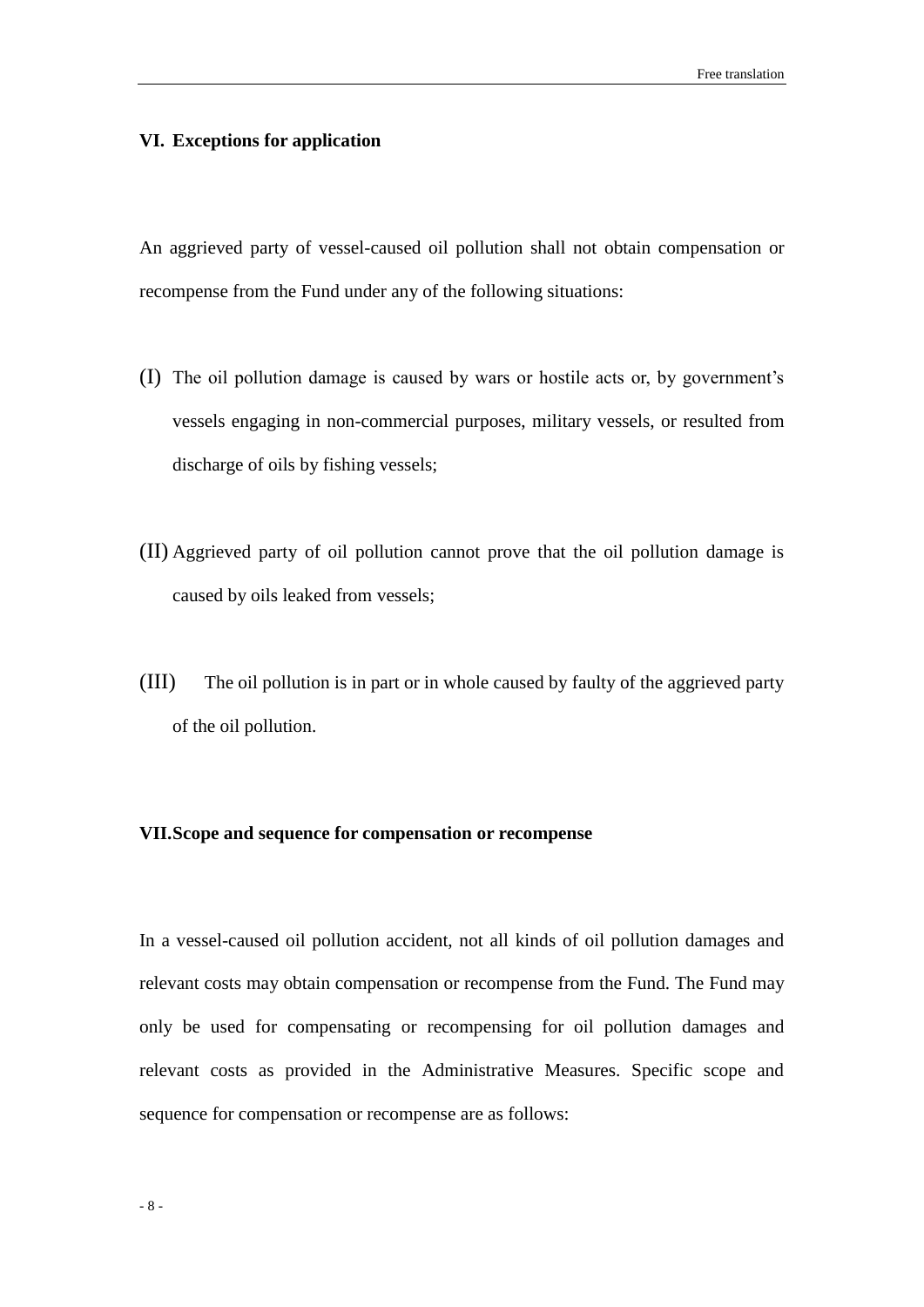- (I) Costs incurred for emergency response action: costs incurred for emergency response taken for implementing orders from the vessel-caused pollution accident emergency commanding organization established by the State Council or the competent transport department authorized by the State Council, or by the people's government of the relevant province, autonomous region or municipality directly under the Central Government in conjunction with MSA, or by people's government at the level of a city divided into districts in conjunction with MSA;
- (II) Costs incurred for measures for controlling or eliminating the pollution: costs incurred for reasonable measures taken to prevent, control and eliminate the pollution, for the purpose of mitigating or preventing vessel-caused oil pollution damages; For instance, costs incurred for actions taken on an initiative manner by owners of ships such as yachts polluted by oil pollution, or cultivators of aquatic products or scenic spot open to the public in the sea areas where oil pollution occurred, to prevent or wash and eliminate oil pollution.
- (III) Direct economic losses to fishery and tourism sectors: actual property damage value having direct causation relation with the vessel-caused oil pollution accident, sustained by fishery and tourism units and individuals; For instance, costs incurred to seaside resorts or scenic spot open to the public for reinstating the polluted sceneries after the end of measures of eliminating pollution; costs incurred to fishermen for cleaning, repairing or replacing their fishing facilities, such as fishing boats, fishing nets, fishing gears, or cultivating facilities, after the end of measures of eliminating pollution .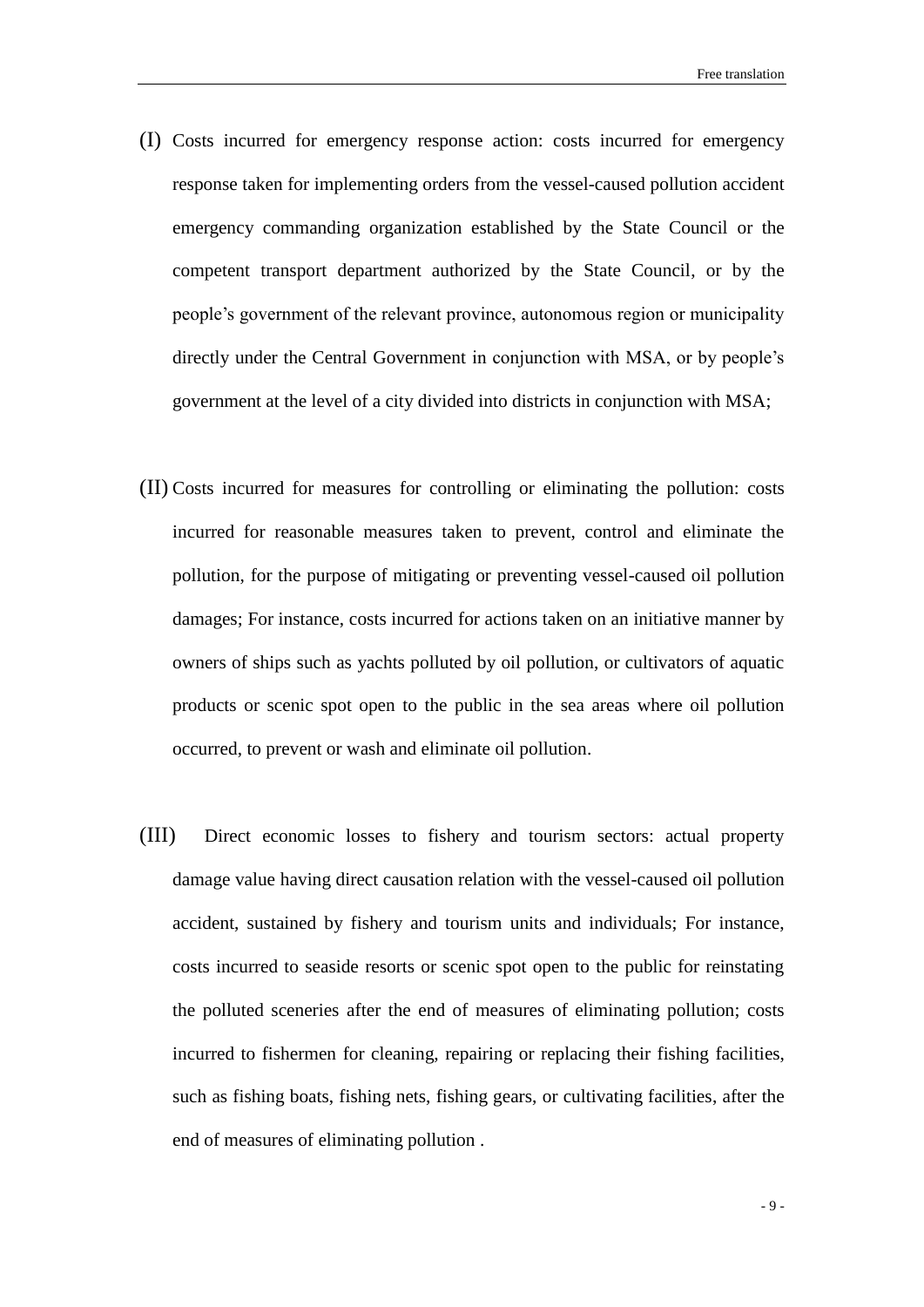Free translation

It shall be pointed out that, indirect economic loss, etc sustained by units or individuals engaged in fishing or tourism sectors, etc due to oils pollution may be compensated from the shipowner and insurer of the vessel, but not from the Fund. For example, income loss for fishing man due to the fact that his fishing gears were polluted by oil pollution and he is unable to conduct fishing before cleaning or replacing such fishing gears or loss from sale of tickets sustained by seaside resorts or tourist attractions due to sustaining of oil pollution. Such economic losses fall out of the scope of compensation or recompense by the Fund.

In special situation in which owner of property sustains income loss due to oil pollution accident but his property was not polluted by oil pollution, such loss could not be compensated or recompensed from the Fund either. For example, although fishing gears of a fishing man were not polluted by oil pollution, but the sea area where such fishing man often goes fishing has been polluted by oil pollution, the fishing man cannot go there fishing, and the fishing man cannot go other place for fishing, the loss so sustained by such fishing man shall not be compensated or recompensed from the Fund. Further, the Fund will not compensate or recompense for losses sustained by operators of hotels and restaurants due to decrease of number of customers during the period of oil pollution as their operational premises are very close to the polluted sea area.

(IV) Costs incurred for measures to reinstate the marine ecosystem and natural fishery resources: habitat reinstatement costs incurred for measures that have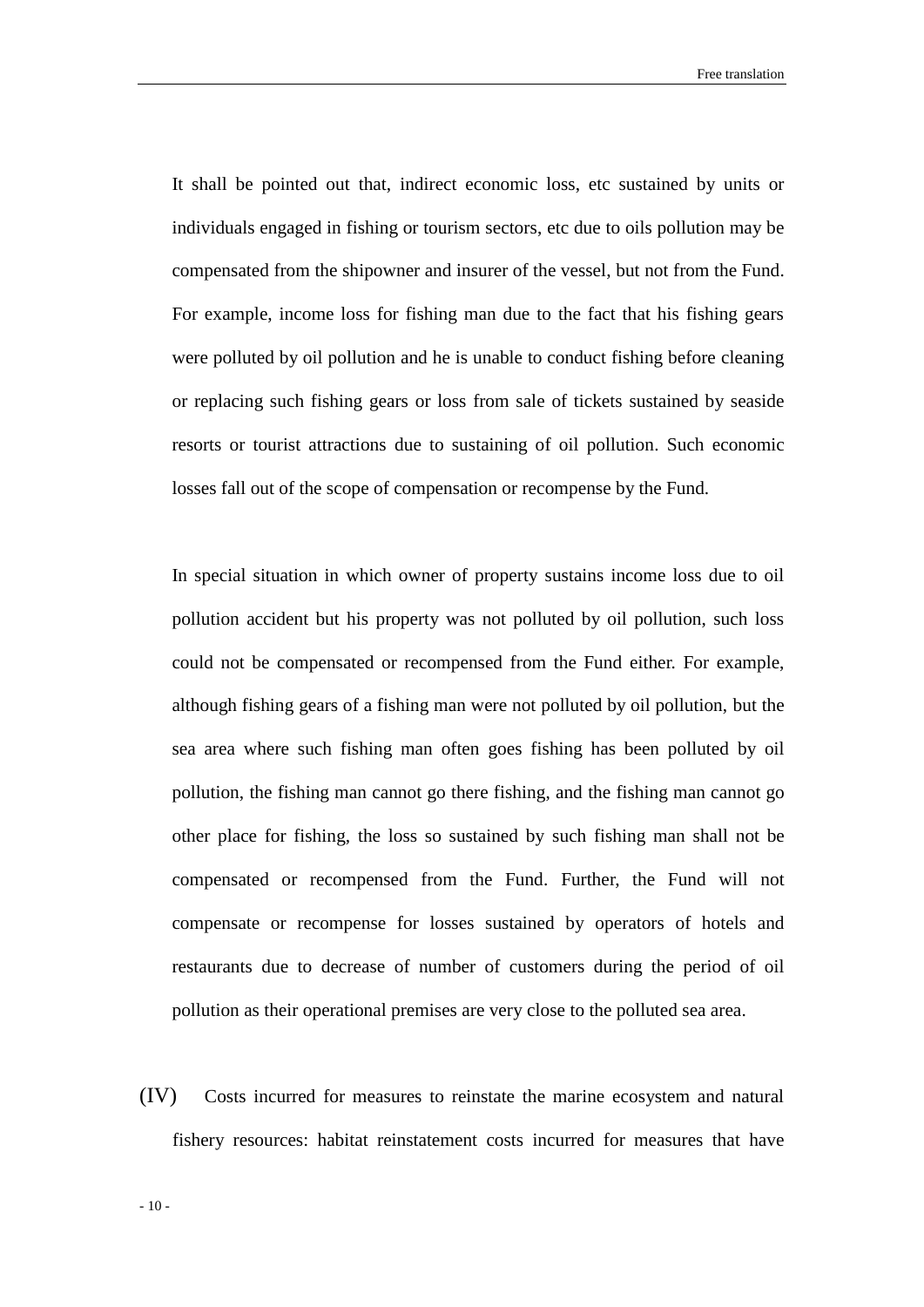Free translation

already been taken to reasonably reinstate the marine ecosystem and natural fishery resources, etc. Such measures are usually implemented under organizing of governments, such as costs incurred for physical, chemical or biological method, for instance, replanting over the beaches, that were actually taken by competent oceanic or fishing department to accelerate the recovery of the damaged environment of the habitat of living creatures to the condition before being damaged, or species recovery costs for methods such as artificial propagation and release to accelerate the recovery of certain bio-population to the level before being damaged.

It shall be pointed that the Fund only compensate or recompense for reasonable costs incurred for matured and effective ecological restoration measures that have already been taken, including reasonable costs for monitoring, assessment and research. Costs of planned ecological restoration measures and costs of planned species restoration measures fall out of the scope of compensation or recompense from the Fund;

(V)Costs incurred for work of surveillance and monitoring vessel-caused oil pollution carried out by by the China Vessel-caused Oil Pollution Damage Compensation Fund Management Committee (hereinafter referred to as "Management Committee") and its secretariat or by unit(s) or institute(s) under the entrustment of the Management Committee.

For example, costs incurred for works, done by Management Committee and its secretariat or by units under the entrustment of Management Committee and its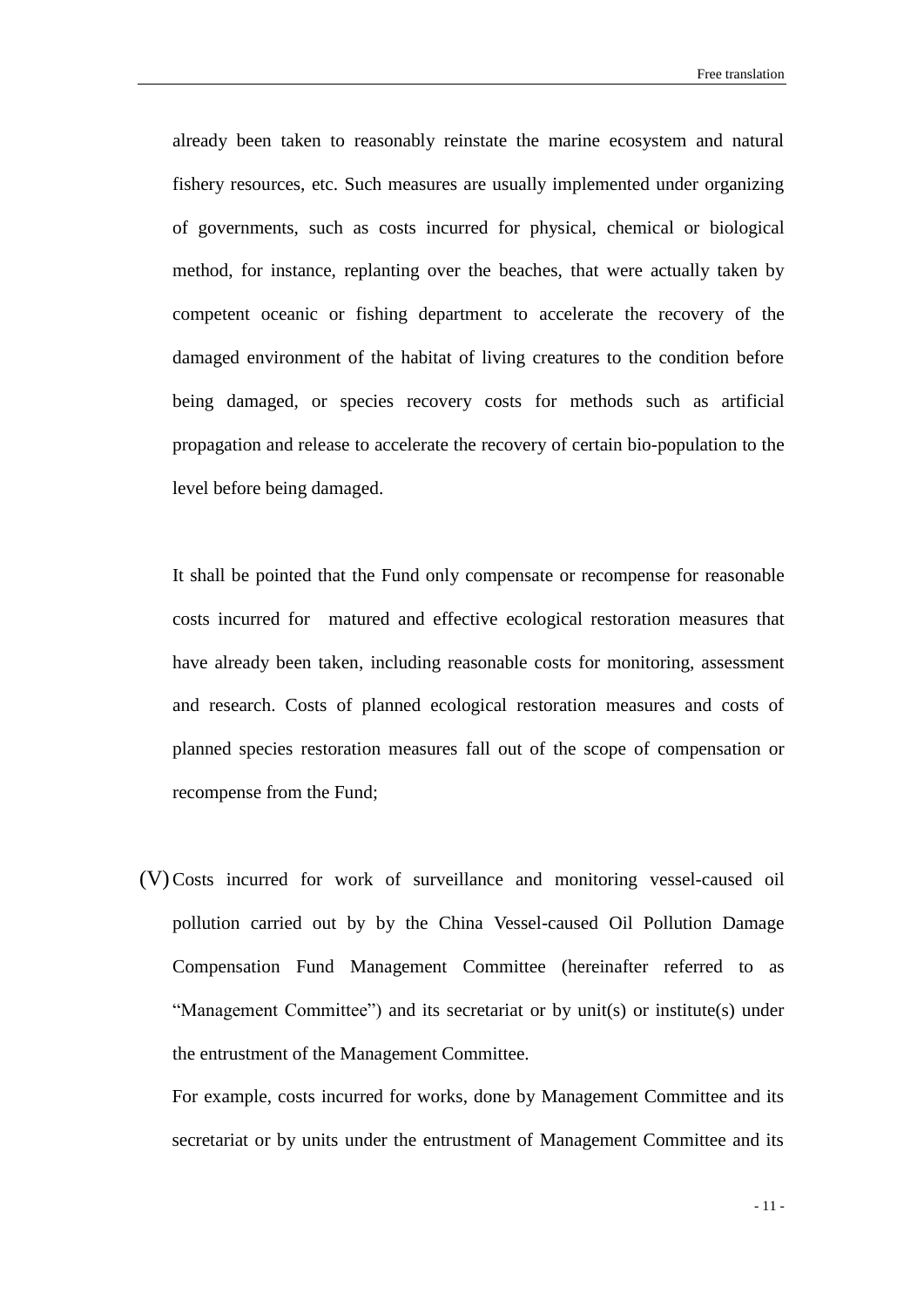secretariat, in respect of collecting photos of accident, characteristics images of oil pollutants and images of damaged biological resources, simulating the drifting tracks of oil spill, dynamic surveillance on oil pollution through aerial remote sensing technology based on oil spill satellites.

(VI) Other costs as approved by the State Council.

#### <span id="page-19-0"></span>**VIII. Limitation of compensation or recompense**

The total amount compensated or recompensed by the Fund against any vessel-caused oil pollution accident for all oil pollution damages and relevant costs shall not exceed RMB30,000,000. Where compensation or recompense from the Fund is insufficient to cover all the oil pollution damages or costs that may apply for compensation or recompense from the Fund pursuant to provisions of the Administrative Measures, i.e. total amount of vessel-caused oil pollution damages that may, upon verification by the Fund, be compensated or recompensed exceeds RMB30,000,000, then, pursuant to provisions in the Administrative Measures, compensation or recompense shall be made in accordance with compensation sequence as provided for in the above VII "Scope and sequence for compensation or recompense", and where items under a same sequence could not be compensated or recompensed sufficiently from the Fund, such items shall be compensated or recompensed in proportion.

For example, as to oil pollution damages and relevant cost for a vessel-caused oil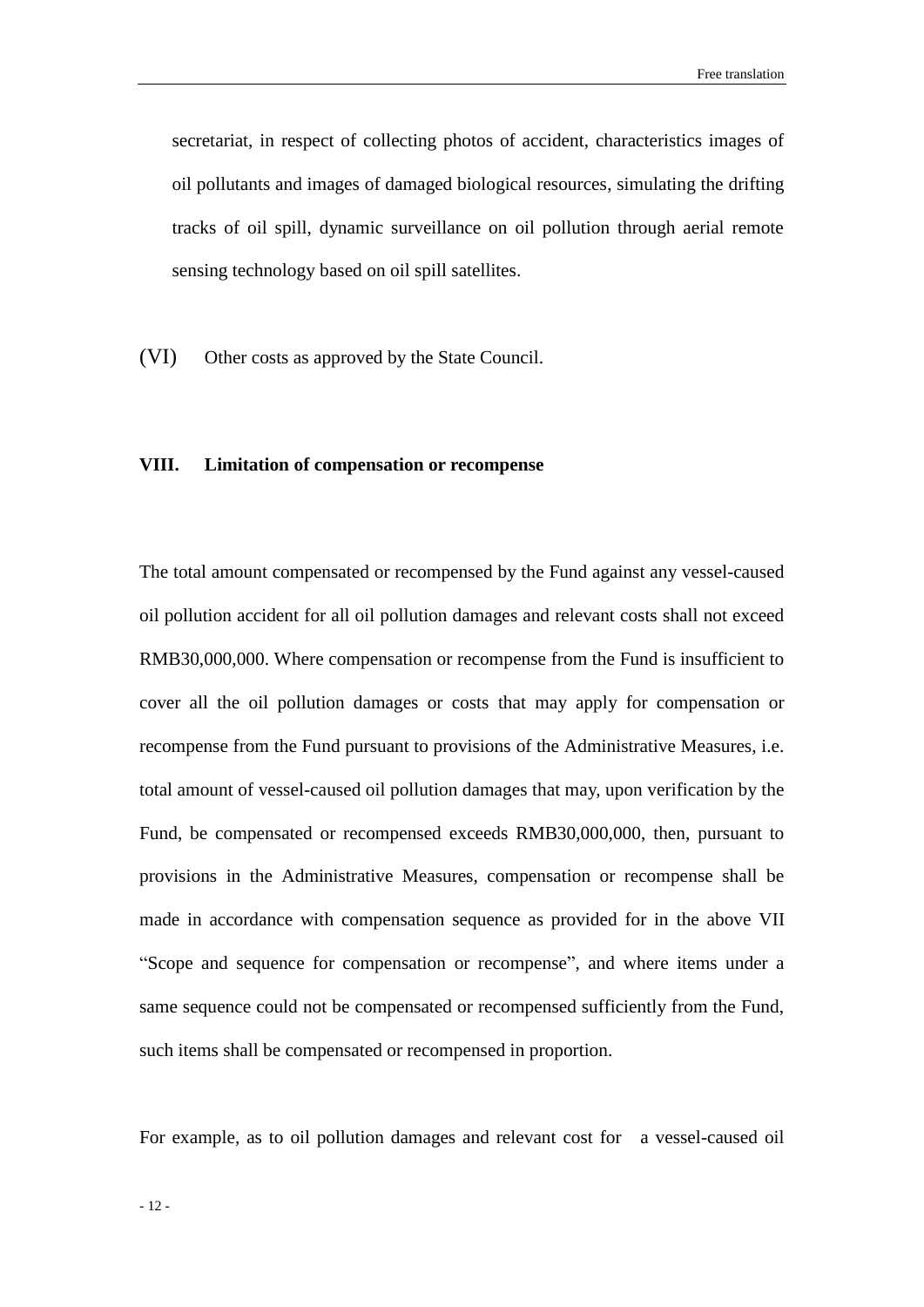pollution accident, after various aggrieved parties of such vessel-caused oil pollution accident apply for recompense from the Fund, it is decided by the Management Committee after deliberation that, the total amount of recompense payment to be paid by the Fund to aggrieved parties of vessel-caused oil pollution is RMB51,000,000, amongst which, cost for emergency response that ranks at the first place to be compensated or recompensed is RMB10,000,000, cost for measures of controlling or eliminating pollution that ranks at the second place to be compensated or recompensed is RMB10,000,000, the direct economic loss to fishery and tourism sectors that ranks at the third place to be compensated or recompensed is RMB20,000,000, and the cost for measures already taken to reinstate natural fishery resources that ranks at the fourth place to be compensated or recompensed is RMB10,000,000; cost incurred for work of surveillance and monitoring vessel-caused oil pollution carried out by unit(s) entrusted by the Management Committee that ranks at the fifth place is RMB1,000,000; and no cost, as approved by the State Council, that ranks at the sixth place, was incurred. Since the limitation of amount compensated or recompensed by the Fund against any vessel-caused oil pollution accident is RMB30,000,000 and payment shall be made in sequence, when actually making compensation or recompense, the Fund may only compensate or recompense for costs of the vessel-caused oil pollution damages ranking at the first three places, paying RMB10,000,000 for each item, compensation or recompense for the direct economic loss to fishery and tourism sectors that ranks at the third place will be insufficient, and the Fund will not recompense for the cost for measures already taken to reinstate natural fishery resources in amount of RMB10,000,000 that ranks at the fourth place and cost for work of surveillance and monitoring vessel-caused oil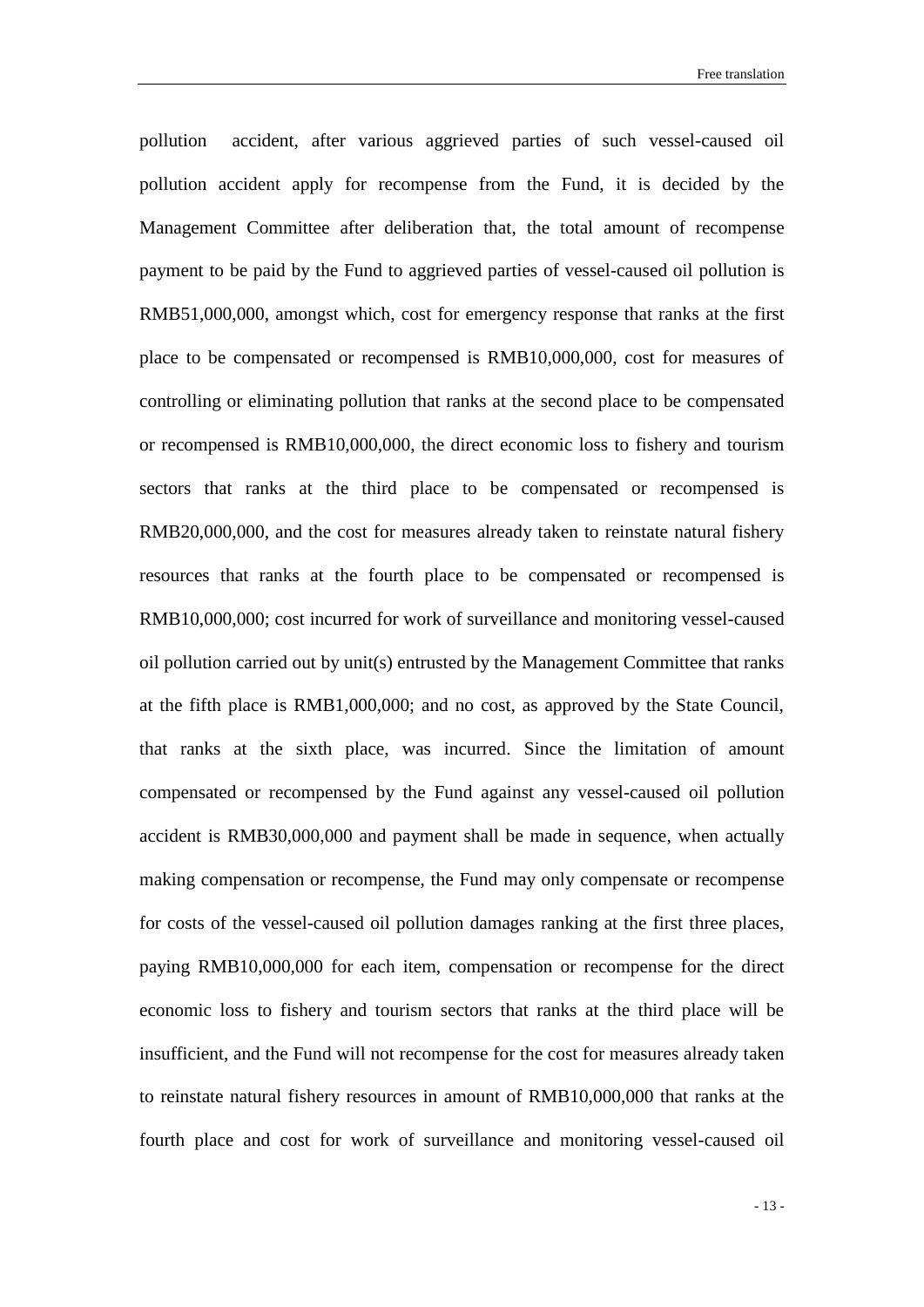pollution carried out by unit(s) entrusted by the Management Committee in amount of RMB1,000,000 that ranks at the fifth place.

For another example, after occurrence of a vessel-caused oil pollution damage accident, 10 ship pollution response organizations applied to the Fund for recompense of costs for emergency response, and there was no other aggrieved parties of oil pollution applying with the Fund for recompense, upon investigation and verification by the Settlement Center as well as deliberation by the Management Committee, it is determined that the Fund shall recompense RMB3,200,000 to each ship pollution response organization for cost of emergency response, and the total amount of compensation that the Fund shall pay in respect of such accident is RMB32,000,000. Since the limitation of amount for compensation or recompense from the Fund for a single accident is RMB30,000,000, when actually making recompense, the Fund may only recompense in proportion, recompensing RMB3,000,000 to each ship pollution response organization for the costs of emergency response.

#### <span id="page-21-0"></span>**Chapter II Basic procedures for submission and payment of claims**

#### <span id="page-21-1"></span>**I. Claimant**

An aggrieved party who sustained vessel-caused oil pollution damage applies with the Fund for compensation or recompense and satisfies the precondition of application of the Fund as provided for in Chapter I of this Manual is referred to as "claimant".

- 14 - A claimant may be a unit or individual such as natural person, partner, company, enterprise or institute and governmental department. For example, aquatic product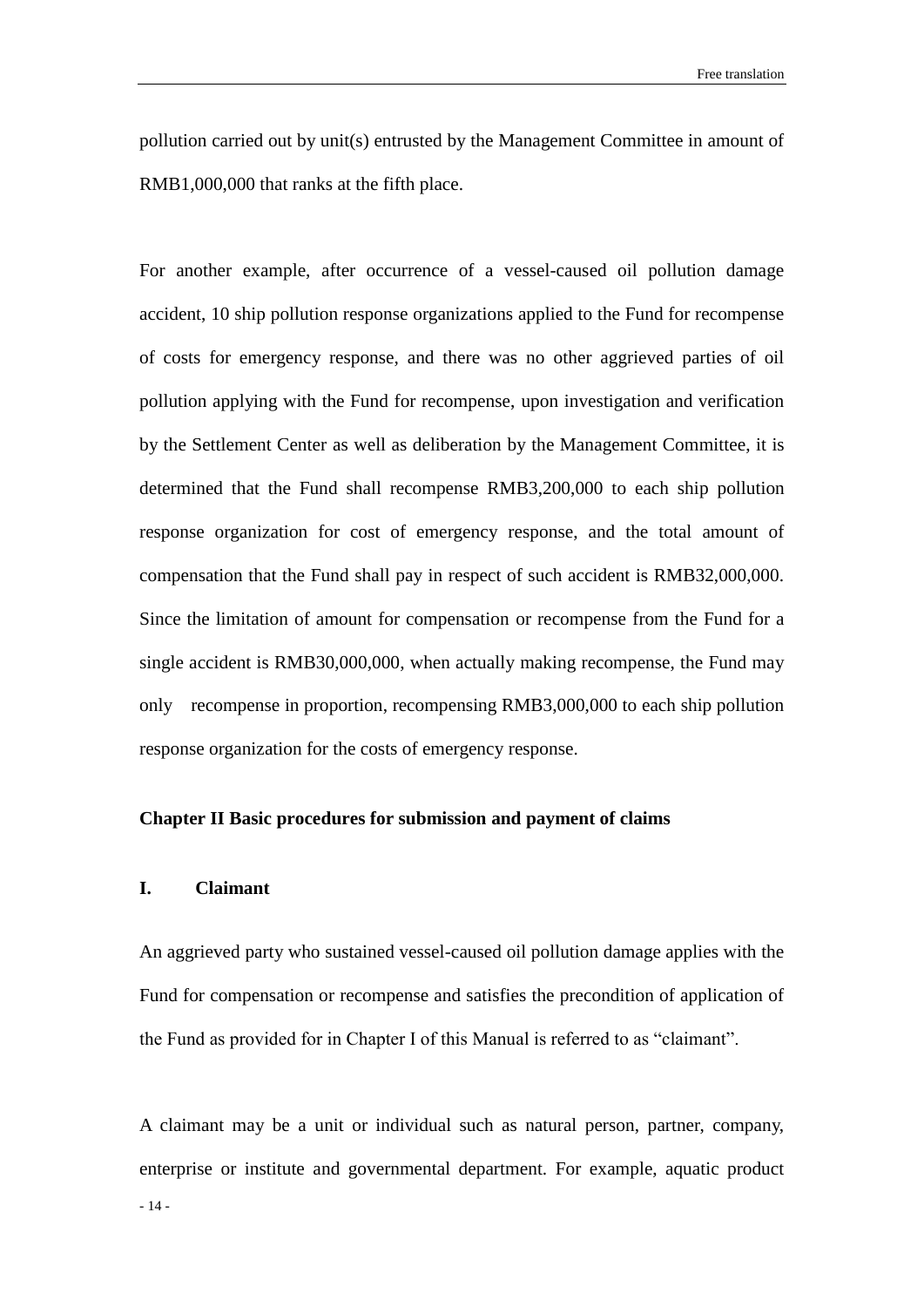cultivator, fisherman and tourism operator who sustained vessel-caused oil pollution damage, ship pollution response unit and other units participating in emergency response action, various levels of local people's governments, relevant governmental administrative departments such as fishery, oceanic and maritime administrative departments.

As for a same vessel-caused oil pollution accident, the Fund encourages all claimants who have sustained same type of loss lodge claim applications together, so that oil pollution damages caused by the accident can be assessed comprehensively and enhance the efficiency for claims settlement.

After occurrence of a vessel-caused oil pollution accident, aggrieved parties who sustained vessel-caused oil pollution damages and all related parties for such vessel-caused oil pollution accident, such as the shipowner and insurer of the vessel and the vessel-caused pollution accident emergency commanding organization, etc. shall, upon estimation that the Fund might be utilized for compensation matters in respect of oil pollution and relevant costs caused by such accident, get in touch with the Settlement Center as soon as possible, so as to obtain technical support and legal consulting services from the Settlement Center as soon as possible.

After occurrence of vessel-caused oil pollution accident, even if it is estimated that it is impossible to use the Fund for compensation or recompense for oil pollution damages and relevant costs so caused by the accident, if the aggrieved parties of oil pollution need the Settlement Center to provide technical support and legal consulting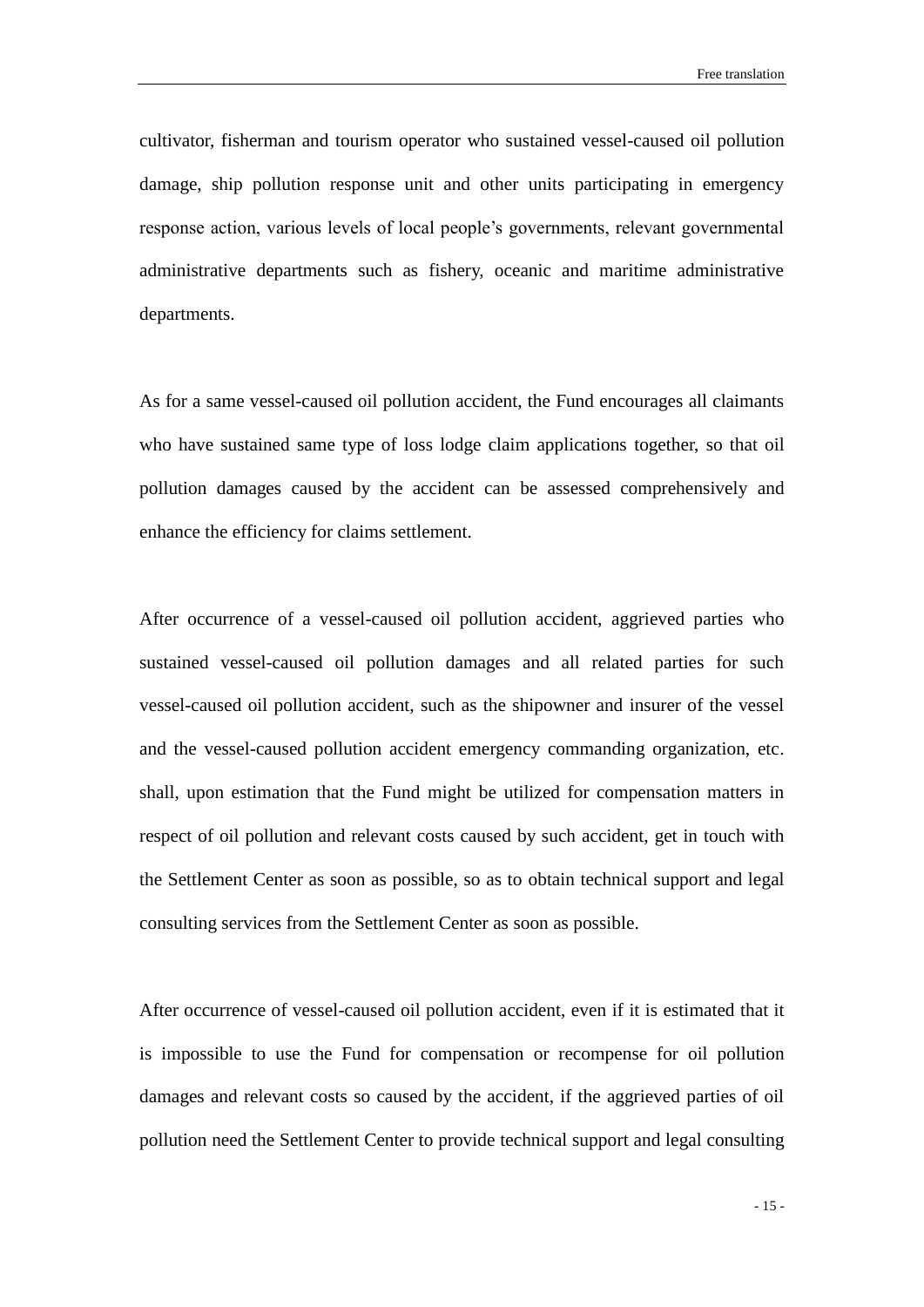services in respect of vessel-caused oil pollution damages, they may also contact the Settlement Center.

Contact details of the Settlement Center are as follows:

Address: No.190 Siping Road, Hongkou District, Shanghai, China

Post code: 200086

Tel: 021- 66073564, 66076652

Fax: 021-66073563

Email: [copc@shmsa.gov.cn](mailto:copc@shmsa.gov.cn)

#### <span id="page-23-0"></span>**II. Submission of claim application**

The key of successful claim lies in well recording of the process and various completed and standardized evidential materials.

The claimant shall start collecting, sorting out and preserving various necessary evidential material and relevant records from the initial stage upon sustaining vessel-caused oil pollution damages, which will not only be the basis for applying compensation or recompense from the Fund but also the key for the claimant to claim against the shipowner and insurer of the vessel successfully.

The claimant shall timely submit, in a written form, to the Settlement Center the claim materials such as the claim application. The claim application shall be clear, contain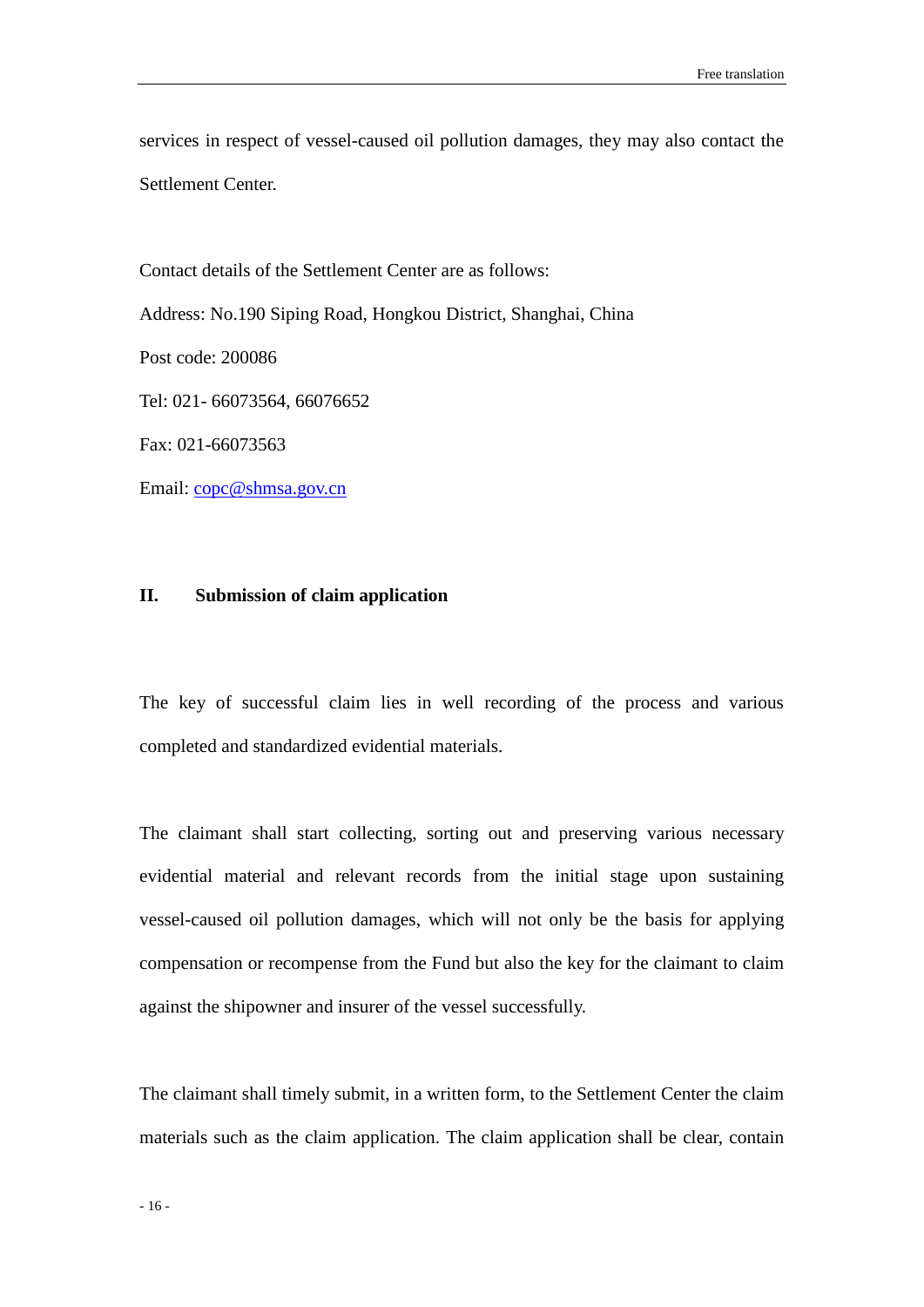sufficient information and shall be attached with various proof documents or other evidences that can prove its claim as true and reasonable, so as to help the Settlement Center to effectively verify and assess amount of every claimed item and accelerate the settlement progress.

Where the claimant submits claim application, it shall fill in the Vessel-caused Oil Pollution Compensation Fund Compensation/Recompense Application (Appendix I and II) in a truly, standardized and completed manner, and fill in corresponding application forms respectively based on different claimed items.(Appendix V to VIII)

The claimant must submit effective judgment, order or conciliation statement issued by court, or effective award or mediation statement issued by arbitration institute, or proof document in which the maritime administration agency directly under the China MSA or the ship pollution investigation and handling agency above the level of province confirmed that the oil pollution damages were caused by vessel but the very vessel that caused such pollution could not be identified.

The claimant must also submit claim application materials list and specific various proof documents or other evidences (for the format please refer to Appendix III). For example, in case of claiming for cost of emergency response, when the claimant is filing the Vessel-caused Oil Pollution Compensation Fund Compensation/Recompense Application, Information Form for Cost of Emergency Response and Cost of Controlling or Eliminating Pollution as well as specific costs breakdown (Appendix V), it shall clearly describe on what operation has been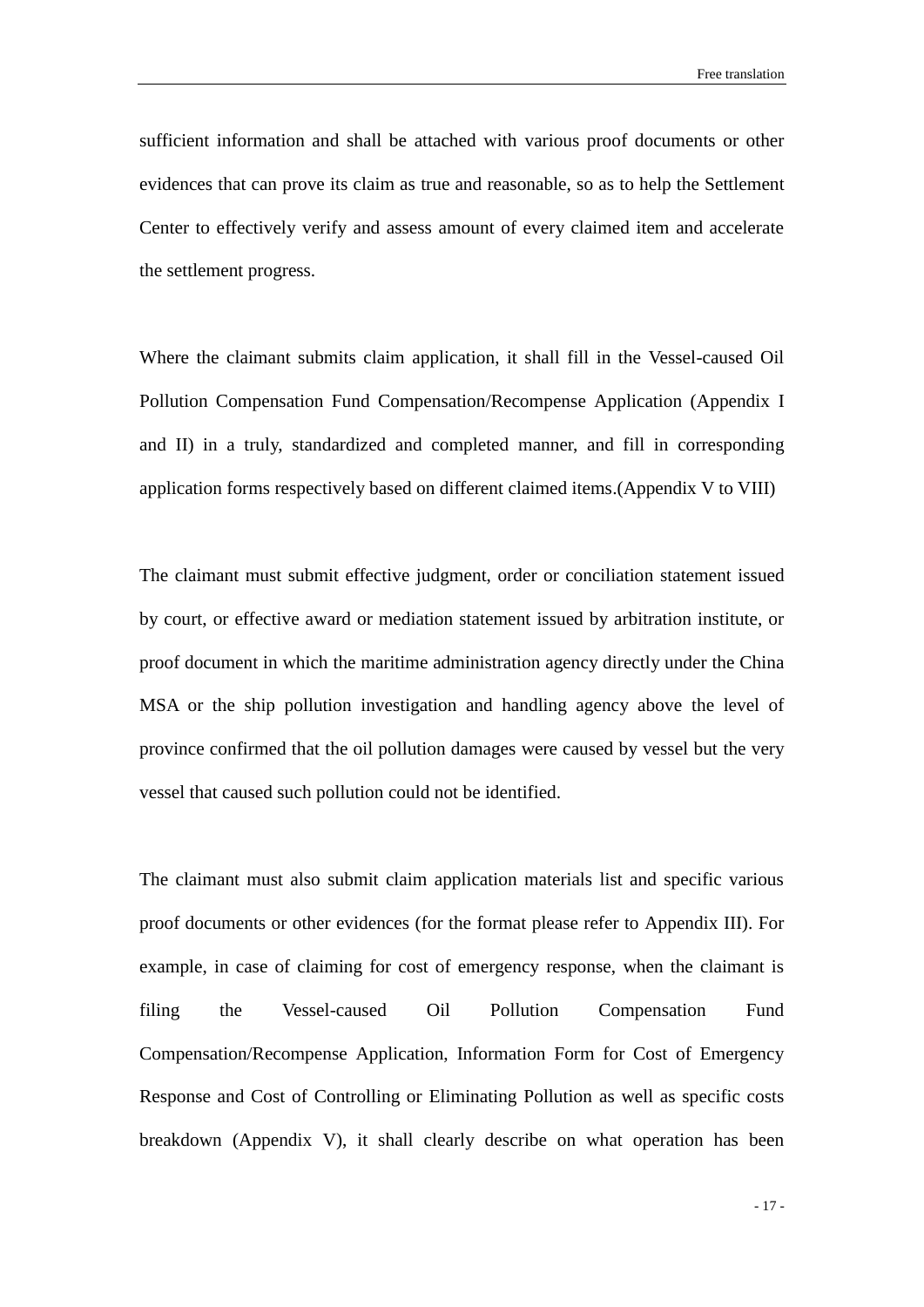Free translation

finished, the reason, time and place for taking such operation as well as operating personnel thereon, what kind of equipment and resource was utilized and the quantity of such equipment/resource so used, and it shall also provide corresponding supporting evidential materials such as invoices, receipts, working sheet, payroll, on-site photos and videos, etc.. The claimant shall pay attention that any cost of item for which it claims shall has corresponding evidential material for proving. As to evidential materials such as documentary evidence and physical evidence, original ones shall be provided, if it is truly difficult to provide original ones, the claimant may provide copied ones, photos, duplicated ones or extracts.

The claimant and its agent shall also submit identity proof materials that meet requirement. Where the claimant is an unit, identity proof materials such as the unit's legal person certificate or industrial or commercial business license or organization code certificate; where the claimant is an individual, personal identification shall be submitted for examination and verification. Where the claimant entrusts agent(such as law office or consulting company) to handle relevant matters of lodging claim against the Fund, the letter of authorization issued by the claimant as well as the identifications of the claimant itself and the authorized agent shall be submitted. The specific handling person entrusted by a unit to handle matters of lodging claim application shall, in addition to the identification of such unit, submit the letter of authorization issued by such unit as well as the personal identification of the handling person.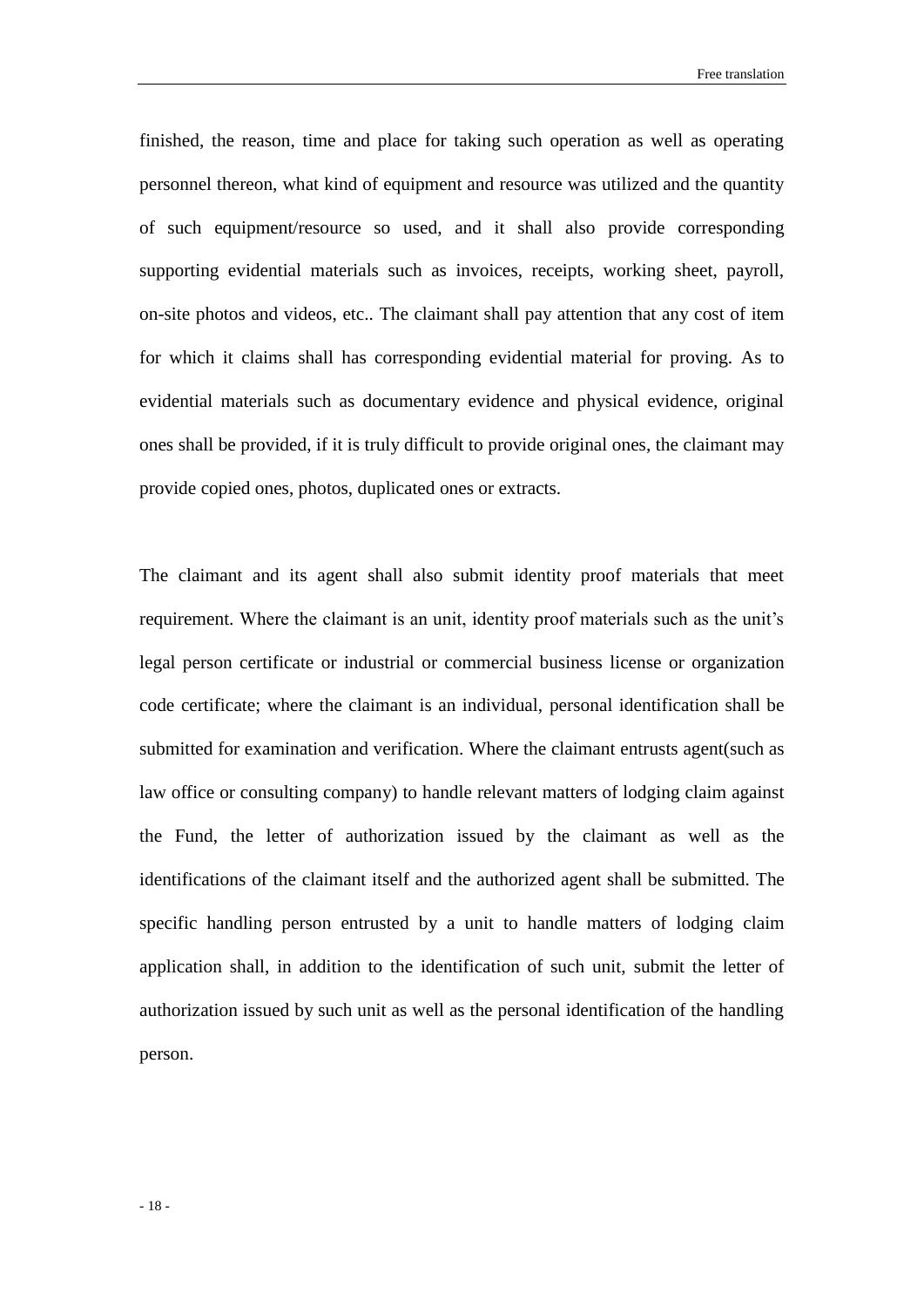#### <span id="page-26-0"></span>**III. Requirements to be observed for claim application**

The claimant shall pay attention on whether or not the following requirements are complied with when applying with the Fund for compensation:

- (I) the claimant shall have the qualification of lodging claim application, i.e. the claimant shall be an unit or individual who actually sustained damages due to vessel-caused oil pollution accident.
- (II) the claimant shall lodge the claim application within the period of limitation for the claim, and the Settlement Center will not accept claim application lodged after the period of limitation;
- (III)the claim application and evidential materials shall be true, and the claimant shall not resort to falsification, conceal, fabricate or exaggerate; if the claimant provided untrue claim application, proof documents or other evidences, in addition to bearing adverse settlement result, the claim might also bear corresponding legal responsibility.
- (IV)any cost or loss so claimed shall have been incurred actually, and such cost or loss shall be ascertained as appropriate and reasonable; the Fund will not compensate or recompense for cost that is predicted to be incurred, such as predicted cost for reinstatement of marine ecosystem and natural fishery resources. The so called "reasonable" means that measures taken or means of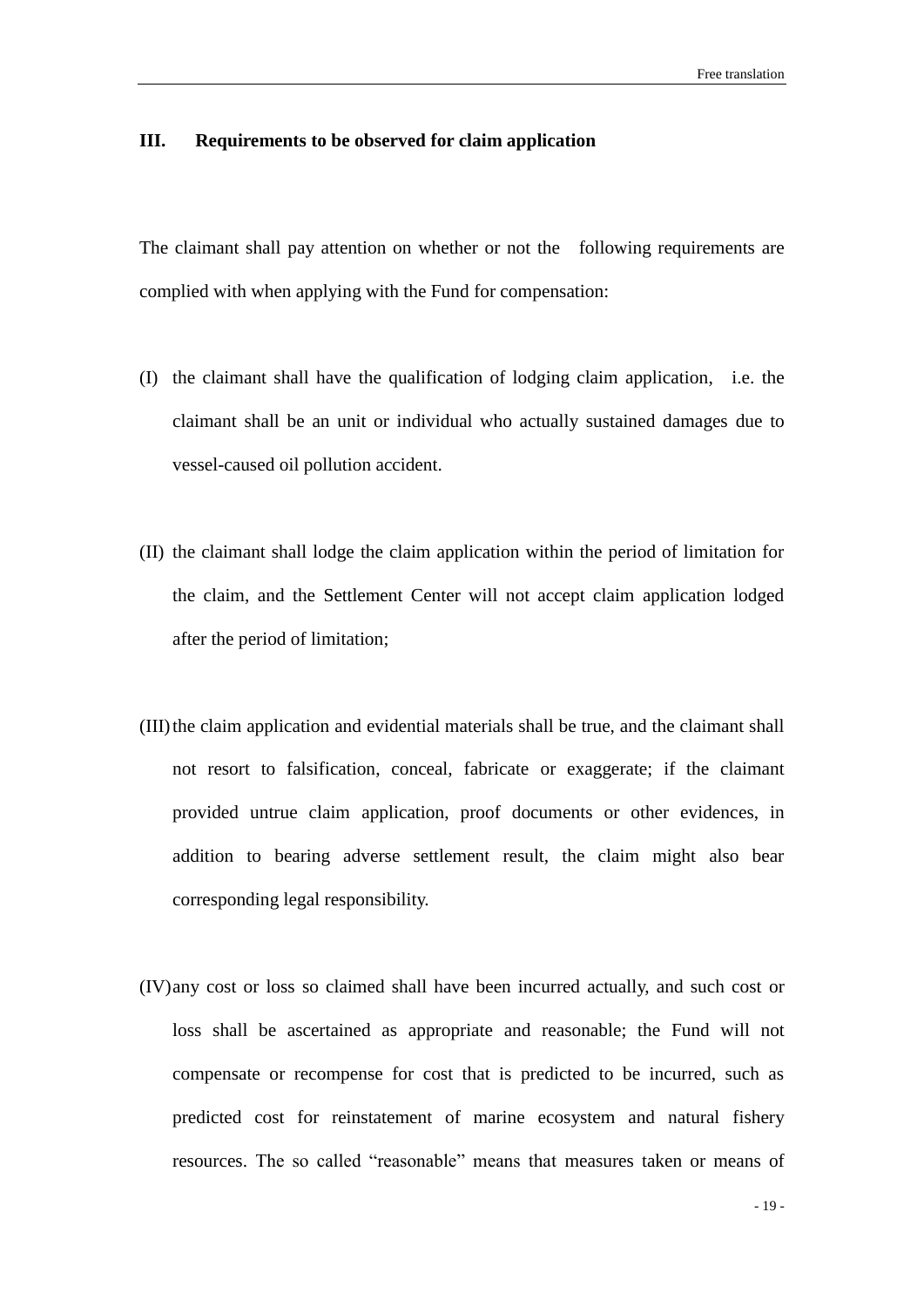transport, equipment or resources utilized based on available information when making the decision will effectively reduce the vessel-caused oil pollution damage.

- (V) costs so claimed and damages so sustained shall be resulted from vessel-caused oil pollution, and shall have consequential direct causation relation with the vessel-caused oil pollution accident. In respect of some indirect economic losses, such as economic losses caused by traffic accident happening to vessel participating in emergency response during emergency response operations, the Fund will not compensate or recompense. As to indirect economic loss brought by oil pollution, cost for reasonable reinstatement of environment to be implemented, litigation cost, arbitration fee and taxes, etc. that the claimant can usually claim against the shipowner and insurer of the vessel shall fall out of the scope of compensation or recompense from the Fund.
- (VI)losses so claimed and damages so sustained shall be economic losses that can be quantified in currencies; the Fund will not compensate or recompense for economic loss that is difficult to be quantified, such as spiritual damage.
- (VII) corresponding proof documents, true and sufficient evidential materials shall be submitted for the costs and losses so claimed as well as damages so sustained; if certain evidential material is lacked, or such evidential material lacks authenticity, legality, relevancy or reasonableness, the Settlement Center will not admit corresponding claim application, and the claimant will bear adverse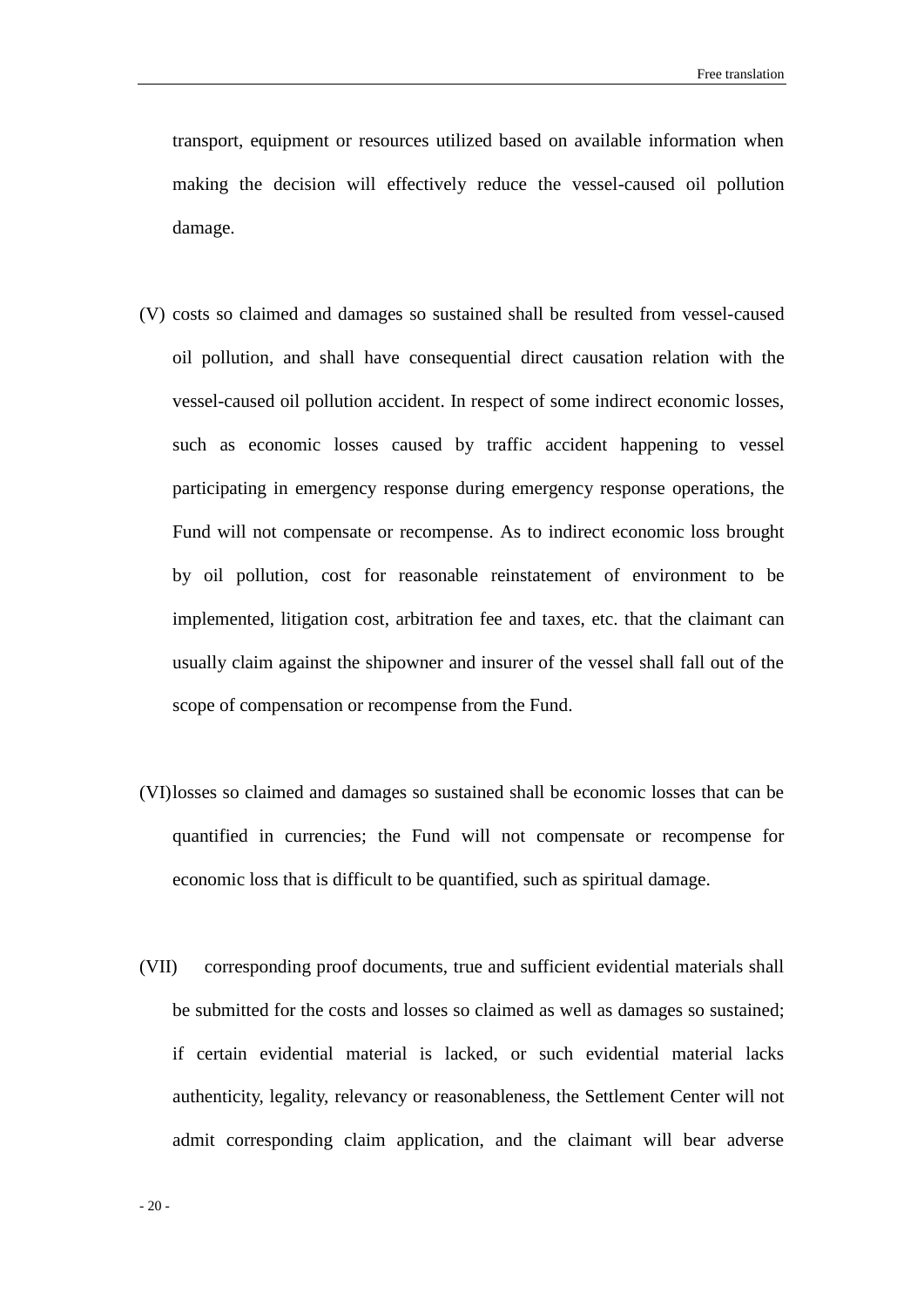settlement result.

(VIII) where the claimant has obtained governmental relief, commercial insurance indemnity and other incomes as to the oil pollution damages and relevant costs so sustained, such part of oil pollution damages and relevant costs shall not be compensated or recompensed repeatedly from the Fund. If the claimant did not disclose the above situation to the Fund on a truthful basis and obtained repeated compensation or recompense from the Fund, the Fund will take action to recover the same.

#### <span id="page-28-0"></span>**IV. Period of limitation for claim**

The claimant shall be reminded that pursuant to relevant provisions in the Maritime Code of the People's Republic of China, in the circumstance in which the polluting vessel can be identified, it is suggested that the claimant shall commence lawsuit or arbitration against the shipowner and insurer of the vessel as soon as possible within 3 years from the day when oil pollution damage occurred. In some circumstances, the loss might emerge at moment after elapse of certain period after the occurrence of oil pollution accident. In any circumstance the claim must commence lawsuit or arbitration against the shipowner and insurer of the vessel within 6 years from the day on which the vessel-caused oil pollution occured, otherwise the claimant will lose the right to rely on the Maritime Code of the People's Republic of China to obtain vessel-caused oil pollution damage compensation, and it will also be difficult for the claimant to apply with the Fun for recompense.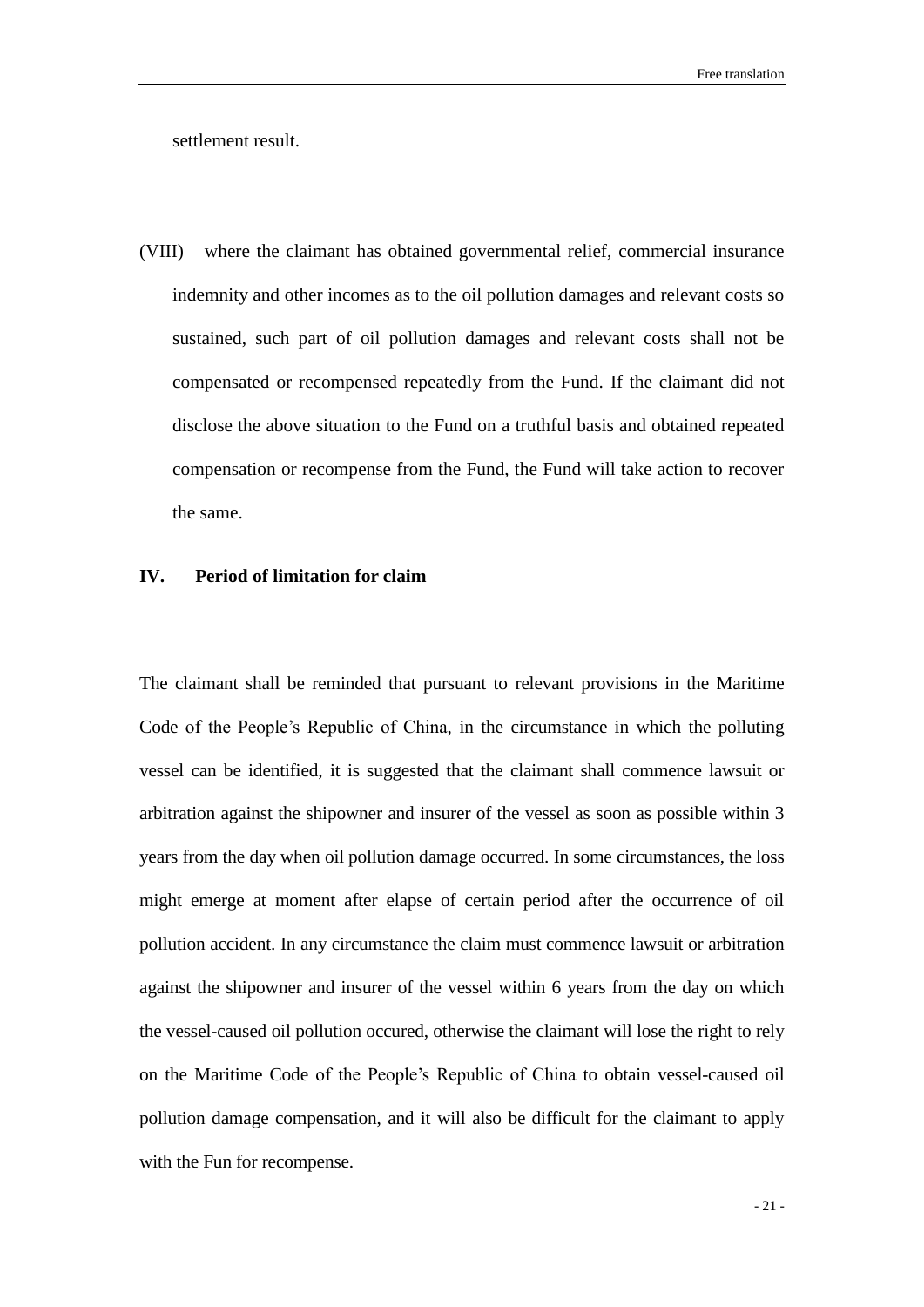Pursuant to the Administrative Measures, where an aggrieved party applies compensation or recompense from the Fund, such application shall be submitted to the Claims Settlement Center within 3 years from the day on which the oil pollution is actually caused, regardless of whether or not the polluting vessel has been identified; in any situation such application shall be submitted within 6 years from the day on which the vessel-caused oil pollution occurs. Where the claimant has submitted to court or arbitration institute in respect of vessel-caused oil pollution damage dispute and such submission has been accepted, the limitation of period for the claimant to apply with the Fund for compensation or recompense shall be deemed as being suspended from the day when such submission was accepted by court or arbitration institute, and the limitation of period for the claimant to apply with the Fund for compensation or recompense shall continue from the day when judgment by the court or award by the arbitration institute becomes effective. In other words, the duration in which court try the vessel-caused oil pollution damage dispute between the claimant and the shipowner and insurer of the vessel shall not counted in the period of limitation for claim. It is suggested that the claimant shall, upon obtaining materials such as case acceptance proof issued by the court or arbitration institute, submit the same to the Settlement Center as soon as possible, so as to make clear of the commencing time of such suspension and facilitate the Settlement Center in following up with the court or arbitration institute with the trial of vessel-caused oil pollution damage dispute between the claimant and the shipowner and insurer of the vessel, guiding the claimant timely to apply with the Fund for compensation or recompense.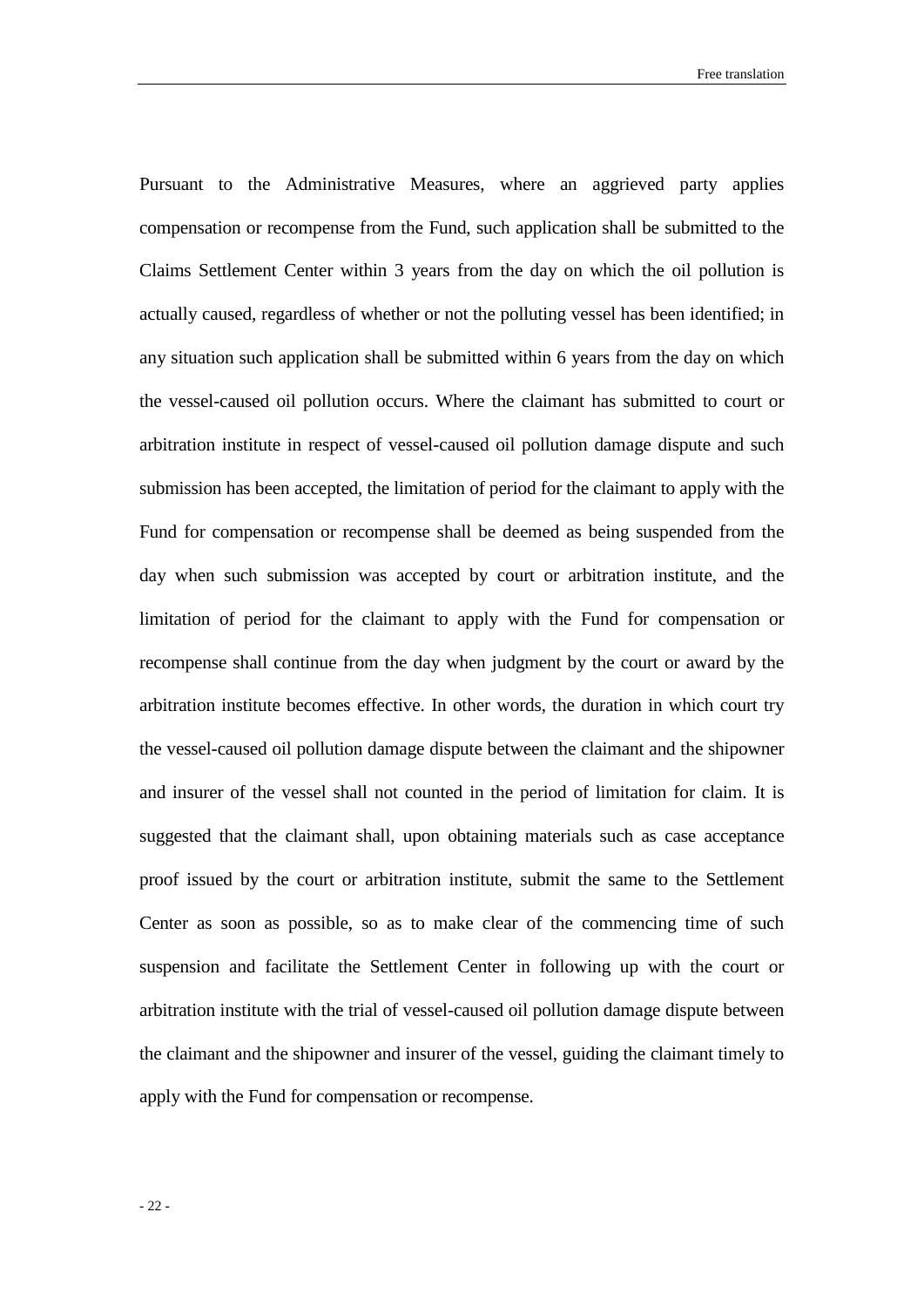As to claim applications meeting Item (3) and (4) of Art.15 of the Administrative Measures, when submitting the same, the claimant shall also provide and sign the Subrogation Form / Letter of Authorization (Appendix IV), transferring its right of claiming against shipowner and insurer of the vessel who did not fulfill statutory obligation for vessel-caused oil pollution damages to the Settlement Center up to the amount of compensation or recompense it obtained from the Fund.

As to a same vessel-caused oil pollution accident, after the Settlement Center accepts the application for recompense lodged by the first claimant, it will publish fund claim registration announcement through the website of the China Vessel-caused Oil Pollution Compensation Fund [\(www.copcfund.org](http://www.copcfund.org/) and www.copcsc.org), leading comprehensive newspapers of the place where the vessel-caused oil pollution accident or vessel-caused oil pollution damage occurred or other news media, urging other aggrieved parties of oil pollution of such same accident to lodge claim applications with the Fund as soon as possible. Aggrieved parties of oil pollution of a same accident shall handle claim registration with the Settlement Center within the period as described in the registration announcement if they want to apply for recompense from the Fund. If the aggrieved party of oil pollution fails to handle registration within such period, as the total compensation or recompense from the Fund to all aggrieved parties of a same vessel-caused oil pollution accident shall not exceed RMB30,000,000, such aggrieved party failing to handle registration might bear adverse claims settlement consequence.

Where a claimant applies with the Settlement Center for claim registration, it shall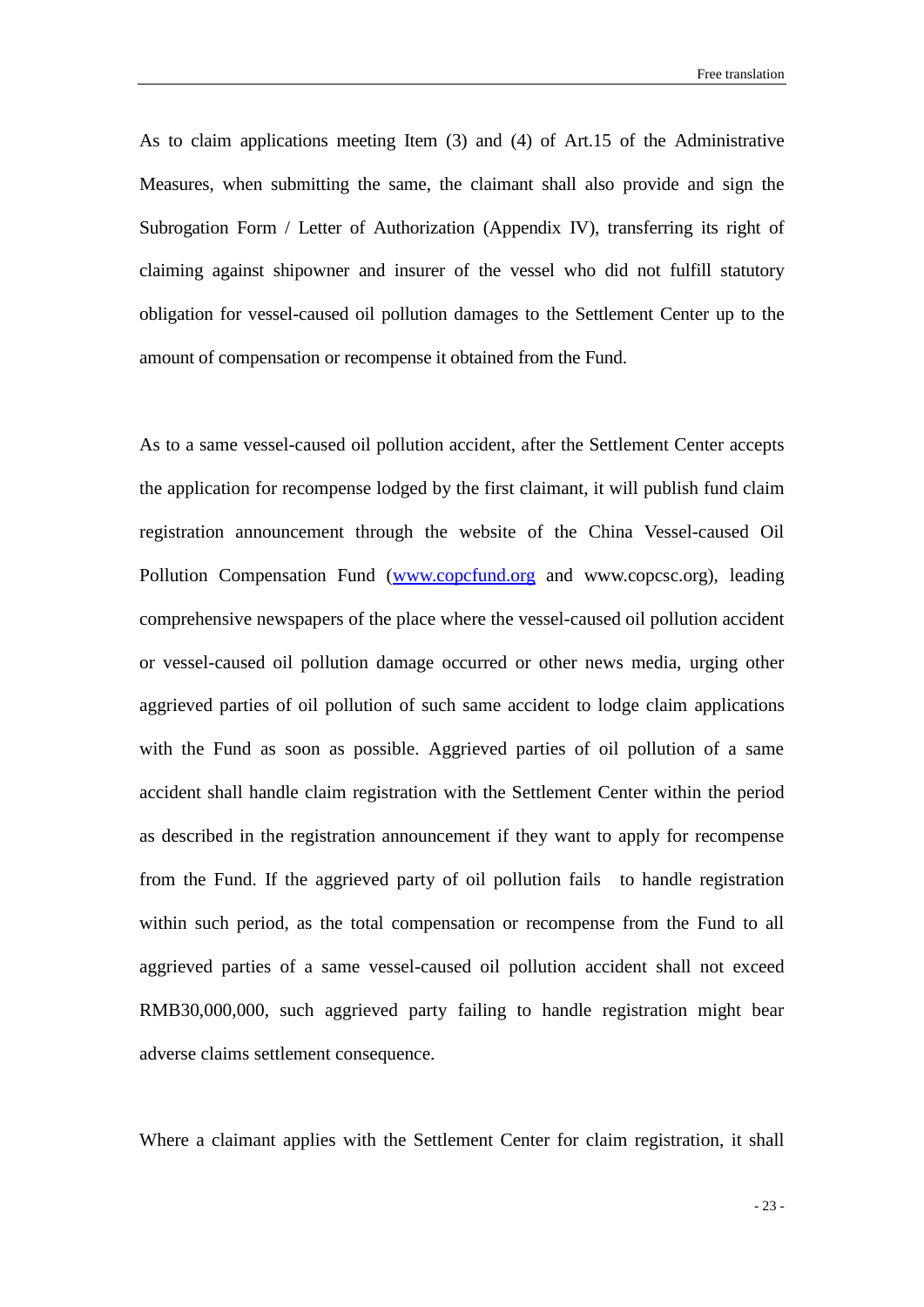Free translation

submit written application. Within 15 days from the day when the Settlement Center registers the claim application, the claimant shall, in accordance with requirements of this Manual, submit specific claim application, evidential documents or other evidences to the Settlement Center. During preparing the claim evidential materials, the claimant may seek guidance and help from the Settlement Center.

The Settlement Center will, within 15 working days from receipt of application materials submitted by the claimant, finish formality examination, and notify the claimant on whether or not the claim application is accepted through direct service, service by mail or by electronic means. Where such notice is directly served upon the claimant or its agent, the date stated on the receipt signed by the claimant or its agent shall be deemed the date of service of the notice; if direct service proves to be difficult, service of the notice may be done by mail or, upon consent by the claimant or its agent, the Settlement Center may adopt electronic means such as email to serve the notice whereby service of the same can be confirmed by the claimant or its agent.

Service through mail will be attached with a service receipt, where the date stated on the receipt for postal delivery of registered mail is inconsistent with the date stated on the service receipt, or where the service receipt is not sent back, the date stated on the receipt for postal delivery of registered mail shall be the sate of service.

In case of service by electronic means, the claimant or its agent shall confirm in the service confirmation statement, and the date shown in the corresponding system of the Settlement Center that the mail has been sent out successfully shall be the date of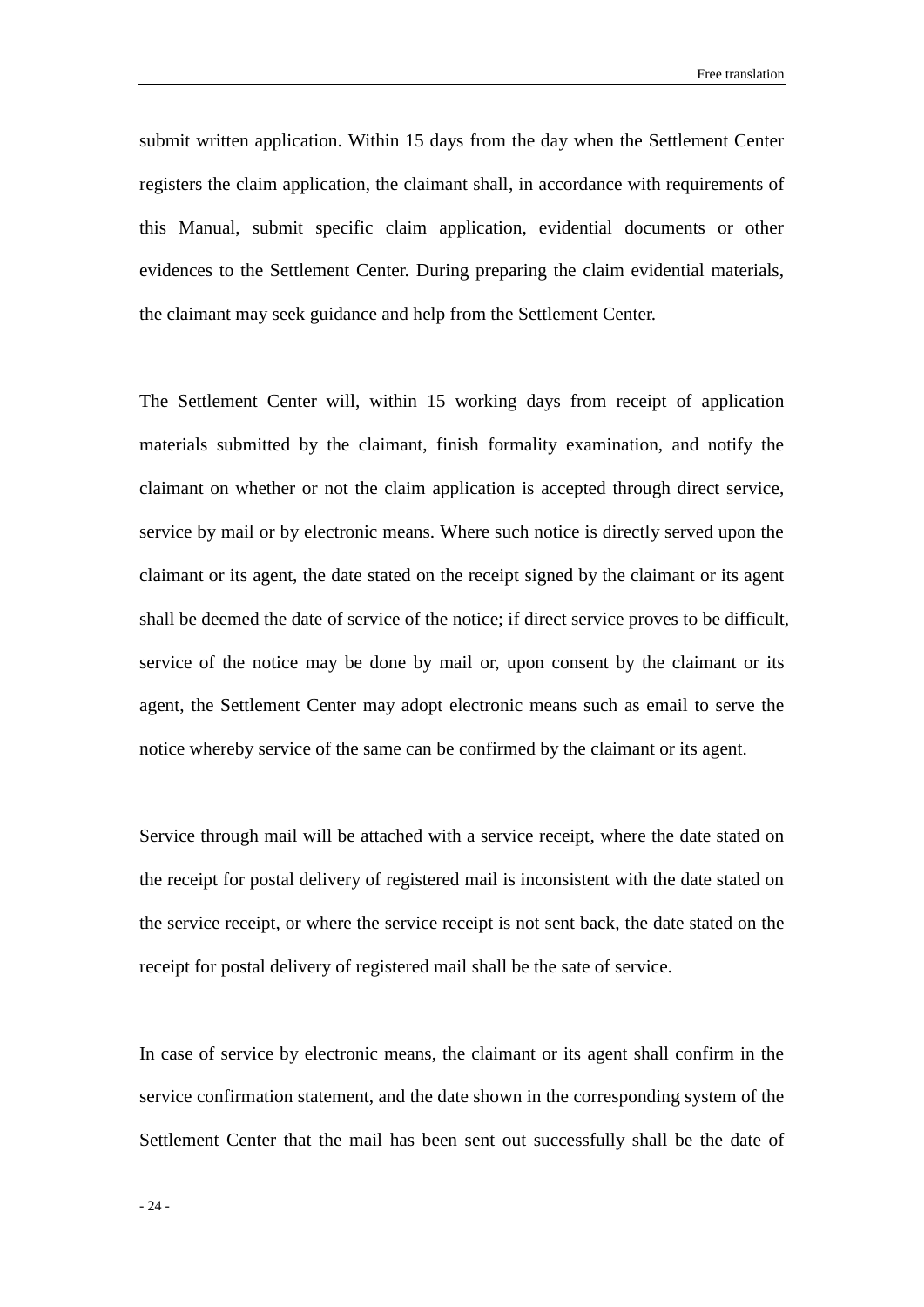service, however, if the claimant or its agent proves that the date when the mail entered into their specific system is different from the date on the corresponding system of the Settlement Center showing the mail has been sent out successfully, the date proved by the claimant or its agent as when the mail entered into their specific system shall prevail.

#### <span id="page-32-0"></span>**V. Investigation on claimed items**

The Settlement Center accepts successively, in accordance with the time sequence of application, the claim applications submitted by claimants, and conducts investigation, verification and assessment on the claimed items. The claimant shall cooperate actively and offer necessary assistance. During the process of claim settlement, the Settlement Center might contact the claimant, requiring it to provide further information and evidences. If the claimant fails to provide relevant information timely, the Settlement Center will assess the claim based only on available information, however, the claimant shall realize that such assessment might lead to adverse consequences such as reduction of amount to be compensated or recompensed or the claim application is not recognized.

The time needed by the Settlement Center for investigation, verification and assessment depends, to a large extent, on whether or not the proof documents or other evidences provided by the claimant are authentic, sufficient and effective. Therefore, it is suggested that the claimant shall adhere to requirements of this Manual as far as possible, fully cooperate with the Settlement Center, and do its utmost to provide all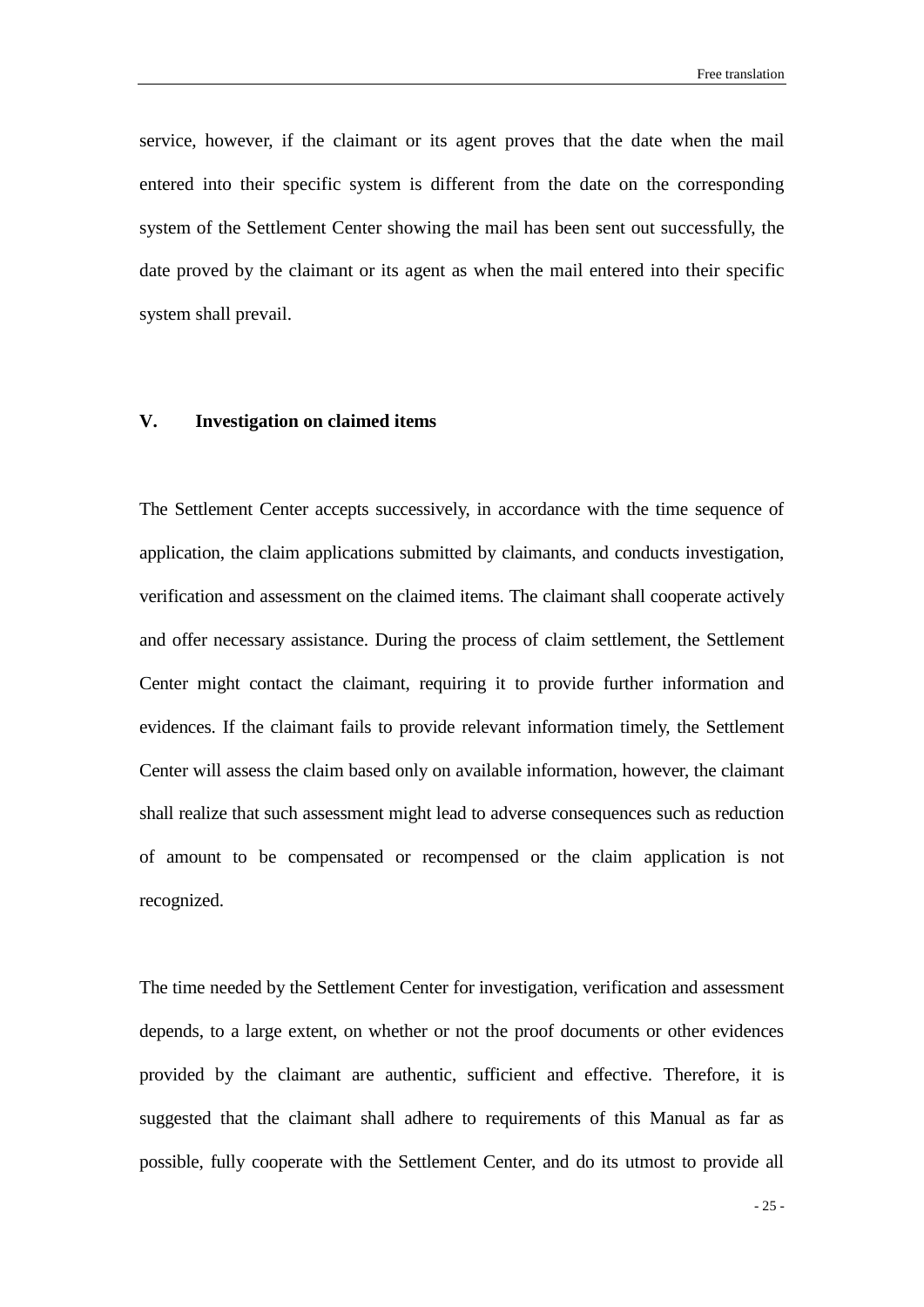information relating to assessment of the claim, so as to jointly enhance claim settlement efficiency.

#### <span id="page-33-0"></span>**VIII. Transfer of the right to claim**

The Settlement Center may, from the day on which it makes compensation payment to a claimant, exercise by subrogation the right of the claimant to demand compensation against the third party up to the amount of compensation or recompense payment it made. The right to demand compensation by subrogation exercised by the Settlement Center shall in no way affect the claimant's right to demand compensation against the third party for the portion un-indemnified.

If the claimant waives the right to demand compensation against the third party, for such waived part of compensation, the claimant shall not apply with the Fund for compensation or recompense, and it such claimant has obtained compensation or recompense from the Fund for such part of waived compensation, it shall refund the Fund with the payment of compensation or recompense it obtained from the Fund.

The claimant shall also provide necessary information and materials to the Settlement Center, and assist the Settlement Center in an active manner in exercising the right of subrogation. The Settlement Center may deduct a corresponding sum or demand refunding a corresponding sum of compensation or recompense if it is not able to exercise the right to demand compensation by subrogation due to the deliberation or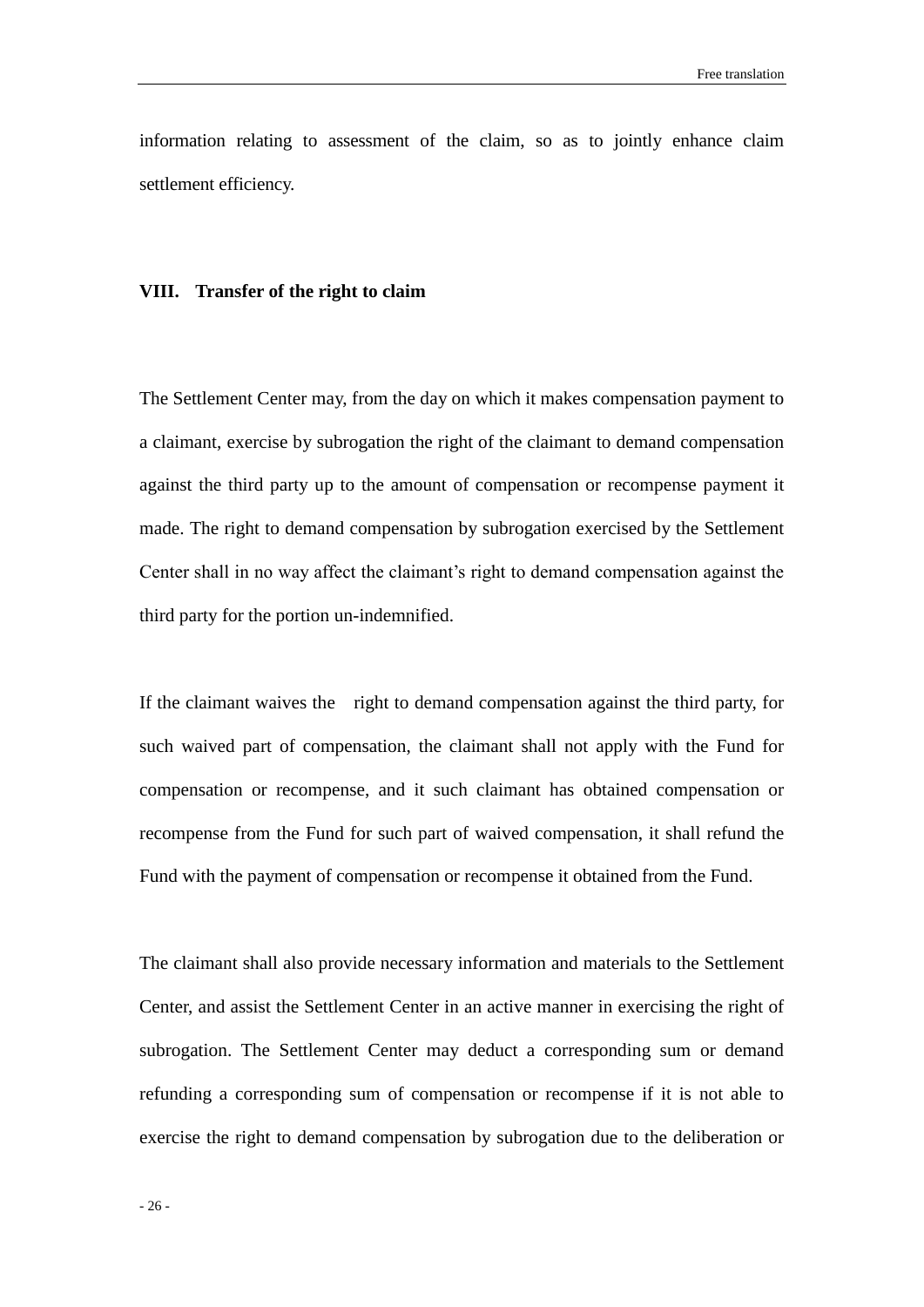major fault of the claimant.

#### <span id="page-34-0"></span>**IX. Handling of objections**

Where the claimant raises objection to the compensation/recompense decision, it may, within 10 working days after receipt of the compensation/recompense decision, apply to the Settlement Center for review for once and submit relevant proof materials; failing to lodge review application within specified period, the Settlement Center will not accept such application. For any claim settlement case, the claimant may only apply for review for once.

Where, upon review, no matter whether or not the Settlement Center holds necessary to change the claim settlement plan, it shall submit the same to the meeting of Management Committee for deliberation, and shall issue final claim settlement decision to the claimant within 15 working days from the next meeting of the Management Committee whereby the decision is rendered.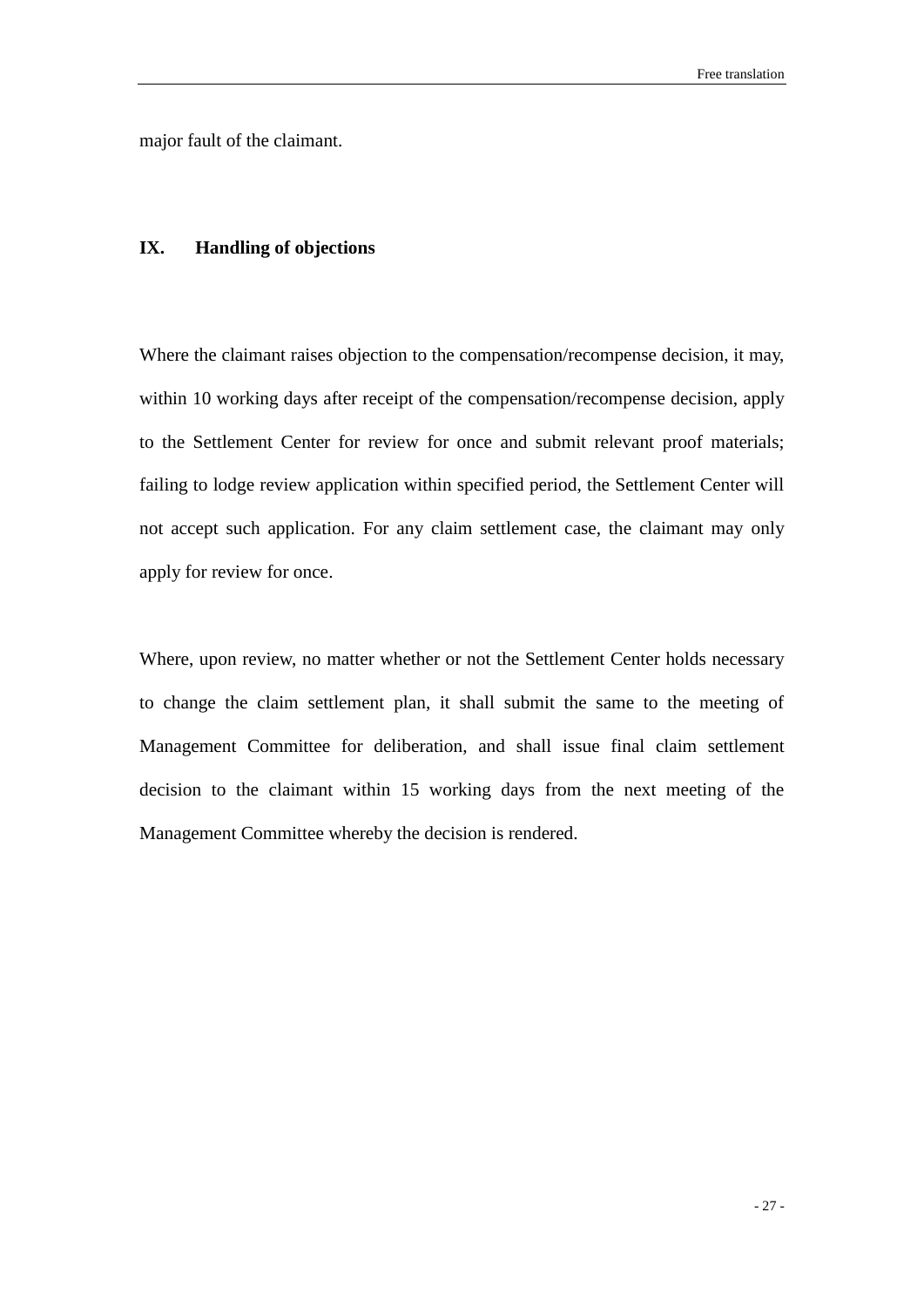#### <span id="page-35-0"></span>**Chapter III Manual for Submission of Claims of Costs for Emergency Response**

Costs for emergency response are costs incurred for emergency response action(s), taken following order(s) of vessel-caused pollution accident emergency commanding organization during the period of emergency response, to mitigate or prevent vessel-caused oil pollution damages. For example, reasonable costs to a ship pollution response organization incurred for labor and material resources paid for conducting oil pollution cleanup work during the period of emergency response in order to implement the compulsory oil pollution cleanup order of maritime administrative department.

Period of emergency response is a period from the time when the vessel-caused pollution accident emergency commanding organization activates emergency response action under the emergency response plan till the end of emergency response action(s).

Costs for emergency response for which the claimant may apply compensation or recompense from the Fund must be costs that incurred for emergency response measures that have actually been taken, and these emergency response measures shall be deemed as reasonable to be adopted at the prevailing conditions. Costs for emergency response for which the claimant may claim compensation from the Fund mainly include costs incurred for actions of pollution cleanup at sea, actions of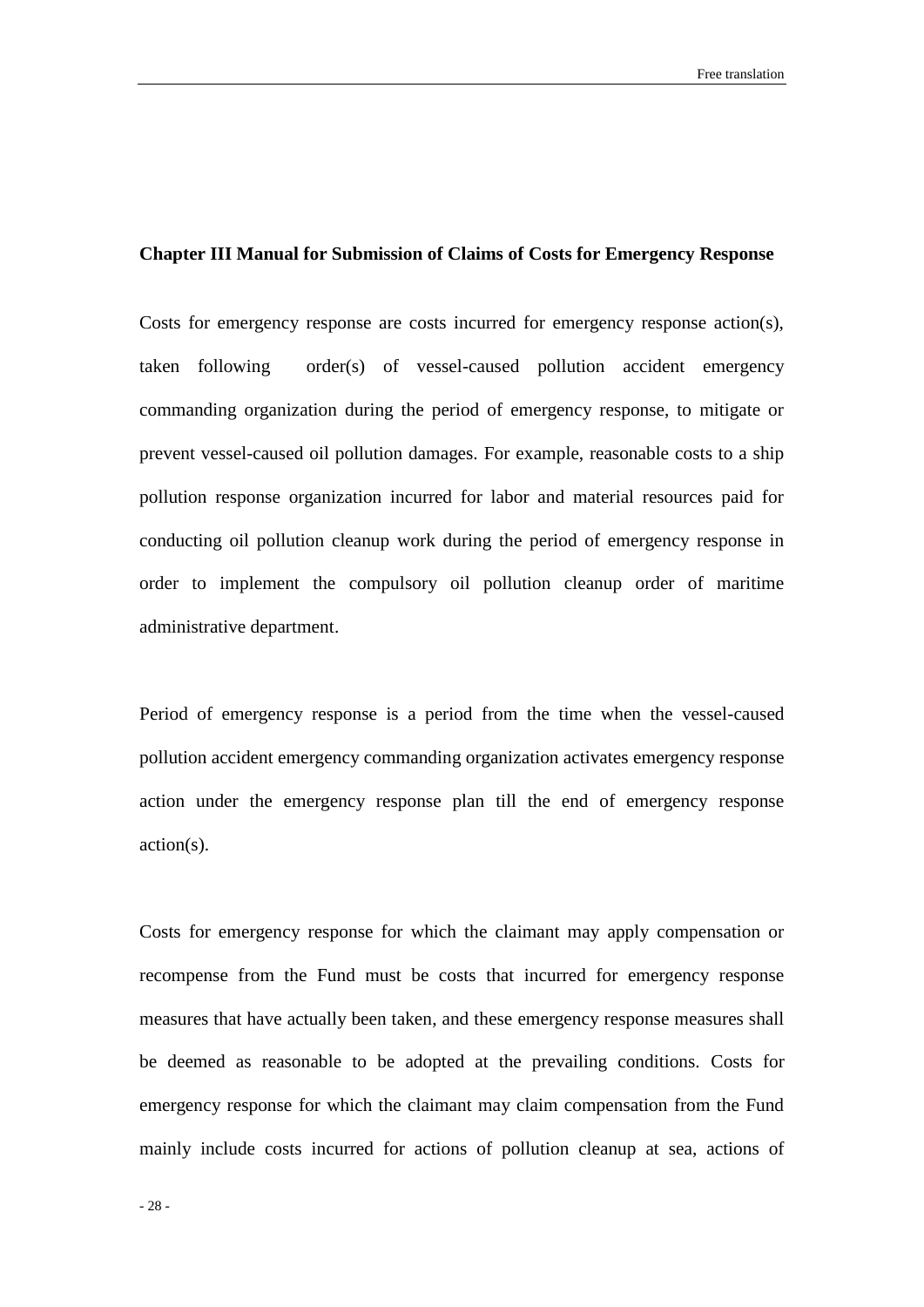protecting polluted resources (such as shore animals habitats, cultivation bases and water inlets, etc.), actions of pollution cleanup for coastlines and tidal flats, actions of monitoring and surveillance on the spread of oil spill as well as action of protecting wildlife, etc, specifically including:

#### <span id="page-36-0"></span>**I. Charges for use of ships, planes and vehicles**

Charges for use of ships, plane and vehicles shall mean costs incurred to the claimant for utilization of various types of ships, planes and vehicles for works of ship oil pollution cleanup as well as monitoring and surveillance on oil spill, including amortization charges and necessary washing charges for ships, planes and vehicles, wages and remunerations for crews, aviators and personnel equipped for vehicles, costs for fuel oil and lubricating oil consumed by ships, planes and vehicles.

Function of ships, planes and vehicles shall be suitable to the cleanup actions they participate in. Time consumed by a ship to, based on order from the vessel-caused pollution accident emergency commanding organization, wait for further instruction at berthing base, or to leave the oil pollution scene to take shelter from winds, to undergo maintenance (excluding the time for daily maintenance for ship) or to supply materials and provisions shall be deemed as "standby time", and the standby rate usually is a certain proportion of utilization rate.

#### (I) Claim materials for charges for use of ships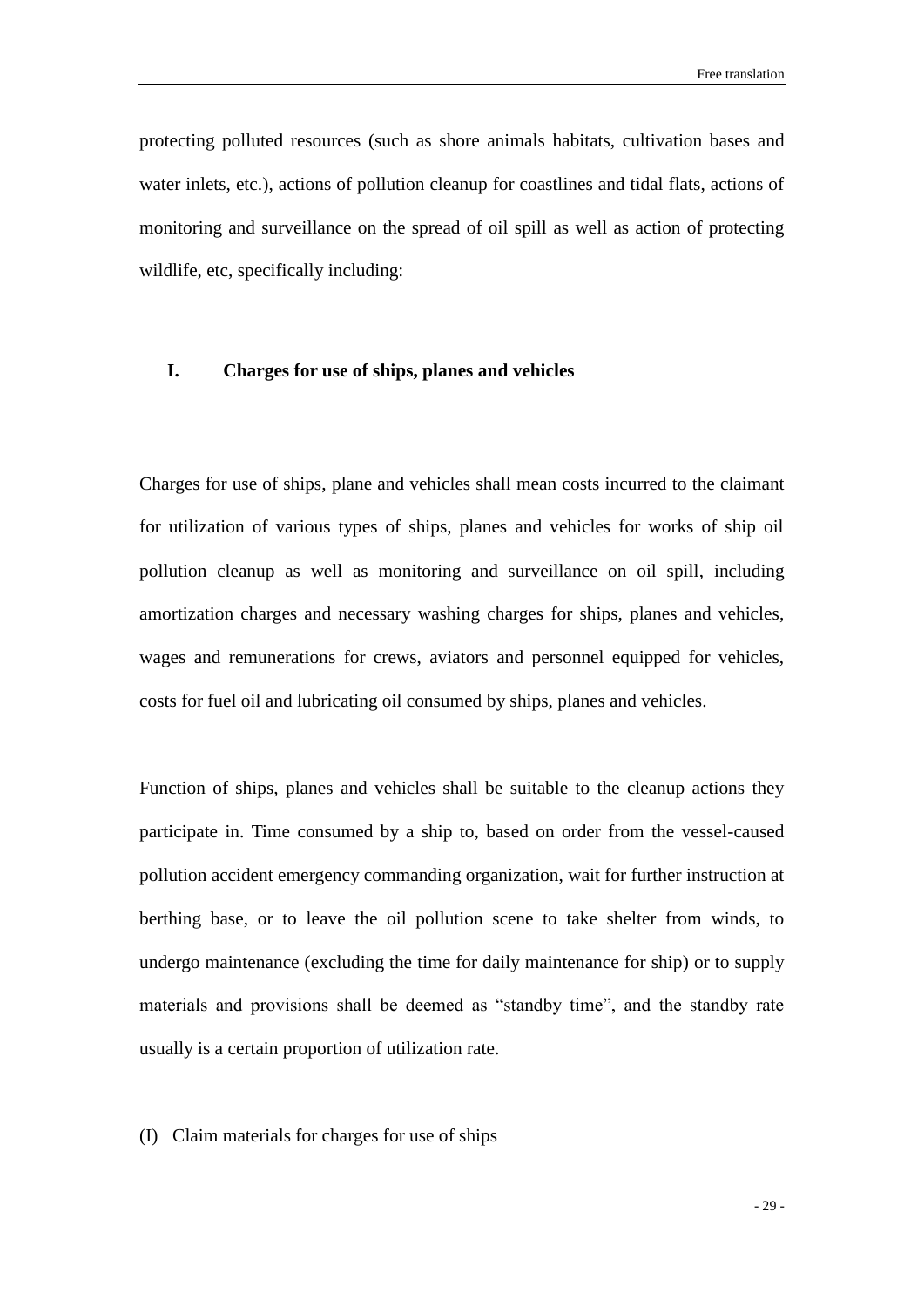the claimant shall keep properly materials such as various written orders from the vessel-caused pollution accident emergency commanding organization, meeting minutes and decisions relating to emergency response actions; during emergency response actions, the claimant shall timely record specific items incurring costs, amount, the time and the place in detail; the claimant may take photos or videos to reflect actions it took.

The claimant must provide corresponding evidential materials to prove the ownership, type of the ship, total power of her main engine, her tonnage, the time, place, content and effect of operation done by the ship, the time and place of standby of the ship, and consumption of oils, the time range that vessel-caused pollution accident emergency commanding organization instructed the ship to conduct emergency response, the time, place for operation of cleaning ships, as well as costs for third parties. Main evidential materials include:

#### 1. Certificates of the ship

The claimant shall provide the certificate of ownership of the ship, certificate of ship's inspection and the MMSI certificate.

#### 2. Logbook, engine logbook, oil record book

The claimant shall provide the logbook and engine logbook for the period of emergency response. The logbook and the engine logbook shall record the sailing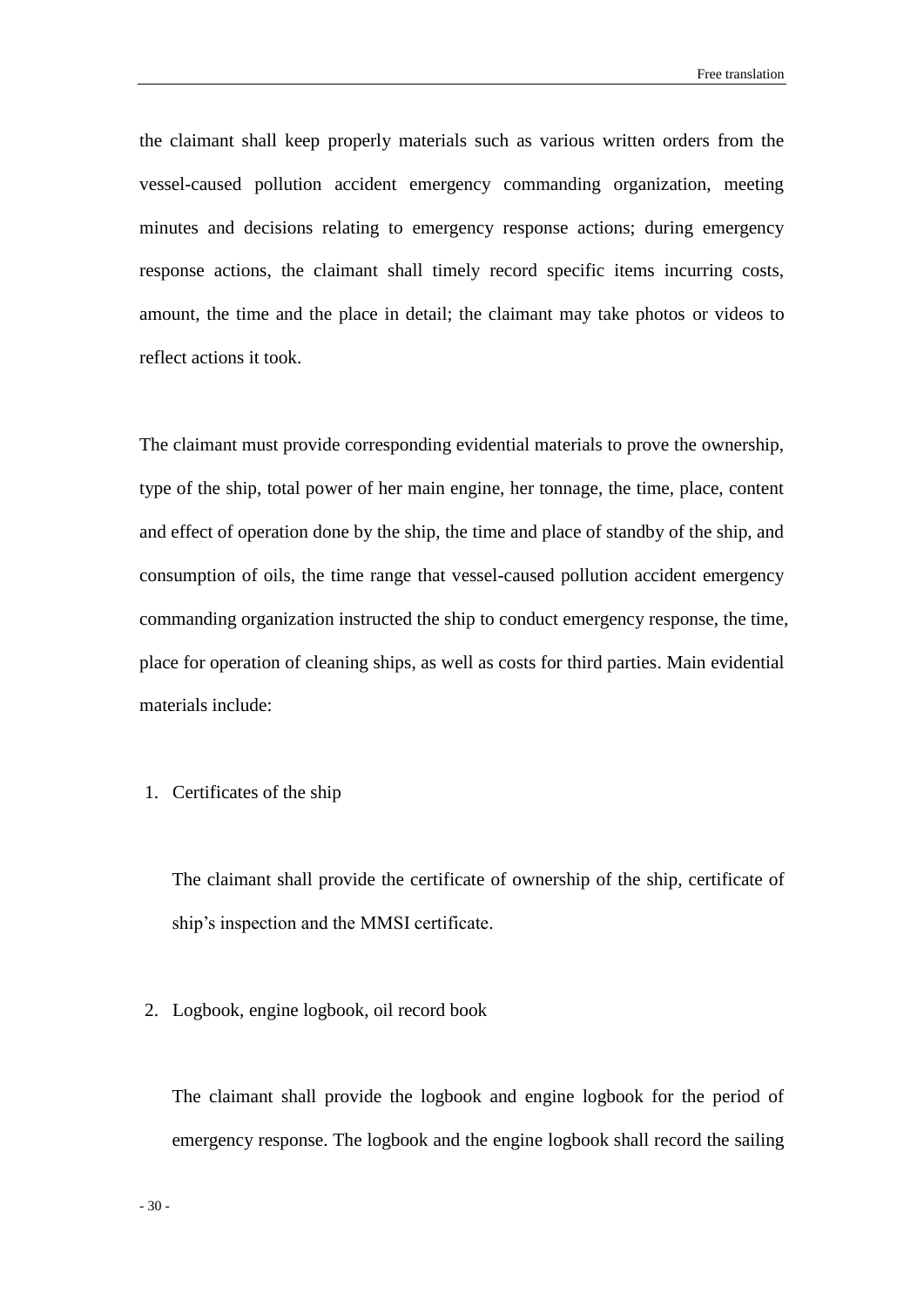time, the time, place and content of operation, when the ship receives the order from the vessel-caused pollution accident emergency commanding organization, when the engine is standby, when the anchors are heaved up, when the ship arrives at the scene, the content, process and duration of operation, when the ship receives the standby order, the standby duration, when the ship receives the order declaring the end of mission, when the ship returns to berth base, when the engine of the ship is stopped, the situation of fuel oil and lubricating oil consumed by the ship during the period of emergency response, as well as whether or not there was cleaning action after termination of emergency response etc.. In addition, materials recording operating personnel onboard, equipments, materials and supplies provided onboard as well as the situation of consumption and supplementation thereon shall be provided.

#### 3. Materials proving work effect

The claimant shall provide work report, text, image and video materials, to prove the content, time and effect of emergency response work done by the ship, or instead, the claimant may provide materials such as assessment report issued by professional institute for the content and effect of work done by the ship.

#### (II) Proof materials for claim of charges for use of planes

The claimant shall provide contract of hire of the plane, bills for expenses, flight logbook, work report as well as text, image and video materials, to prove the time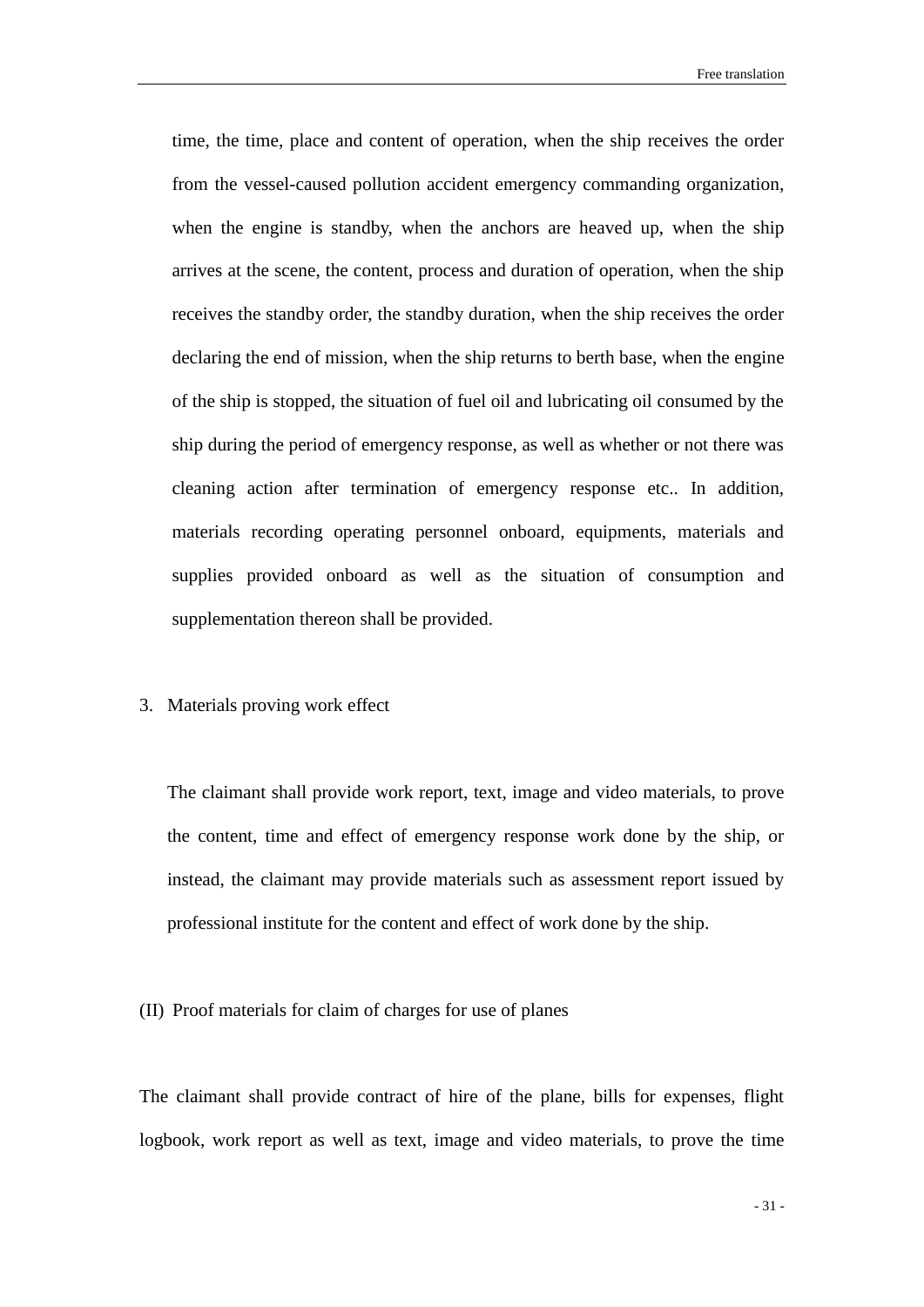range that vessel-caused pollution accident emergency commanding organization instructed the ship to conduct emergency response, the type of the plane, the flight time, flight zone, flight mission and effect of operation, etc, or instead, the claimant may provide documents such as assessment report issued by professional institute for the content and effect of work done.

(III)Proof materials for claim of charges for use of vehicles

The claimant shall provide the vehicle's license, transport certificate, vehicle dispatch note, vehicle rental contract, invoice, transport records and relevant text, image and video materials, to prove the name, type, time of use, place of use and operation content of the vehicle, or instead, the claimant may provide documents such as assessment report issued by professional institute for the content and effect of work done.

#### <span id="page-39-0"></span>**II. Charges for use of professional equipment**

Charges for use of professional equipments mean costs incurred to claimant for utilization of oil booms, skimmers, sprayers, washers and other relevant professional equipments for works of ship oil pollution cleanup as well as monitoring and surveillance on oil spill, including amortization charges, necessary storing charge and maintenance charge as well as necessary washing charges for equipments, where the equipment is damaged during use, the charge for repair or the charge for re-purchasing the same shall be included.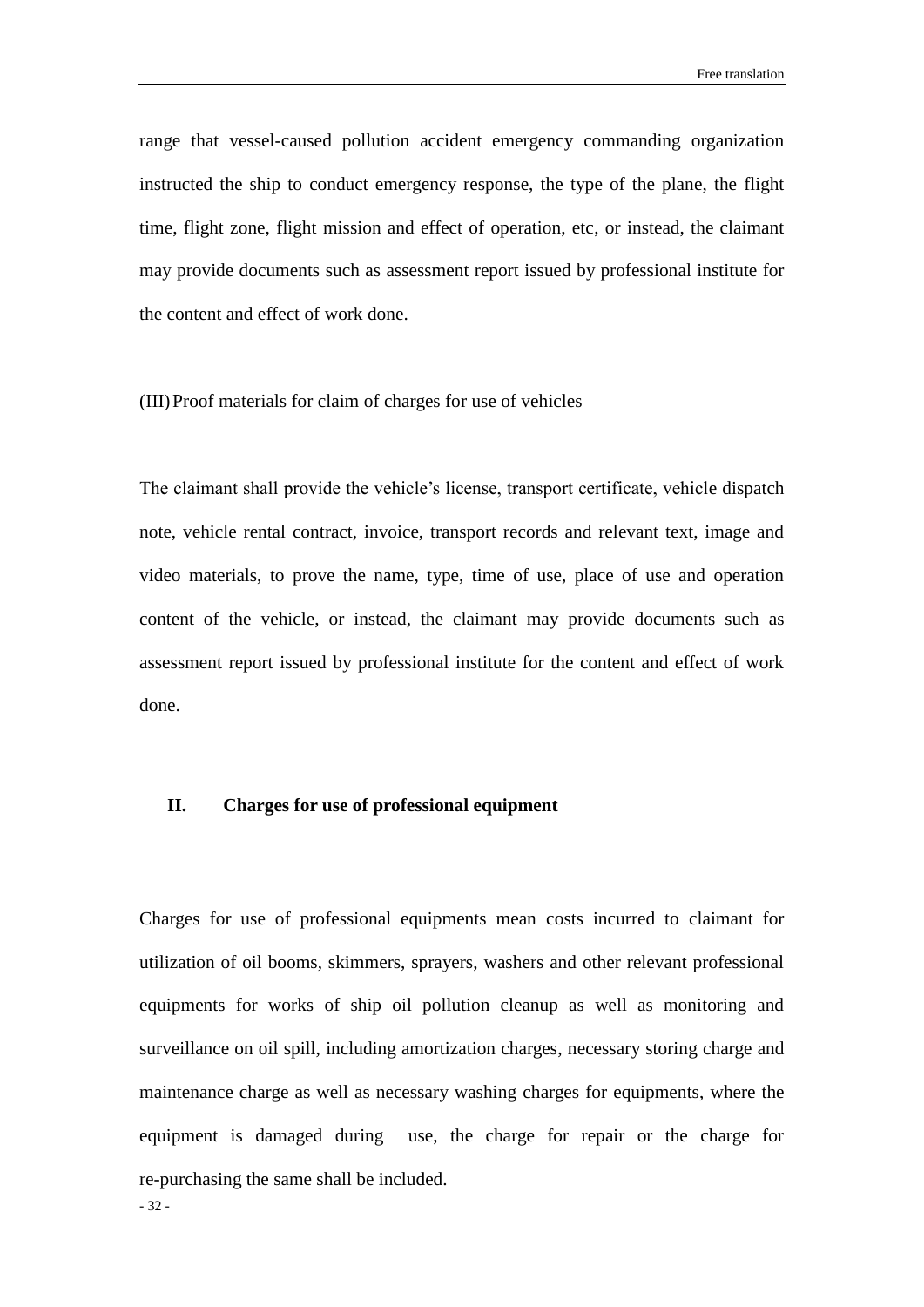Proper claimed amount may be compensated or recompensed for reasonable standby equipment that was actually brought with working personnel who took emergency response measures but was not actually used, so as to make up the wear and tear and amortization of the same.

(I) Proof materials for claim of charges for use of professional equipments

The claimant shall provide corresponding evidential materials to prove the ownerships, type and quantity of such equipments, content of operation, time of operation, standby time as well as work effect, etc.. Main evidential materials include:

- 1. ledgers of the equipments, including the inventory records book, the stock-in registration book, the stock-out registration book, service and maintenance records book as well as the purchase invoices, etc of such equipments, to prove corresponding situation of purchase, use, maintenance, wear and tear of the same.
- 2. Service record of the equipment, including when the equipment was allocated out of the warehouse, how the equipment was transported to the accident scene, when it was put into use, the situation and effect of use of such equipment, etc, to determine the duration of operation as well as the standby duration of such equipment. In addition, service record of the equipment shall corroborate with evidential materials such the ship's logbook, engine logbook and working record of operating personnel.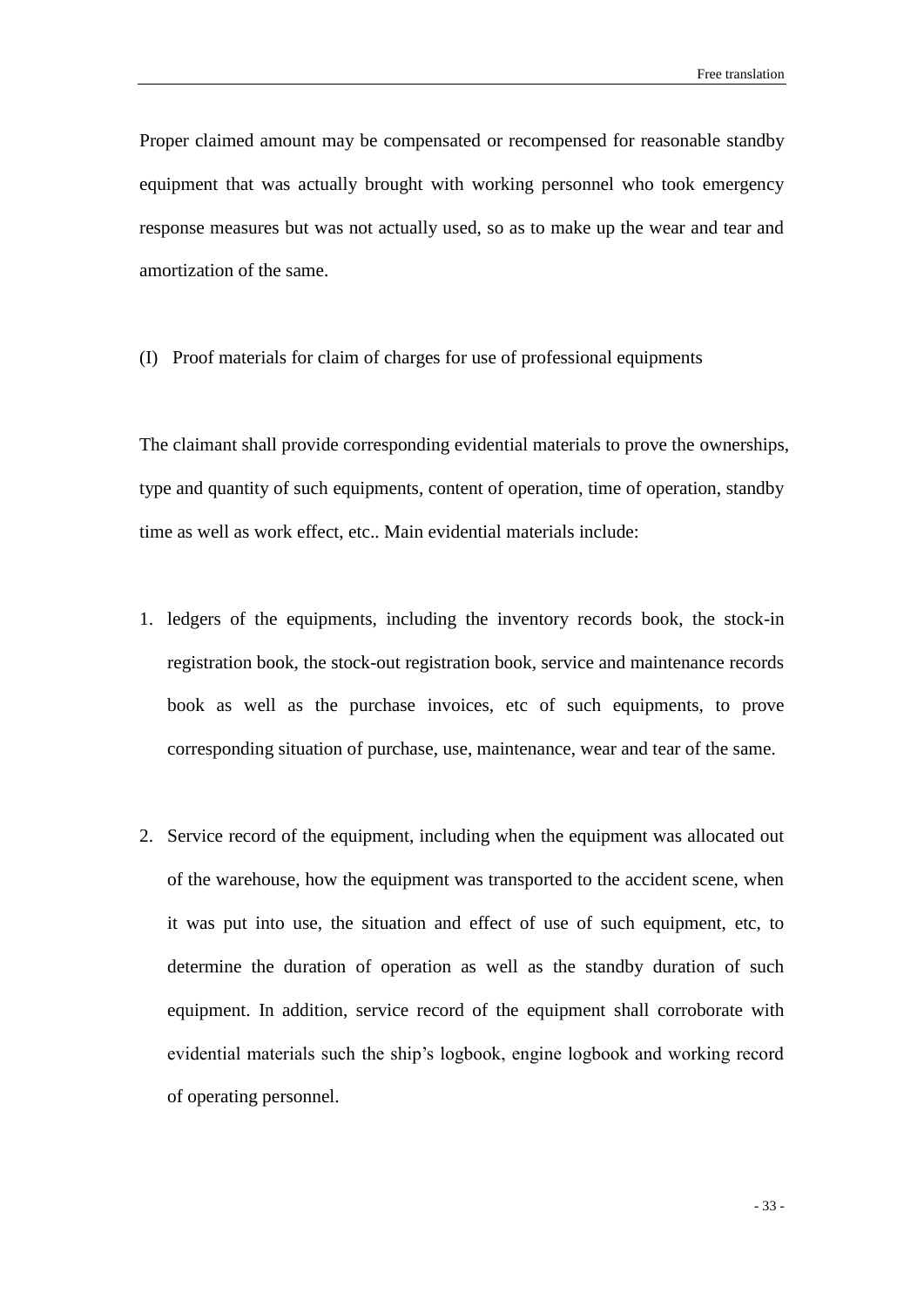3. The claimant shall provide work report, text, image and video materials, to prove the situation and effect of use of such equipment, or instead, the claimant may provide documents such as assessment report issued by professional institute for the content and effect of work done.

#### <span id="page-41-0"></span>**III. Charges for consumables**

Charges for consumable mean all costs incurred to claimant for utilization of oil absorption materials, oil spill dispersants and other consumables all well as costs for necessary warehousing of the same, such as purchase costs for oil sorbents, oil disperse agents, chemical adsorbents, oil absorbent booms and oil trailing nets that were put into use, as well as necessary cost for warehousing of them since the purchase.

#### (I) Proof materials for claim of charges for consumables

The claimant shall provide corresponding evidential materials to prove the name, type, time of use, place of use, condition of use, quantity of use, effect of use of such consumables as well as the situation of pollutants collection, etc.. Main evidential materials include:

1. ledgers of consumables, including the inventory records book, the stock-in registration book, the stock-out registration book and the purchase invoices, etc of such consumables, to prove corresponding situation of purchase and use of the same.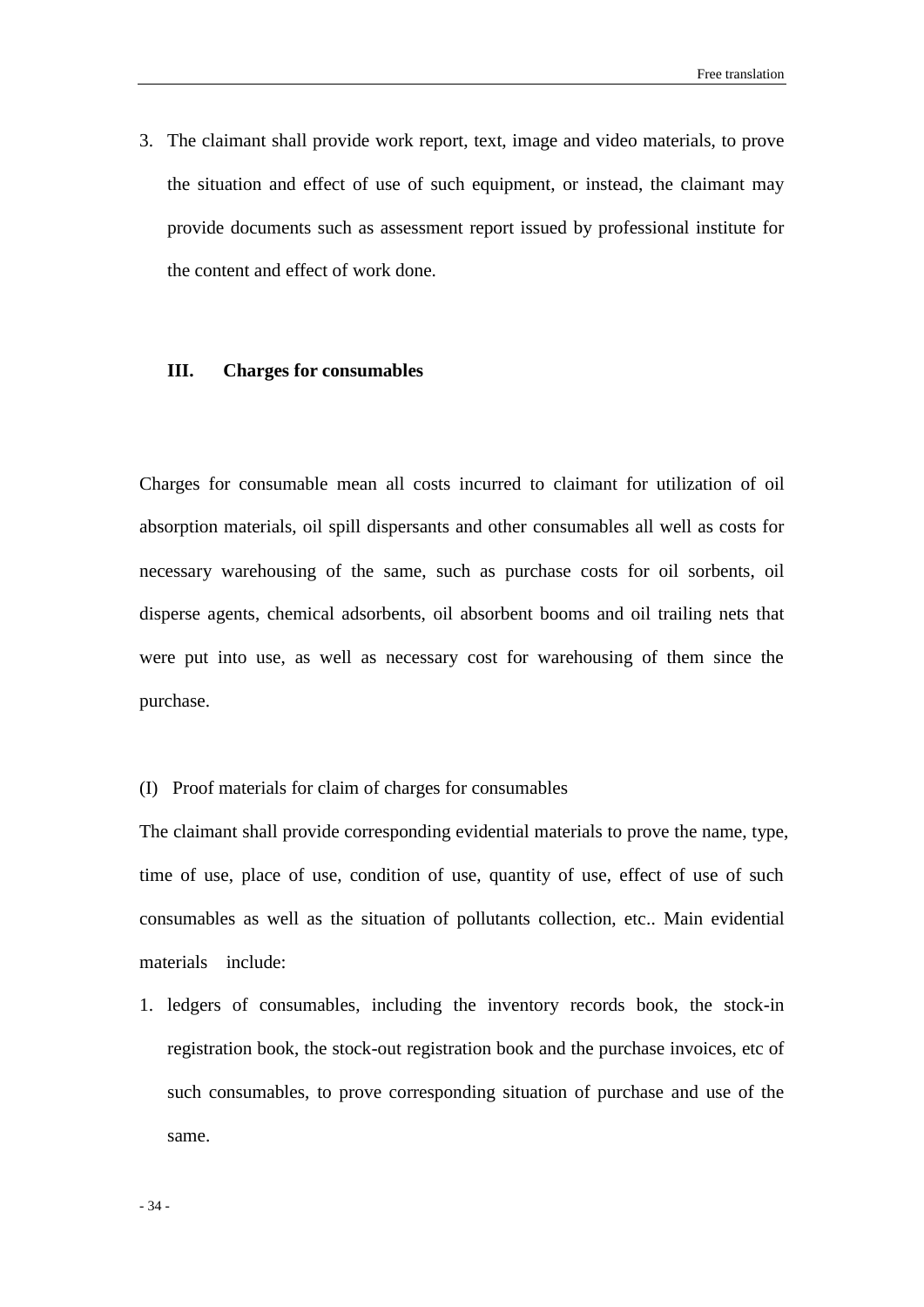- 2. Records for the situation of use of the consumables, including when the consumable was allocated out of the warehouse, how the consumable was transported to the accident scene, when it was put into use, the quantity of consumables used, the quantity of oil collected as well as the work effect, etc. As to the quantity of oil collected by oil absorption materials, the claimant shall also provide collection certification issued by the unit engaged in disposal of pollutants. In addition, situation of use of the consumables shall corroborate with content of ship's logbook, engine logbook and working record of operating personnel.
- 3. The claimant shall provide work report, text, image and video materials, to prove the situation and effect of use of such consumables, or instead, the claimant may provide documents such as assessment report issued by professional institute for the content and effect of work done.

#### <span id="page-42-0"></span>**IV. Charges for disposal of wastes**

Charges for disposal of wasters mean costs incurred to the claimant for disposal of solid wastes containing oil, oily water and scrapped equipments of vessel, etc during the process of emergency response. Such costs incurred to the claimant in post-disposal of wastes such as various oil sorbents, residual oil, sludge and oily water reclaimed during ship oil pollution cleanup operation due to implementation of orders from vessel-caused pollution accident emergency commanding organization. During the emergency response, if the claimant obtains additional income through the reclaimed dirty oil, the salvage value of such reclaimed dirty oil shall be used to offset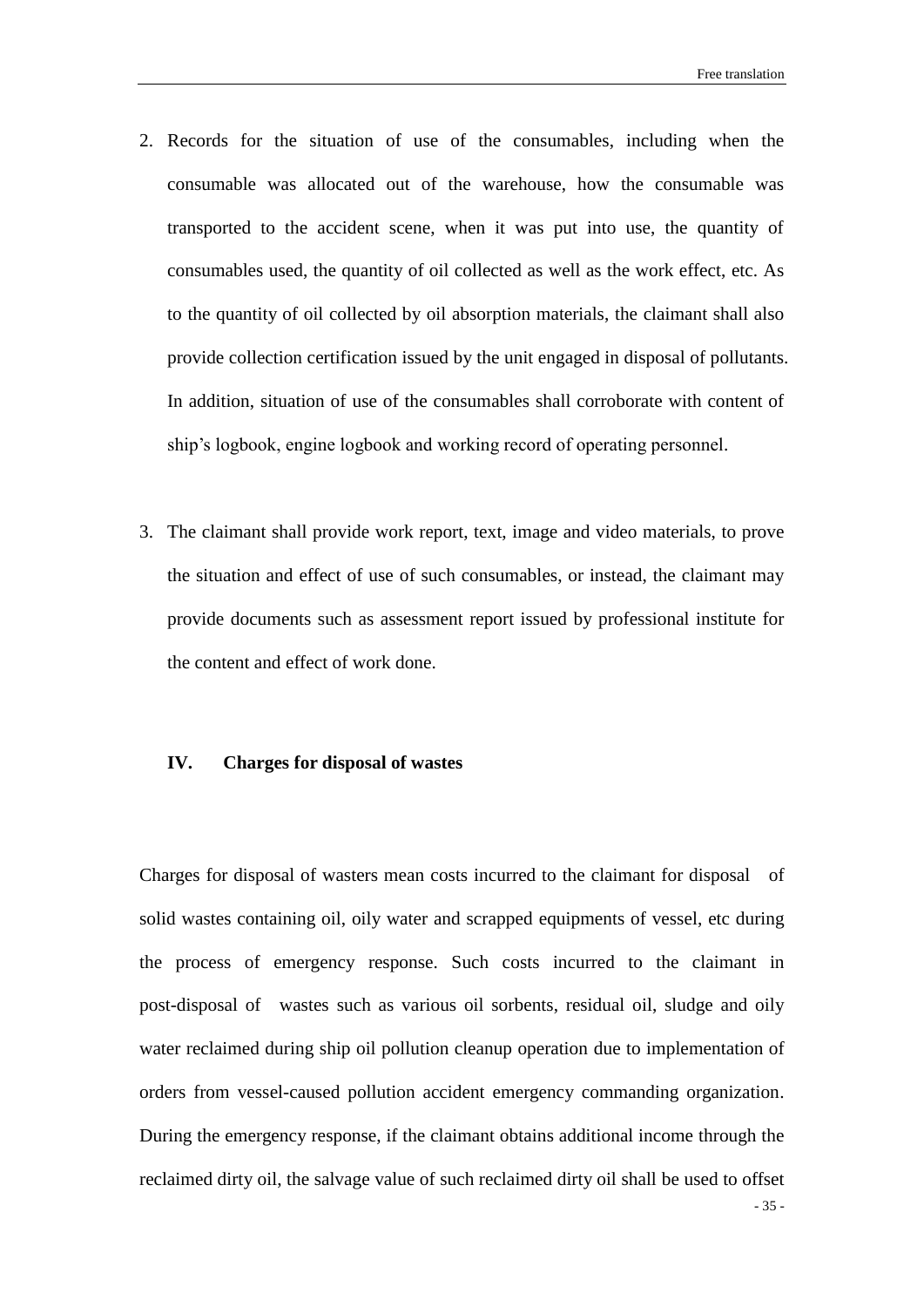corresponding costs that have incurred for emergency response.

(I) Proof materials for claim of charges for disposal of wastes

The claimant shall provide evidential materials to prove the information such as the method, type, quantity, time, place and effect of disposal of solid wastes containing oil and of oily water as well as the situation of reclaimed pollutants and the overview of the unit disposing of wastes. Main evidential materials include:

- 1. Logs for disposal of wastes, including the method, type, quantity, time, and of disposal of solid wastes containing oil and of oily water, as well as records for the participants, the situation of equipments used as well as the situation of recycling, to prove the situation of disposal of wastes.
- 2. Relevant documental materials proving that the unit disposing of wastes has specialized capability for such disposal.
- 3. The claimant shall provide work report, text, image and video materials, to prove the effect of disposal of wastes, or instead, the claimant may provide documents such as assessment report issued by professional institute for the content and effect of work done.

#### <span id="page-43-0"></span>**V. Charges for personnel**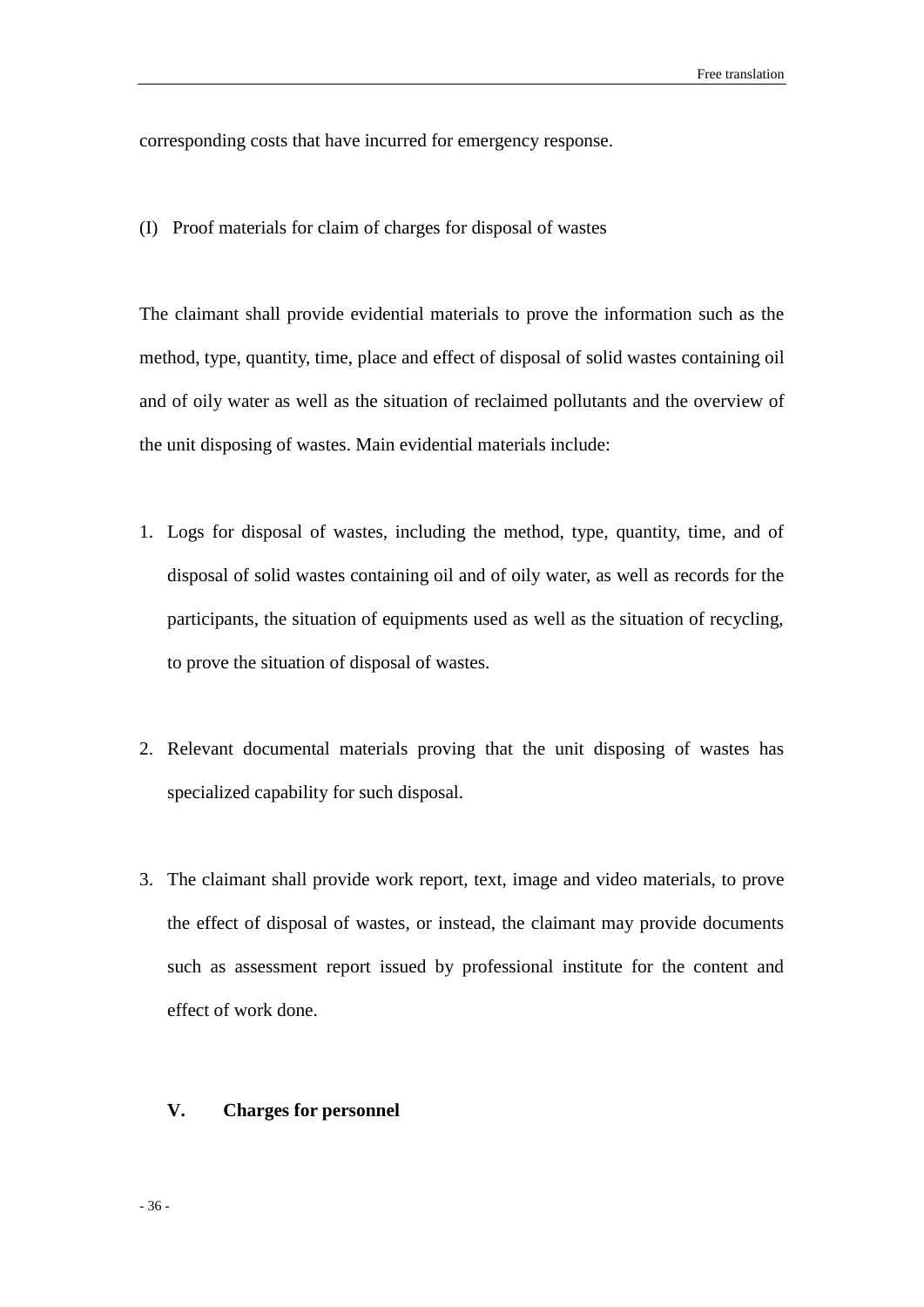Charges for personnel mean costs incurred to the claimant in dispatching/assigning emergency response personnel for emergency respons actions during the process of emergency response.

Based on different posts, emergency response personnel may generally be divided as senior commanders, on-site commanders, emergency response operators, ordinary operators, logistic support personnel and consulting professors, etc.. Costs for crews, aviators and drivers manned on ships, planes and vehicles for their daily work shall not be counted as charges for personnel.

Senior commander are personnel who have macro-control ability for emergency response to vessel-caused pollution accidents, conduct comprehensive risk appraisal in accordance with the situation of accident, make emergency response decisions timely, and organize effective implementation of decisions timely.

On-site commanders are personnel who formulate specific emergency response plan pursuant to decisions of the commanding organization and in combination with the on-site situation, and organize emergency response personnel to conduct emergency operation.

Emergency operators are personnel who possess basic knowledge and skills for emergency response and use specialized emergency response equipments and devices to carry out emergency response operations at the scene.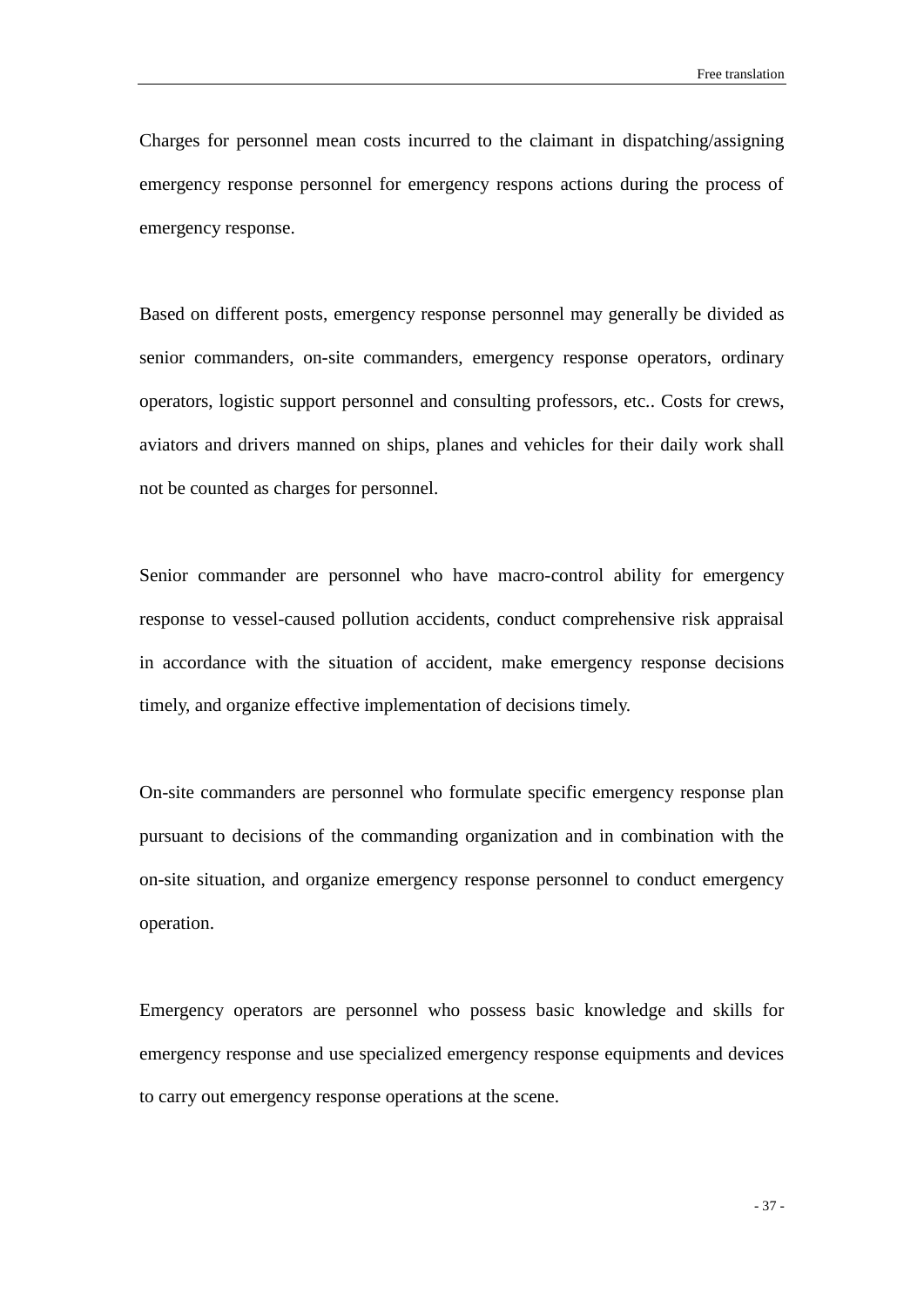Ordinary operators are personnel who use simple tools to participate in on-site emergency response operation without undergoing professional trainings.

Logistic support personnel are staffs engaged in purchase of materials and supplies, information communication as well as arrangement of accommodations. Consulting professors are personnel who provide consulting suggestions helping in commanding and decisions making for emergency response to vessel-caused pollution accidents, mainly including professor specialized in aspects of maritime, traffic, environment protection, water affairs, rescue and salvage, fire fighting, shipping, petrochemical, meteorology, marine, fishery, medical and health, legal affairs, information assurance, and work safety, etc.

Work injuries happened to the above personnel during emergency response actions shall be dealt with in accordance with relevant laws and regulations of the State concerning work injury.

**(I)** Proof materials for claim of charges for personnel

The claimant shall provide corresponding evidential materials to prove the name and qualification of the worker as well as the content, time and effect of work. Main evidential materials includ:

1. List of names of emergency response personnel as well as their training certifications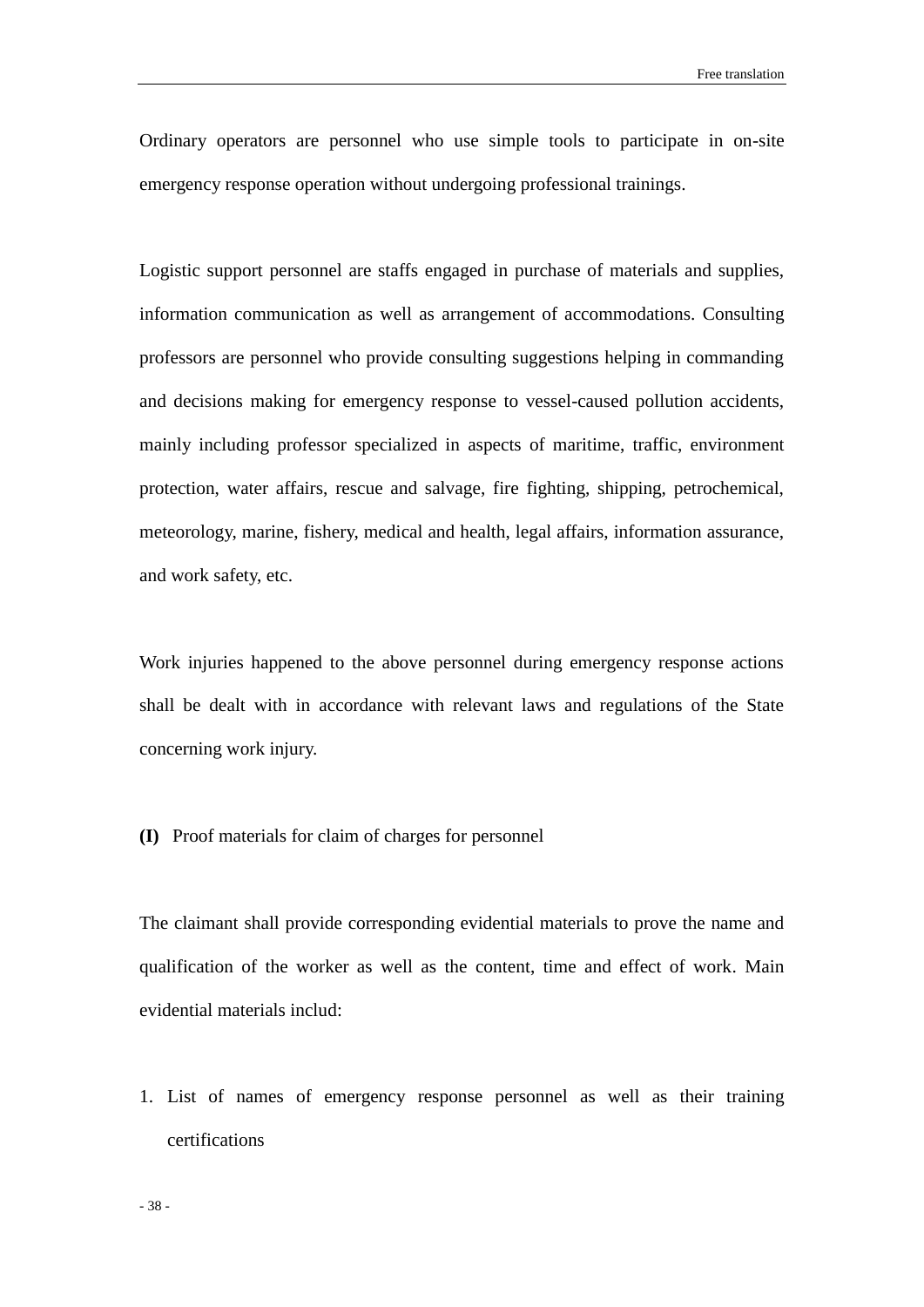The claimant shall provide the list of names of emergency response personnel as well as the emergency response operators, on-site commanders and senior commanders' training certifications, etc that meet relevant regulations and technical standards of the State.

2. Attendance sheets of emergency response personnel and records for situation of work

The claimant shall provide attendance statistics sheet of emergency response personnel and records for situation of work done, to prove the content of work, duration of operation done by various participating emergency response personnel. Such attendance statistics sheet shall specify contents in detail on when the emergency response personnel arrived at the scene of the accident, when they started works such as collecting residual oil on the surface of sea and beaches, cleaning oil pollution and transporting oil pollution wastes, what equipments, materials and supplies were used, when the emergency response work ended, as well as the effect of operation, etc.

3. Documents proving the effect of work

The claimant shall work report, text, image and video materials, to prove the content, time and effect of work done workers.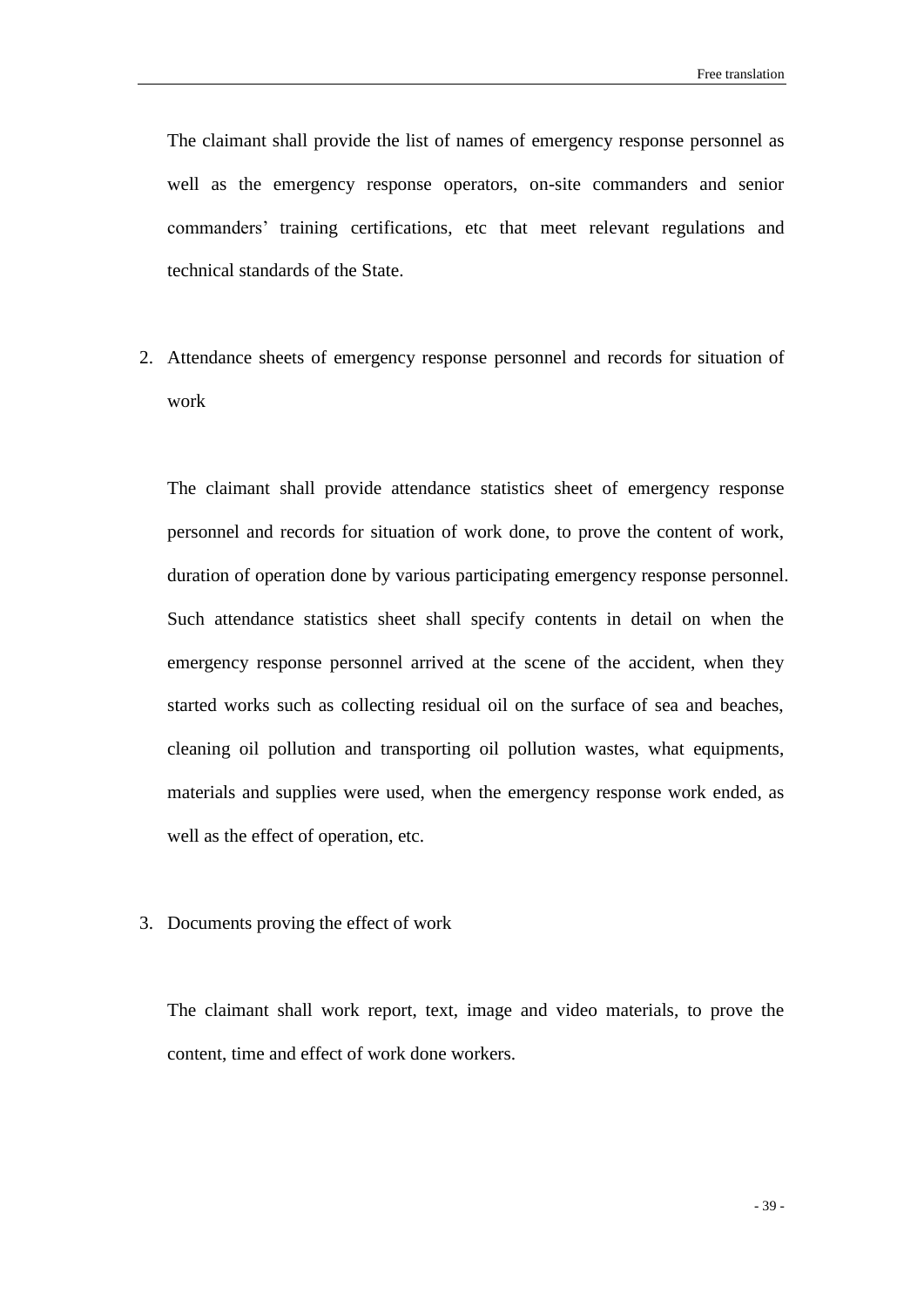#### <span id="page-47-0"></span>**VI. Charges for surveillance and monitoring**

Charges for surveillance and monitoring mean costs incurred claimant for monitoring by ships, planes and satellite remote sensing as well as for projects of spilled oil drifting, spread model prediction, oily water sampling, appraisal for spilled oil and monitoring of water quality, etc during emergency response.

**(I)** Proof materials for claim of charges for surveillance and monitoring:

The claimant must provide of vessel-caused pollution accident emergency commanding organization's order requiring it to conduct surveillance and monitoring work, the time, area of scope and frequency of surveillance, breakdown of personnel and equipments mobilized, working records, breakdown of costs as well as invoices, etc.

- 1. Where a ship was mobilized for surveillance, the claimant shall provide the name of the ship, the logbook of the ship and the way for surveillance as well as the surveillance result thereon, etc. Where a plane was mobilized for surveillance, the claimant shall provide the type of the plane, the flight time, the flying range and the surveillance result, etc.
- 2. Where remote sensing satellite was mobilized for surveillance, materials such as the unit supplying satellite images, the type, specification, quantity and time section of satellite images, the personnel analyzing satellite images, equipment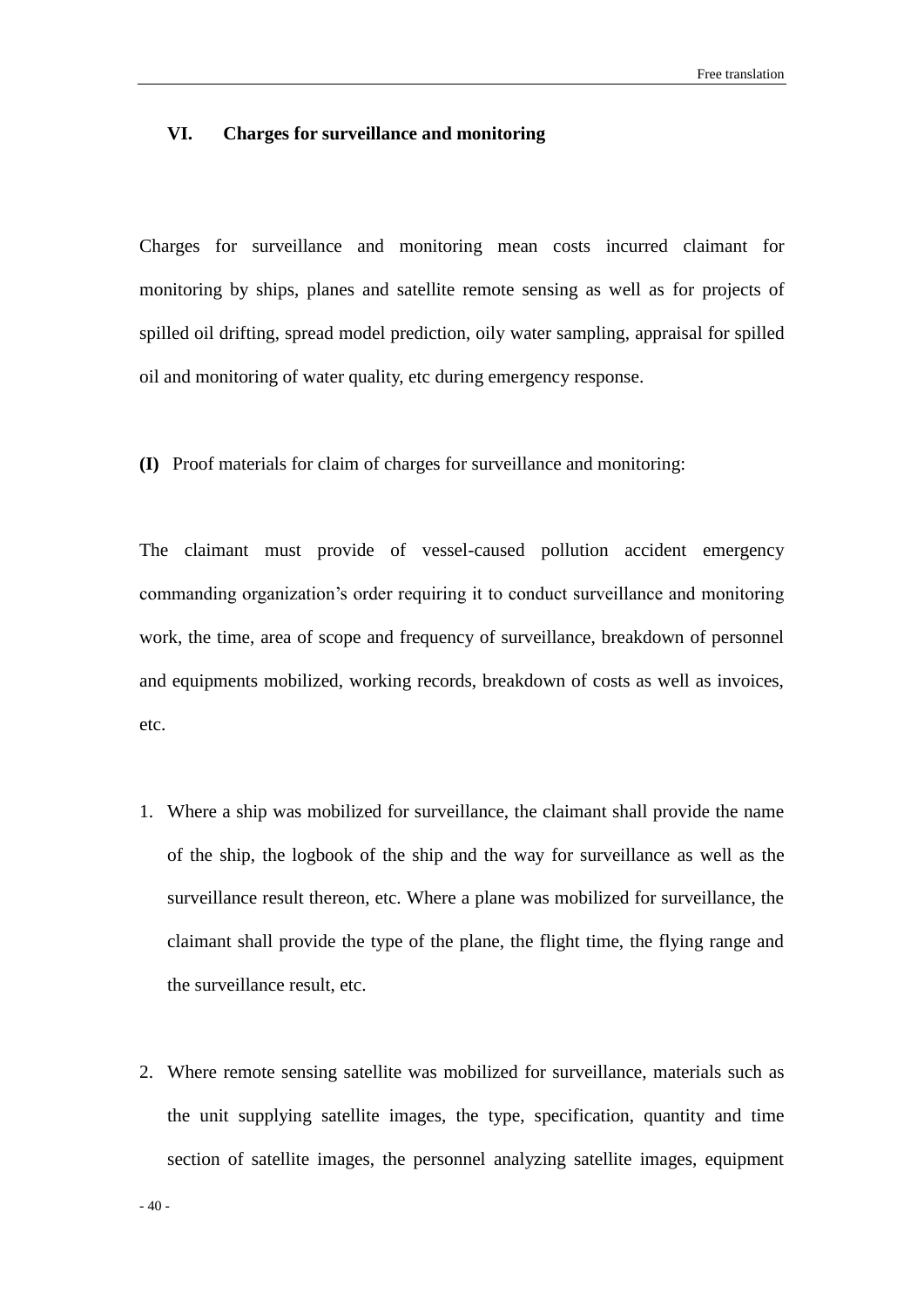used, work time, analysis report, the breakdown of cost as well as invoices, etc shall be provided.

- 3. Where oil spill mathematical model was used to forecast the drifting trajectory of oil spilled, materials such the quantity of simulating, the report of forecasting result as well as the breakdown of costs and invoices, etc shall be provided.
- 4. In the event of sampling appraisal for spilled oil and monitoring for water quality, the claimant shall provide materials such as the type and time of monitoring, the point for monitoring, the method and frequency of monitoring, number of samples for various monitoring, monitoring report as well as breakdown of costs and invoices, etc.

#### <span id="page-48-0"></span>**VII. Charges for protection of wildlife**

Charges for protection of animals and plants are costs incurred to the claimant for preventive measures adopted to prevent oil pollution from impairing wildlife, or incurred to the claimant for action of cleaning and salvaging wildlife that have been polluted.

the claimant must provide proof materials indicating that it has the capability for such work, the order of relevant governmental competent departments whereby relevant governmental competent departments requires or recognizes the claimant to carry out action of cleaning and salvaging wildlife, the duration and area in which the claimant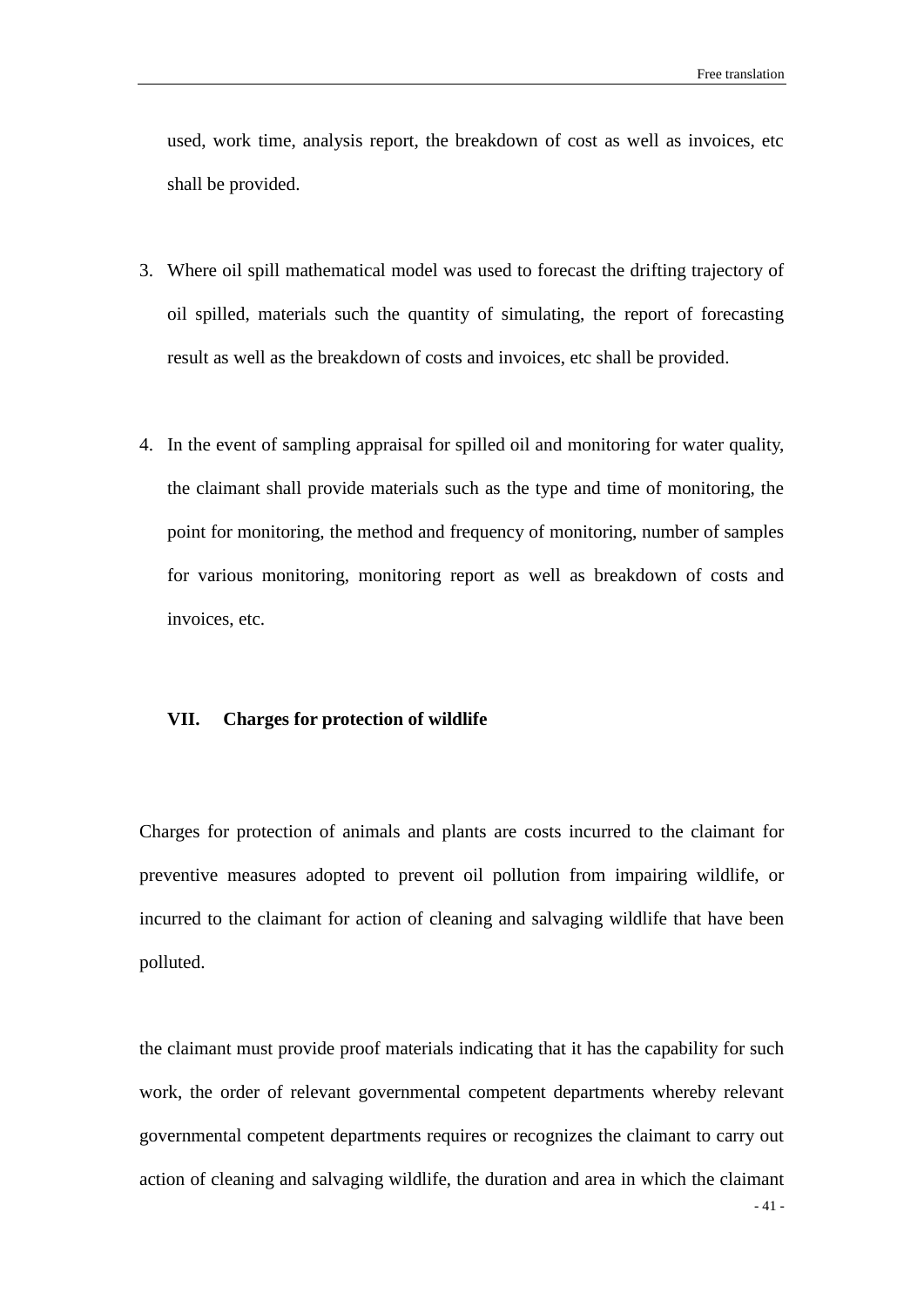carried out action of cleaning and salvaging wildlife, list of personnel, equipments and materials mobilized for cleaning and salvaging, work record, breakdown of costs and invoices, etc.

The claimant shall keep records for the whole process of the emergency response action, including the manpower and other emergency response resources it inputted as well as the decision-making processes in various stages of the emergency response, and shall provide written materials for the above records, or instead, the claimant may provide documents such as assessment report issued by professional institute for the content and effect of work done.

#### <span id="page-49-0"></span>**VIII. Charges for logistic support**

Charges for logistic support mean costs of logistic support nature incurred to the claimant during emergency response, such as cost for emergency communications (satellite phone calls, mobile phone calls and faxes), and cost for catering, accommodations, traffic and disposable personal protective equipments as well as necessary medical cost, etc..

the claimant shall provide evidential materials such as breakdown of costs and invoices, etc.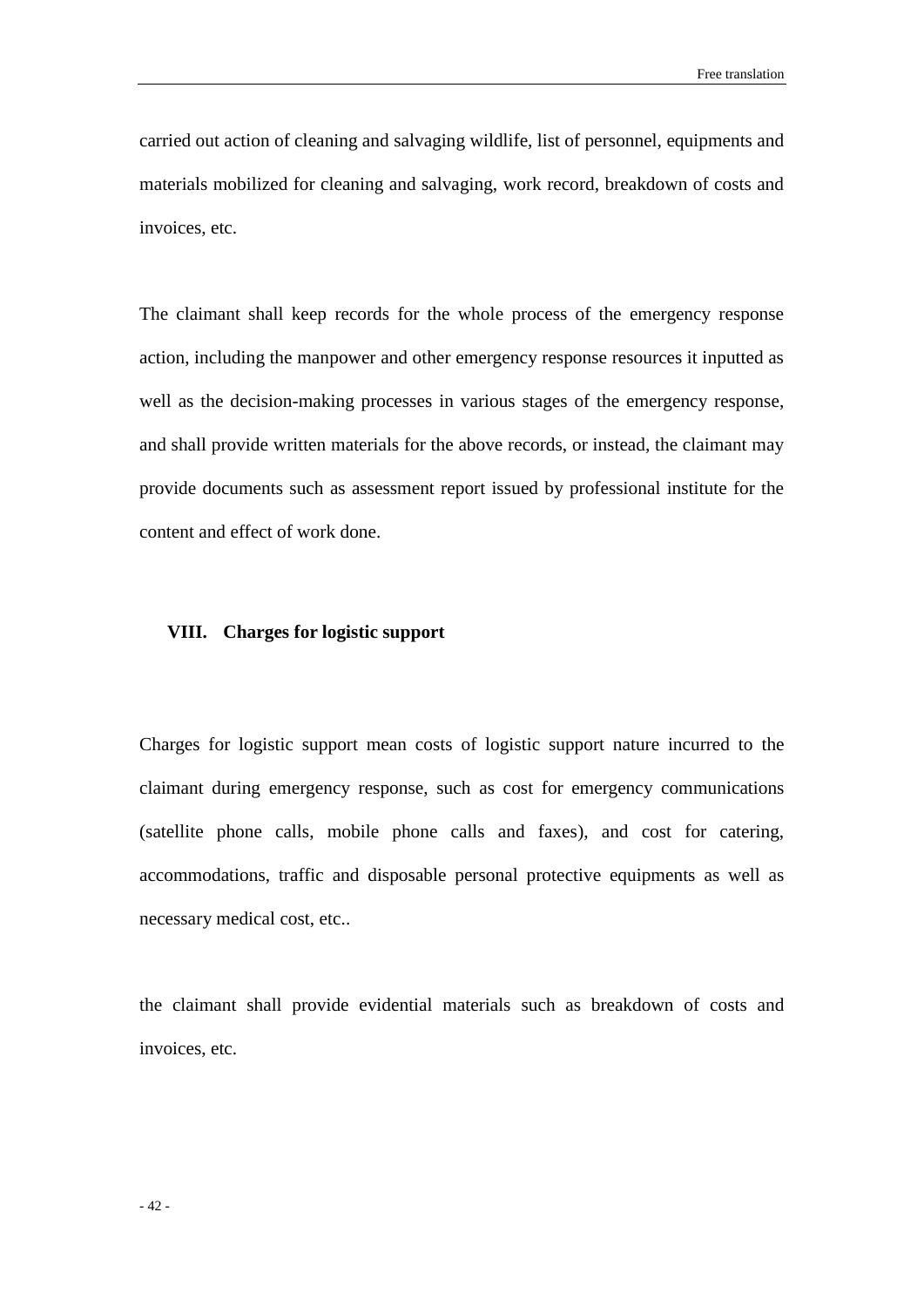#### <span id="page-50-0"></span>**IX. Charges for other directly related items**

Charges for other directly related items mean other directly related costs which cannot be covered in the above various costs but incurred to the claimant for implementation of orders from vessel-caused pollution accident emergency commanding organization,

The claimant shall provide evidential materials such as breakdown of costs and invoices, etc.

Where a claimant applies with the Fund to compensate or recompense for the above various costs for emergency response, it shall submit corresponding forms and relevant proof documents or other evidential materials (for formats please refer to Appendix V).

### <span id="page-50-1"></span>**Chapter IV Manual for submission of claims of costs for controlling or eliminating pollution**

Costs for controlling or eliminating pollution are costs incurred for reasonable measures of preventing, controlling or eliminating pollution adopted by the claimant beyond the order of the vessel-caused oil accident emergency commanding for the purpose of preventing or reducing damages. For example, costs incurred to an operator of a sea-water bathing spot, upon finding that there is ship oil spill near its spot, organizes, by itself, to eliminate oil pollution on the beach or deploys oil booms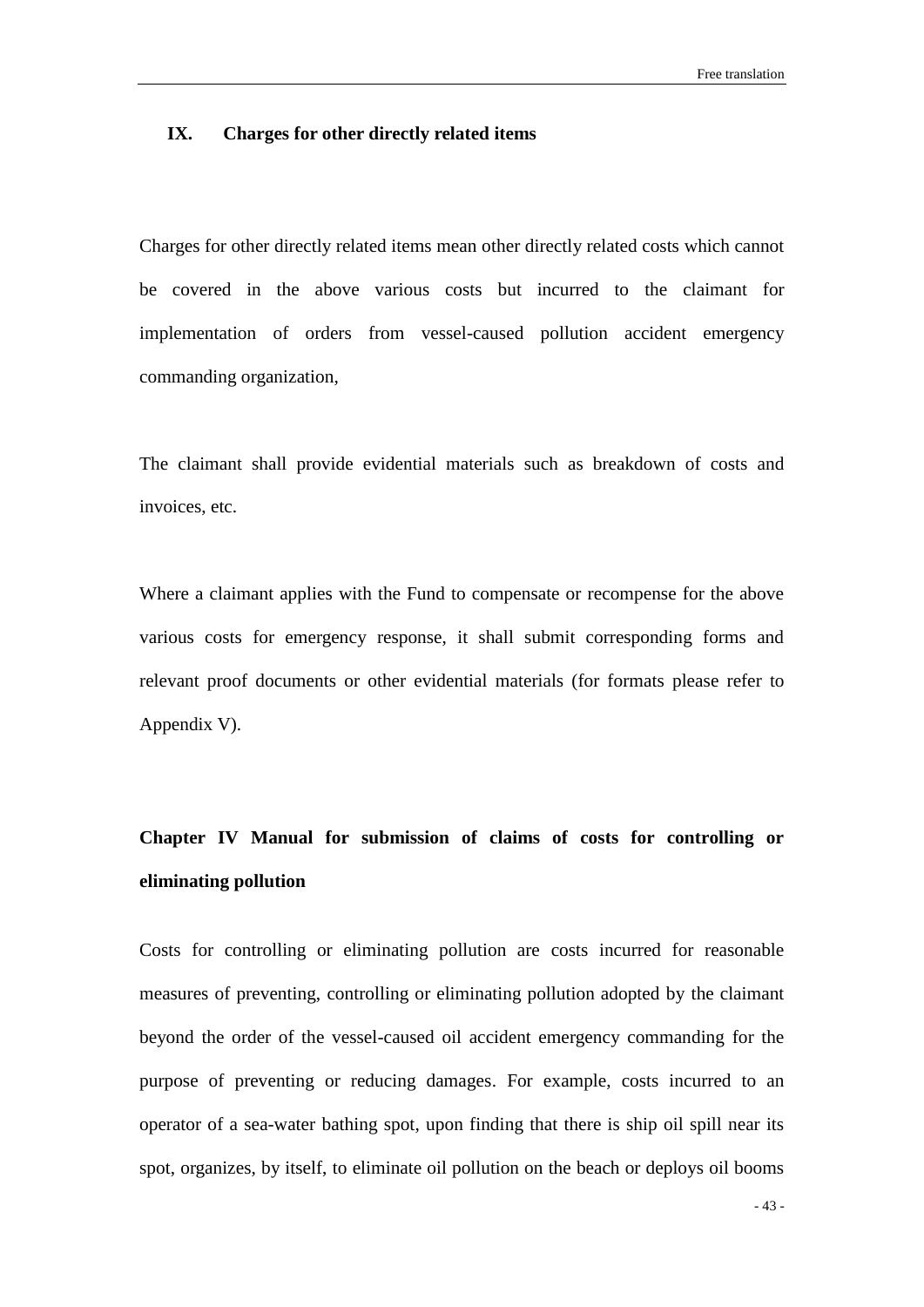to prevent oil pollution from polluting the beach operated by it. .

The Fund will no compensate or recompense for costs incurred for foreseeable ineffective measures. For example, use oil disperse agents for solid or semisolid oils, and deploy oil booms in relatively quick flowing waters.

Costs incurred for controlling or eliminating oil pollution shall not be much higher than the expected benefits, consideration shall be given in combination with actual situation. For example, costs incurred for over-cleaning action taken for untraversed rocky coast after eliminating plenty of oil pollution will be difficult to be recognized for obtaining compensation or recompense, as natural cleaning of sea waves might be more effective.

Costs for controlling or eliminating pollution also include charges for use of ships, planes, professional equipments, charges for consumables, charges for disposing of wastes, charges for personnel, charges for surveillance and monitoring, charges for logistic support and charges for other directly related items, etc., classification of these cost is basically the same with costs for emergency response (for charges for specific items, please refer to Chapter III). The main difference between costs for controlling or eliminating pollution and the costs for emergency response is that the costs for controlling or eliminating pollution are costs incurred to aggrieved parties of vessel-caused oil pollution damage for adopting reasonable measures, by themselves without receiving orders from the vessel-caused pollution accident emergency commanding organization, to prevent, control or eliminate oil pollution, mainly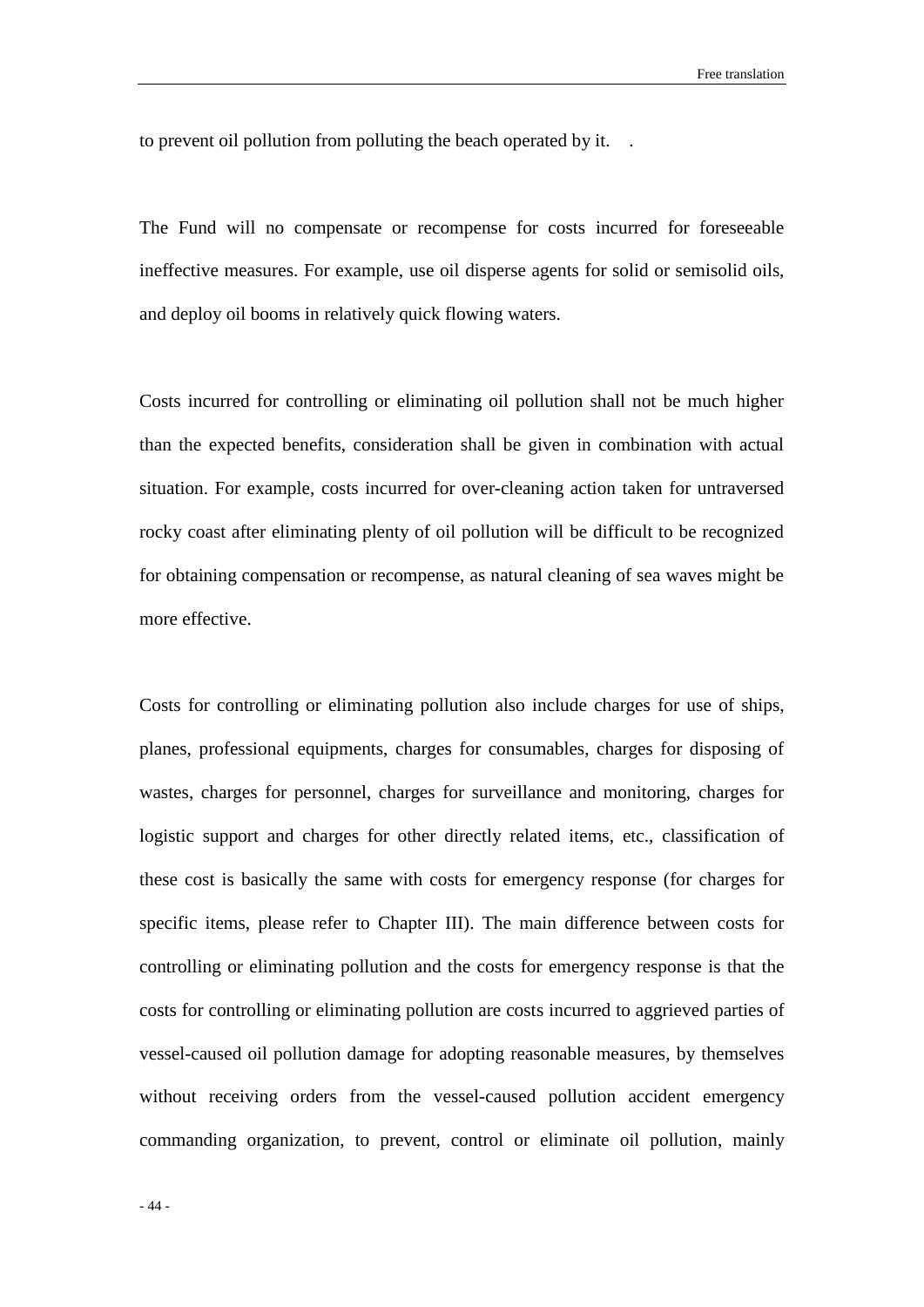aiming at protecting properties of their own.

During the process of controlling or eliminating pollution, the claimant shall record in detail the items incurring costs, the specific amount incurred, the time when such cost incurred and the place where such costs incurred, etc., the claimant may also take photos and videos to reflect actions its took, so as to help the investigation and assessment personnel of the Settlement Center to learn about the specific action of measures controlling or eliminating oil pollution as well as the reason for taking these action.

Where a clamant applies with the Fund to compensate or recompense for costs for controlling or eliminating pollution, it shall submit corresponding forms and relevant proof documents or other evidential materials (for formats, please refer to Appendix V).

## <span id="page-52-0"></span>**Chapter V Manual for submission of claims of direct economic losses to fishery and tourism etc sectors**

Direct economic losses to fishery and tourism etc sectors are reduction of actual value of properties, having direct causation relation with the vessel-caused oil pollution accident, sustained by claimants engaged in fishery and tourism etc sectors.

Direct economic losses to fishery and tourism etc sectors that may be compensated or recompensed from the Fund mainly include the damages to and losses of facilities and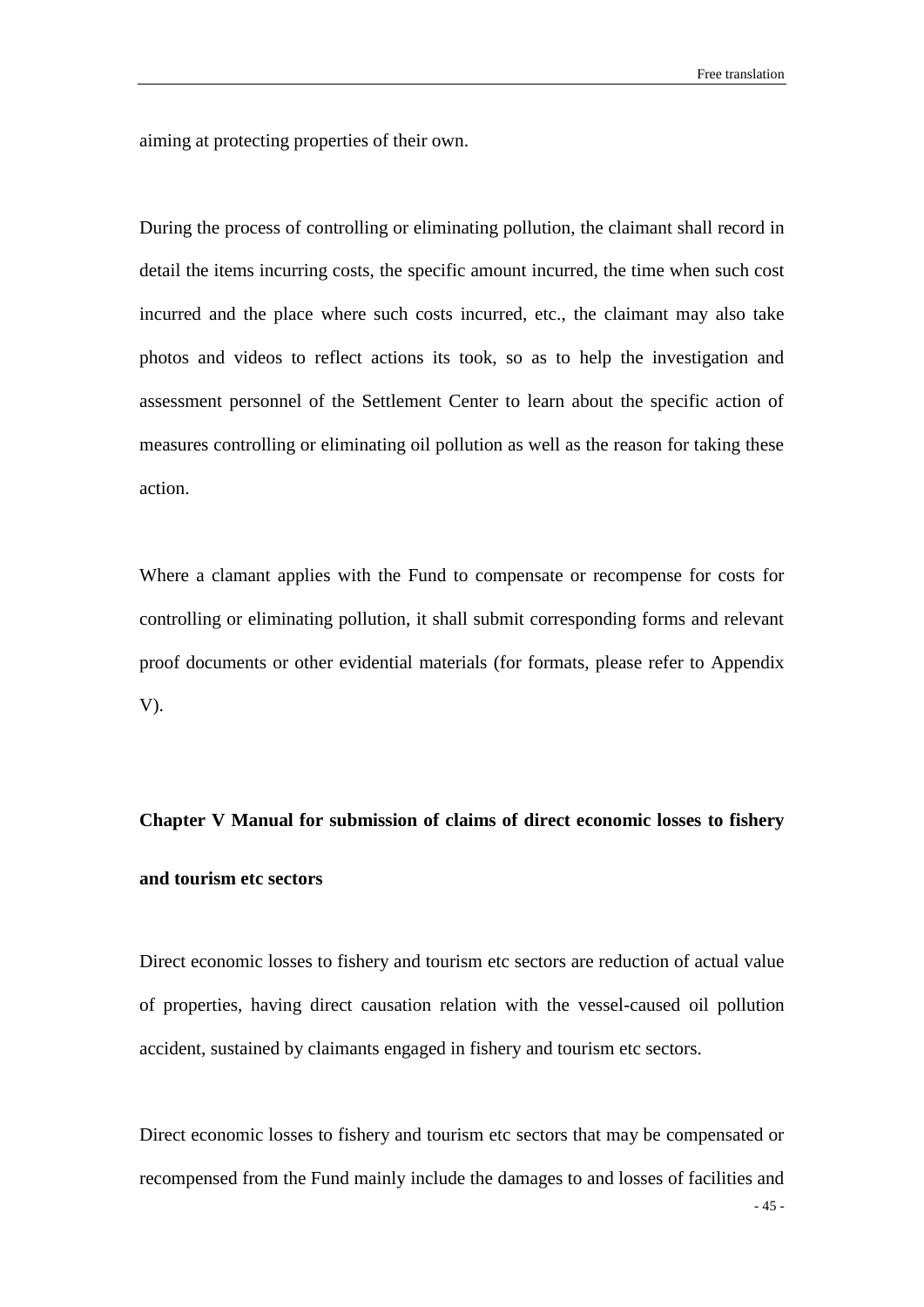equipments for living and production, the reduction of actual value of properties such as aquatic products as well as direct economic loss to other sectors.

### <span id="page-53-0"></span>**I. Damages to and losses of facilities and equipments for living and production**

Application may be submitted to the Fund to compensate or recompense for costs of cleaning, repairing or replacing incurred due to the fact that facilities and equipment for living and production, belonging to the claimant engaged in fishery and tourism etc sectors, are polluted as a result of oils pollution leaked from vessel. For instance, after the end of emergency response action or the end of measures taken by its own to eliminate pollution, costs for reinstating polluted bathing beaches or tourist scenic spots open to public; after the end of emergency response action or the end of measures taken by its own to eliminate pollution, costs to fishery units or individuals for cleaning, repairing and replacing fishing terminal, cultivating farms, fishing boats, fishing nets and fishing gears, contaminated by oil.

Where it is impossible to clean and/or repair the polluted properties, such as facilities and equipments for living and production, or the cost of cleaning and/or repairing is higher than the current value of such properties, the claimant may apply with the Fund to compensate or recompense for reasonable cost of replacing the same, provided that reasonable deduction shall be made with reference to the proportion between the actual service life and estimated service life of these polluted facilities and equipments.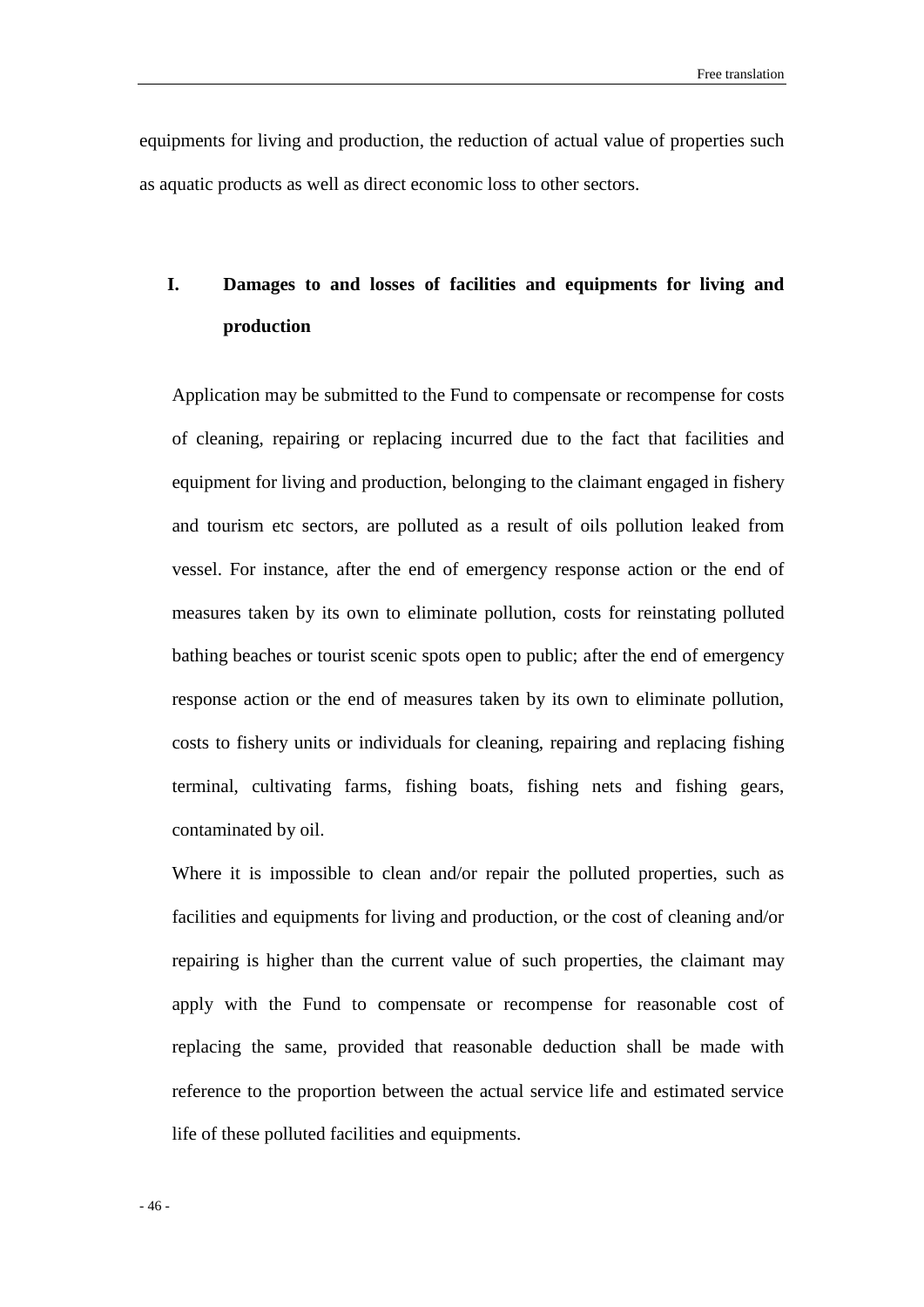When a claimant lodges claim application in respect of the above property losses, it shall submit corresponding forms (Appendix VI), and provide evidence to prove the ownership or other rights it held over the damaged properties, the situation of damages to properties, the value of properties before and after oil pollution damage, as well as the situation of costs of property repairing, cleaning and replacing that have incurred actually.

#### <span id="page-54-0"></span>**II. Reduction of actual value of properties such as aquatic products**

Upon occurrence of vessel-caused oil pollution accident, claimants engaged in aquaculture may apply with the Fund to compensate or recompense for loss of reduction of actual value as a result of death and/or decrease of quality to their aquatic products due to oil pollution leaked from the vessel. Loss of actual value of aquatic products shall not be determined through theoretical calculation. Instead, such reduction of actual value shall be the normal value of polluted aquatic products by oil pollution deducting their current value.

When a unit or individual engaged in aquaculture lodges claim, it shall submit corresponding forms (Appendix VII), provide lawful and effective cultivation permit certification, and provide evidential materials that could prove the type of its aquaculture operation, the specific quantity of aquatic products polluted by oil pollution, the normal value of aquatic products before the pollution and their current value after the pollution.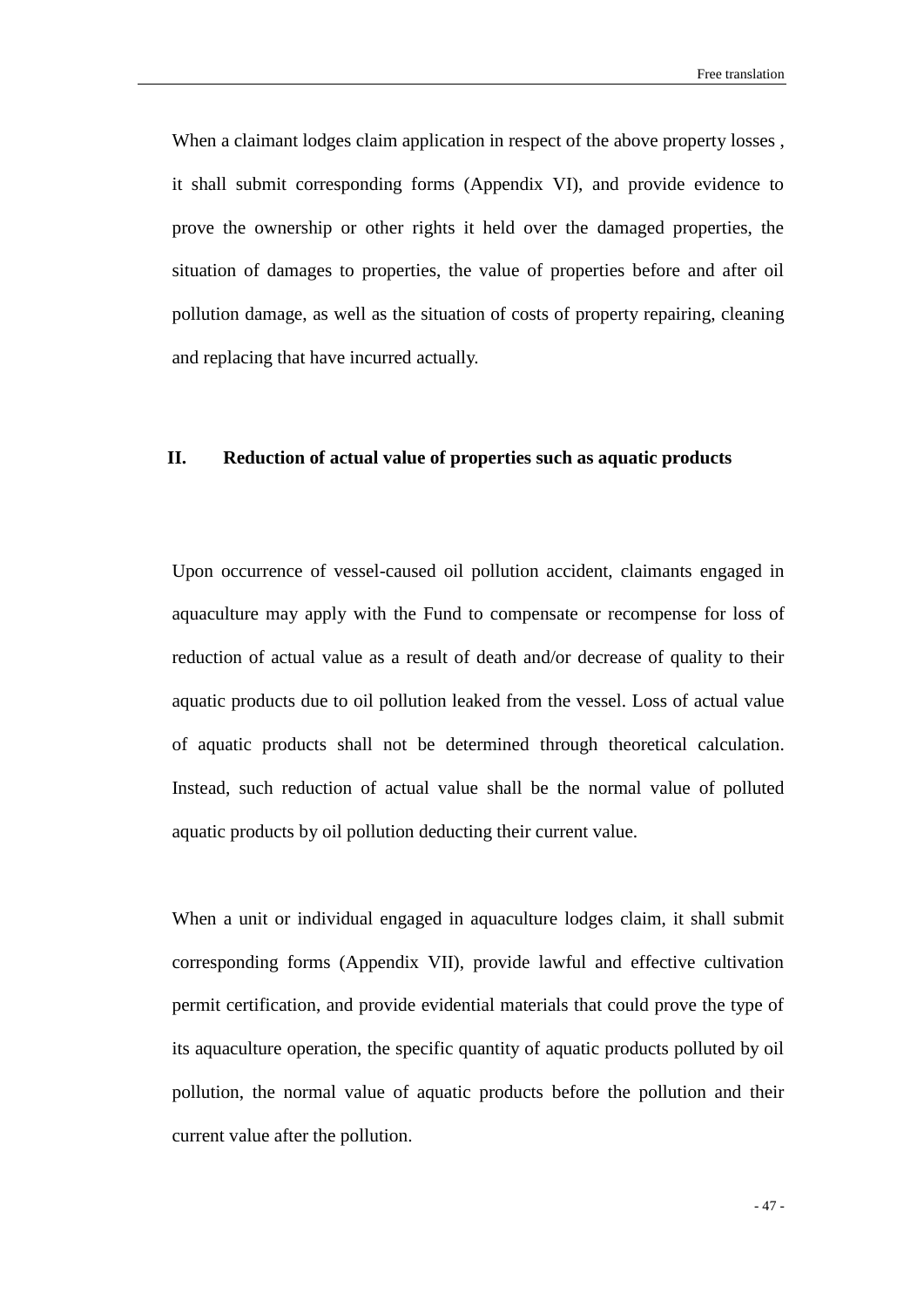Classifying based on the pattern of cultivation, evidential materials of the claimant shall mainly include:

- 1. In the event of cage culture, the claimant shall prove the place of cage culture, the cultivated species, the number of cages, the time of release of the species and the growth situation of cultivated aquatic products, etc, and shall provide corresponding photos showing the situation of cages and aquatic products polluted by oil pollution.
- 2. In the event of pond culture (including seeding propagation), the claimant shall prove the place of pond culture (seeding propagation), the location of water inlet, the circle time of water intake and discharge, self-purification equipments, quantity of seeds input(quantity of parents), cultivated species (propagated species), number of ponds (volume of nursery ponds), the time of release of seeds, the situation of growth of the cultivated (propagated) organisms, etc, and shall provide corresponding photos showing the situation of pond culture equipments/seeding propagation equipments and aquatic products polluted by oil pollution, as well as other evidential materials such as the pumping records of the local pump station.
- 3. In the event of tidal flat culture, the claimant shall prove the place of tidal flat culture, area of bottom sowing, bottom sown species, bottom sowing density, the situation of growth of the cultivated aquatic products, and shall provide corresponding photos showing the situation of bottom sowing equipments and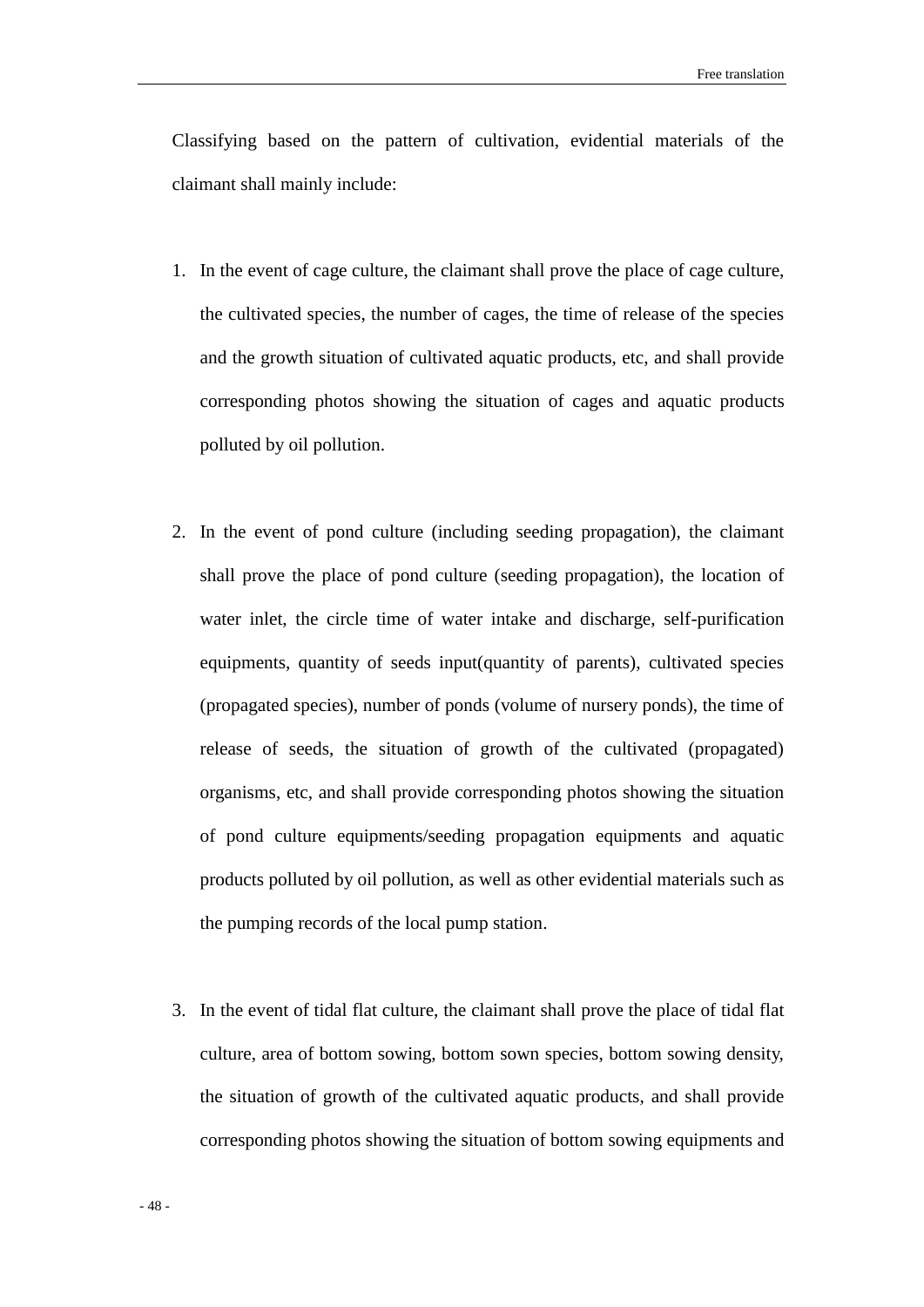aquatic products polluted by oil pollution.

4. In the event of hanging culture, the claimant shall prove the place of hanging culture, quantity of seeds input for hanging culture, the time of hanging culture, the situation of growth of hanging cultured organisms, the situation of self-purification of hanging cultured organisms, the situation of pollution to the hanging cultured organisms, change of mouthfeel of the hanging cultured organisms, and shall provide corresponding photos showing the situation of hanging culture equipment and hanging cultured organisms polluted by oil pollution.

Where the claimant entrusts a fishery pollution accident investigation and appraisal specialized technical unit to assess the fishery cultivation loss caused by oils leaked from vessel and issue assessments report thereon, such report may serve as evidence for claim settlement.

Where the aggrieved party of oil pollution engaged in aquaculture cultivation without permit from relevant administrative competent department, the Fund will not compensate or recompense for the reduction of actual value to the its aquatic products due to vessel-caused oil pollution accident, , however, they may apply with the Fund for compensation or recompense to reasonable costs of cleaning, repairing or replace cultivation facilities or fishing facilities.

It shall be pointed out that, different from the claim lodged by claimant against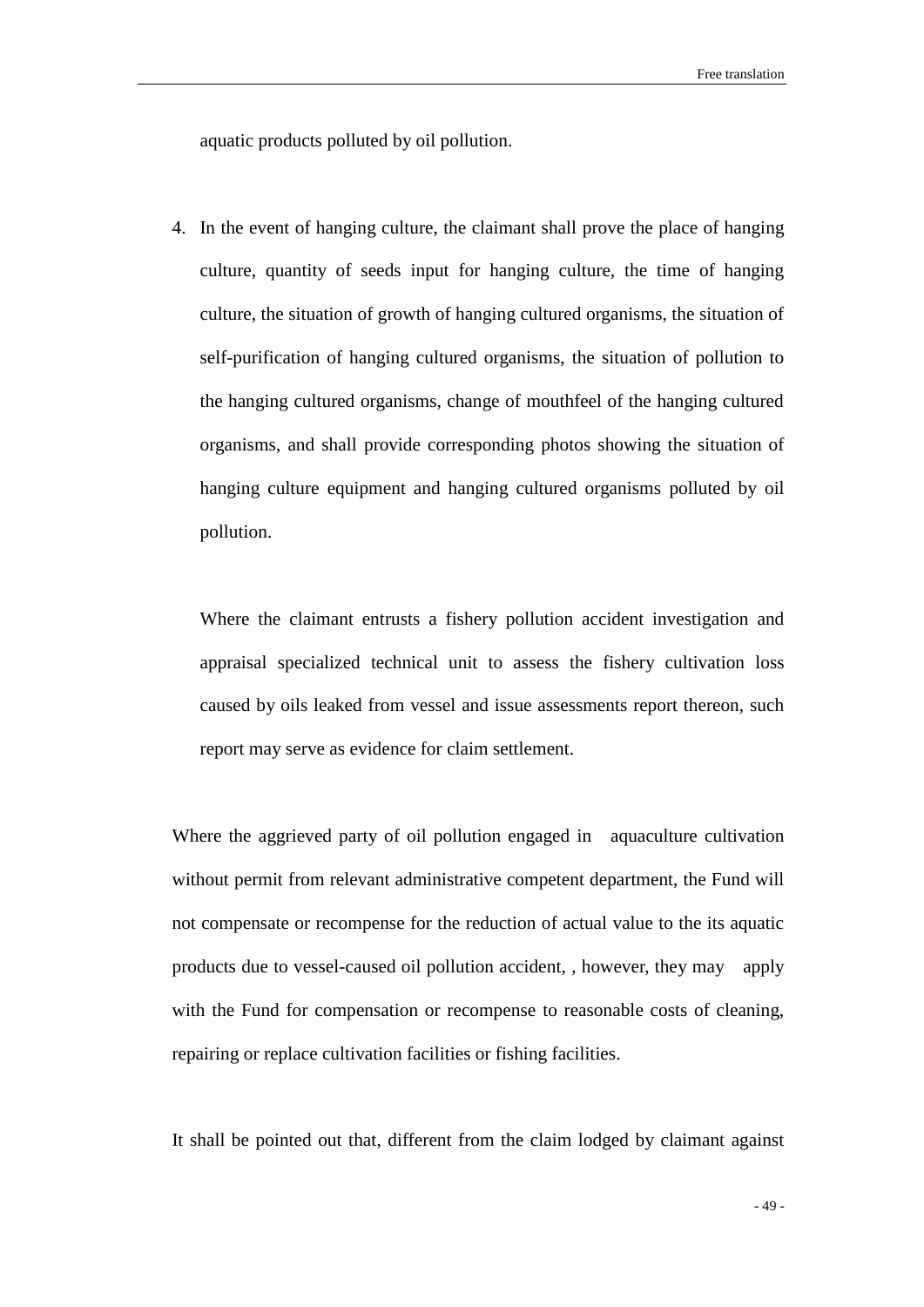Free translation

shipowner and insurer of the vessel, the Fund does not compensate or recompense for profit loss and indirect economic loss to relevant sectors including fishery sector and tourism sector, for instance, loss of decrease of income sustained by a fisherman as he cannot go fishing during the period of cleaning or replacing fishing gears due to the fact that his fishing nets were polluted by oil pollution; for another instance, a laundry set up in seaside scenic spot, the hotels around the laundry and tourists are sources of its incomes, the loss of income reduction sustained due to decrease of number of tourists after occurrence of vessel-caused oil pollution damages.

Costs incurred to a claimant for taking reasonable measures to mitigate or prevent direct economic loss shall also fall within the scope of compensation or recompense from the Fund, the claimant may classify such costs as costs for controlling or eliminating oil pollution to lodge claim with the Fund, provided that such costs shall be limited to the amount of direct economic loss so mitigated or prevented.

When a claimant lodges claim application with the Fund in respect of compensation or recompense for direct economic loss to fishery and tourism sectors, it shall submit corresponding application forms and relevant proof documents or other evidences (for formats please referred to Appendix VI and VII).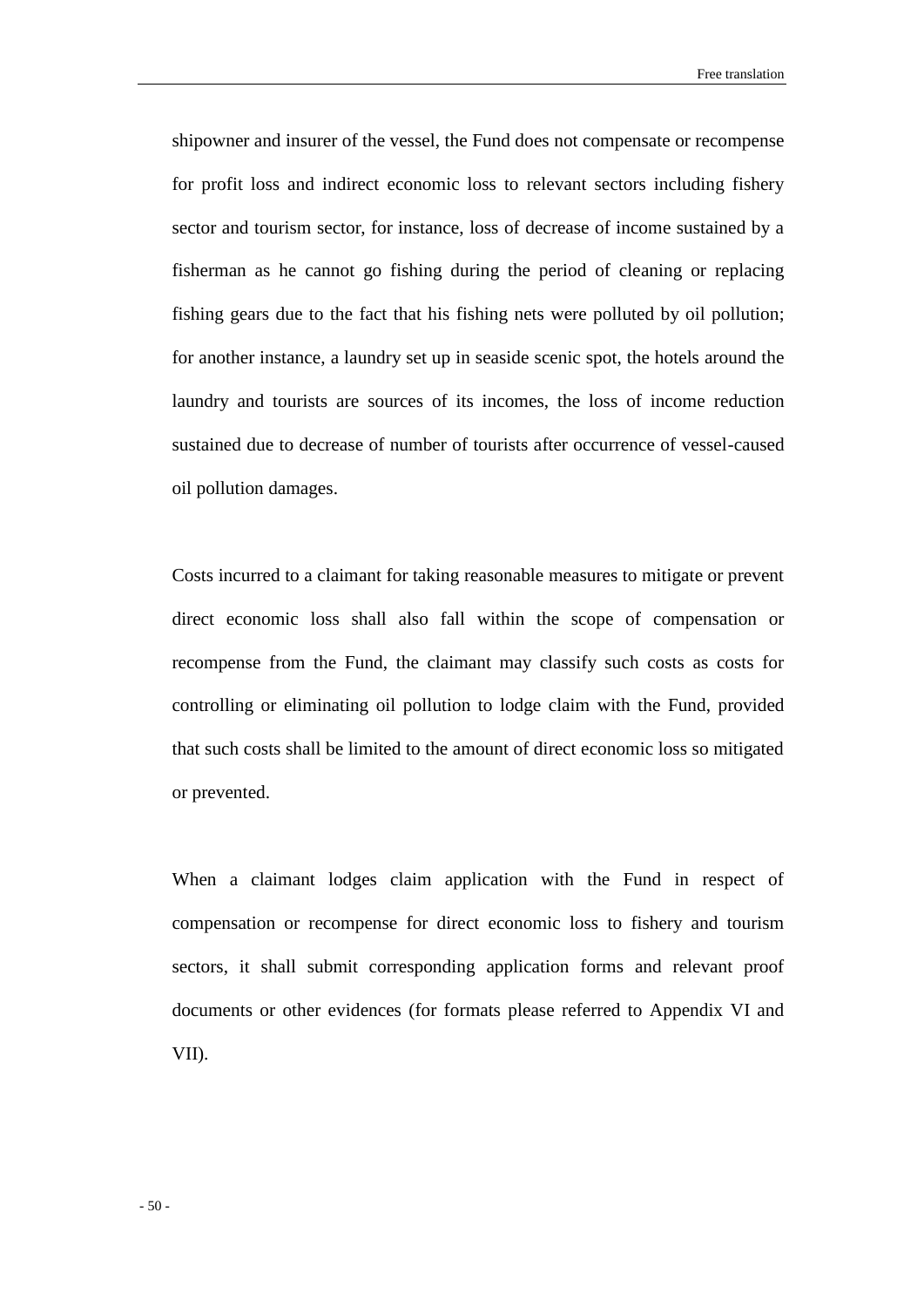#### <span id="page-58-0"></span>**III. Direct economic losses to other sectors**

Direct economic losses to other sectors mean actual losses of value of properties, having inevitable direct causation relations with the vessel-caused oil pollution accident, sustained by claimants of other sector but not covered in the above I and II.

The claimant shall relevant evidential materials proving the situation of losses it sustained and application forms.

## <span id="page-58-1"></span>**Chapter VI Manual for submission of claims of costs for marine ecosystem and natural fishery resources reinsatement measures**

Costs for marine ecosystem and natural fishery resources reinstatement measures are reasonable costs incurred for mature and effective ecosystem and natural fishery resources restoration measures, such as propagation and release measure and habitats restoration etc., adopted under the organizing of competent government department(s) in order to accelerate the restoration process of marine ecological environment and natural fishery resources polluted by oil spilled from the vessel and reduce or mitigate losses caused by pollution, including reasonable costs actually incurred for monitoring, assessment and study and research in order to determine the nature, scope and extent of damages to marine ecosystem and natural fishery resources at preliminary stage. Generally, the State oceanic administrative department and the State fishery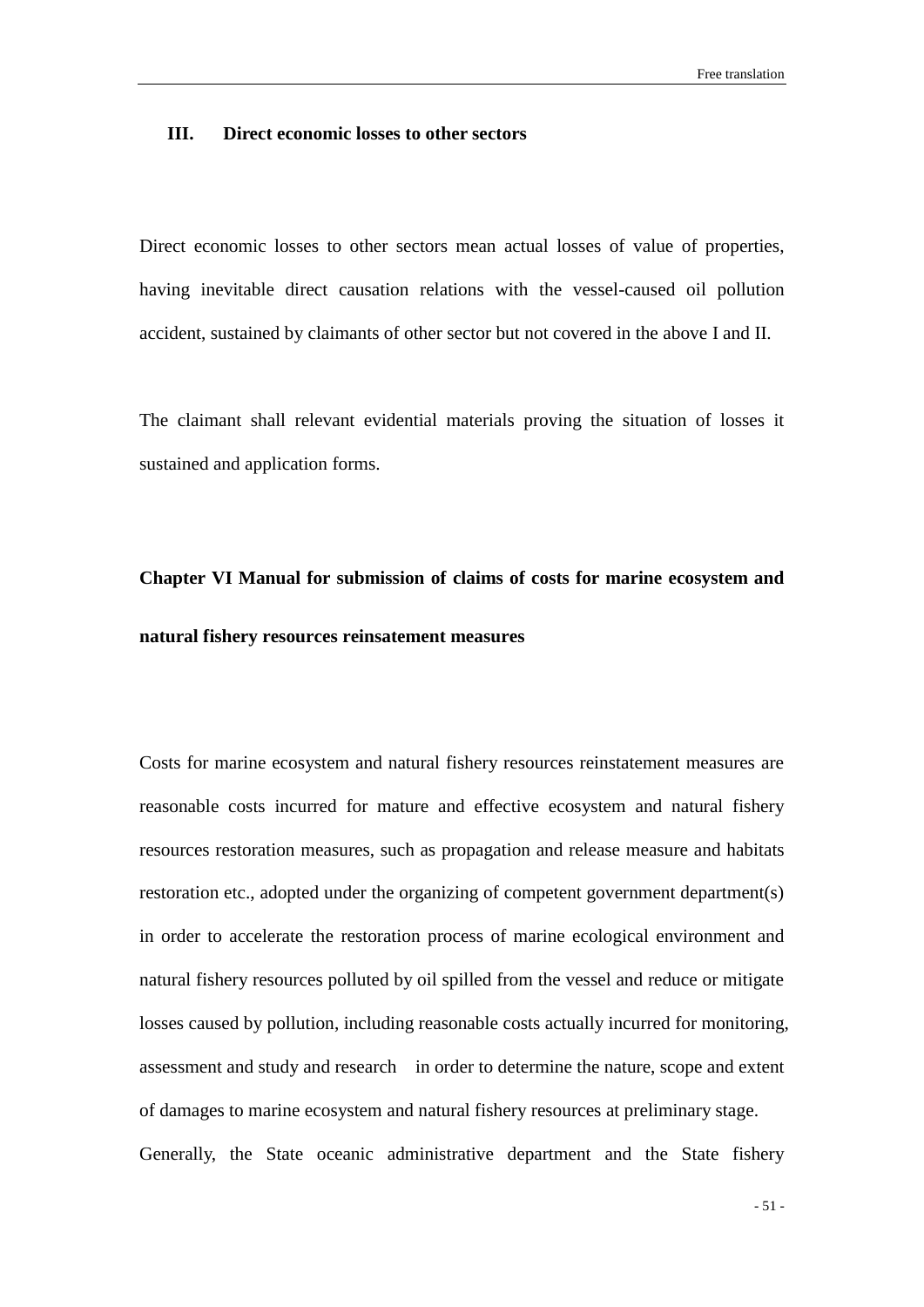administrative department are the claimants for such costs, units or individuals who have implemented reinstatement measures pursuant to orders from these departments may also be the claimants of such costs.

Where a claimant claims costs for ecosystem restoration measure against the Fund, such restoration measure it adopted shall meet the following conditions:

- (I) the restoration measure shall have been implemented already and the geographical place of restoration measure shall be consistent with the place where vessel-caused oil pollution damage occurred;
- (II) The ecosystem restoration measure shall be reasonable; when basic conditions for reinstatement do not reverse, planning population recovery measure for polluted species with relatively short regeneration period; species of propagation and release shall be basically consistent with the species sustaining oil pollution damage, if it is unable for artificially breeding and seeding of the species sustaining oil pollution damage, the species for propagation and release shall be close to the species sustaining oil pollution damage in respect of environment reinstatement function.
- (III) the ecosystem restoration measure shall be technically practicable; for example, there shall be successful experience for artificial breeding and artificial releasing of species to be reinstated.